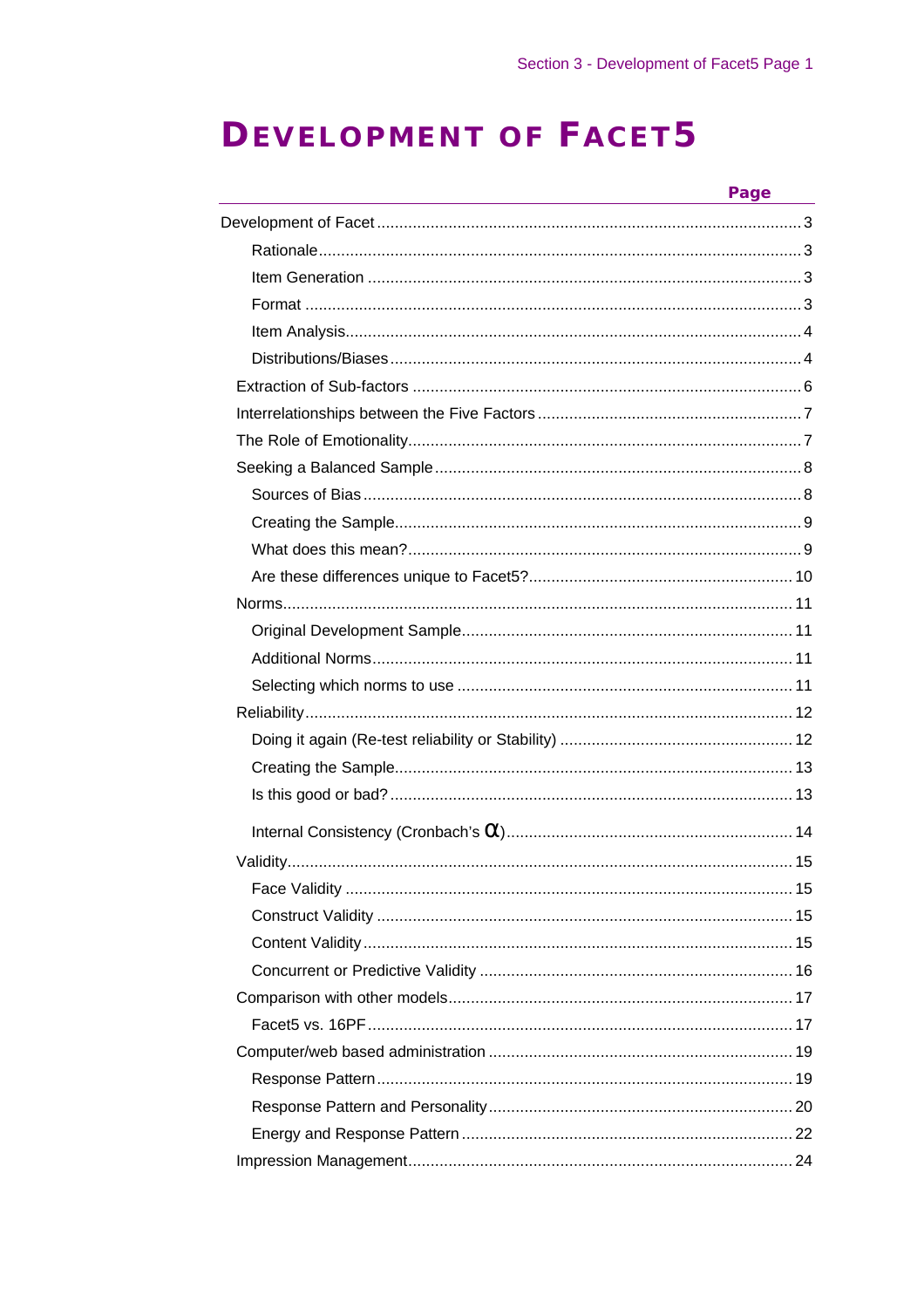| 1. |  |
|----|--|
| 2. |  |
| 3. |  |
| 4. |  |
|    |  |
|    |  |
|    |  |
|    |  |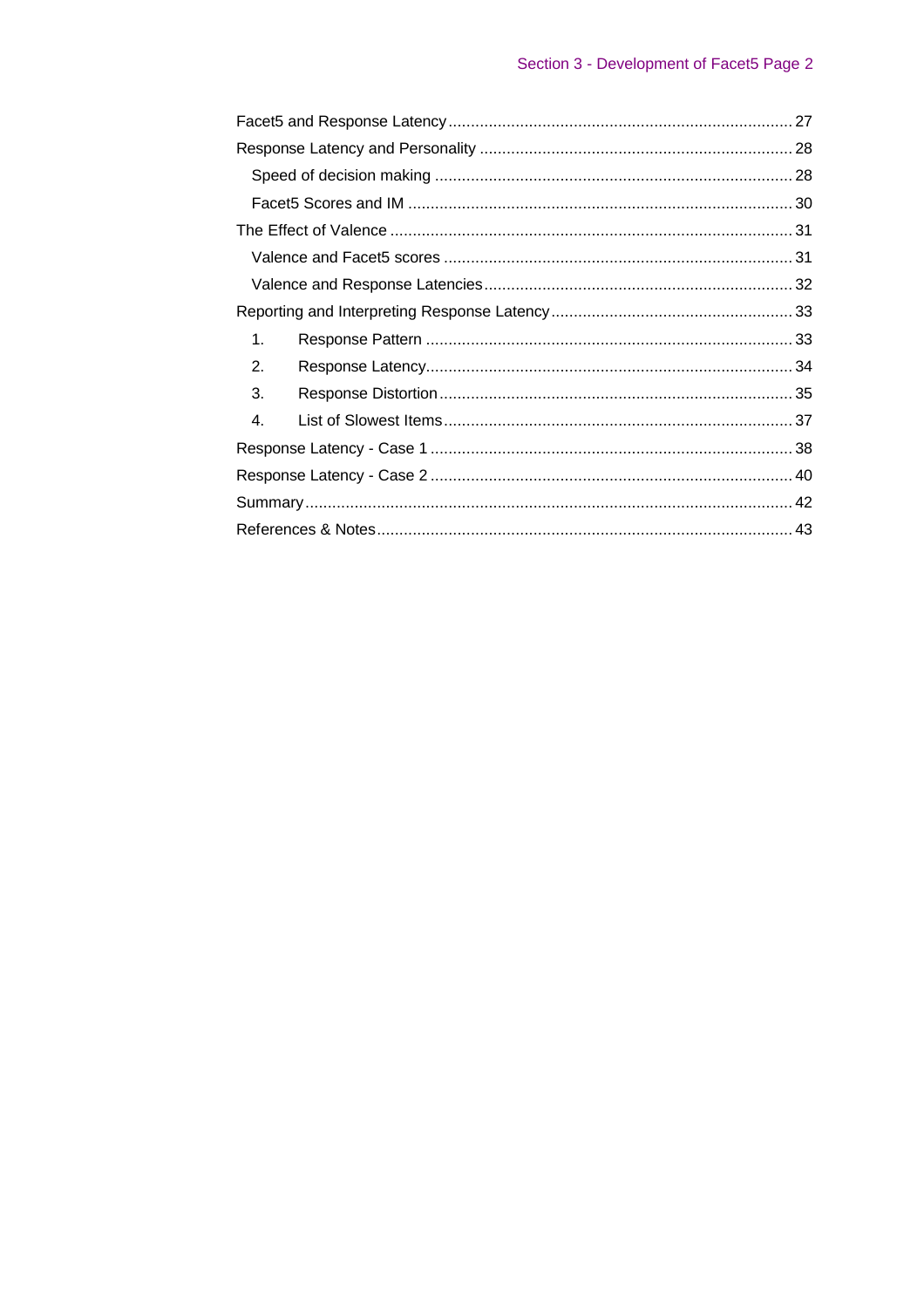# **DEVELOPMENT OF FACET**

#### *Rationale*

Facet5 was designed in response to requests from companies for an instrument that combined the ease of use and utility of some of the widely used management tools and the psychometric integrity of the mainstream personality questionnaires.

#### *Item Generation*

The first step was to thoroughly review the relevant literature in order to define the domains to be covered. In addition we reviewed a number of well-established (and some less established) questionnaires. Included in these were:-

- The Humm-Wadsworth Temperament Scale (the first "criterion keyed" personality questionnaire and fore-runner of the California Personality Inventory and MMPI).
- The California Personality Inventory (CPI).
- The 16PF
- The Eysenck Personality Inventory.
- The Myers-Briggs Type Indicator.
- OPQ

In addition a database of over 200 items generated by repertory grid studies with managers in industries ranging from airlines to cosmetics were sifted for content and modified for inclusion where appropriate. These were all items which previous research had proven were related to performance.

This produced a large selection of items that were repeatedly culled, refined and assigned. Item assignment was tested by retranslation by psychologists and nonpsychologists. This resulted in 106 items, upon which there was general agreement, being assembled for trial.

### *Format*

When making judgements about personality, people often use an implicit opposite to help define the scale. For example, if trying to rate how "friendly" someone is, they will think of an implicit "hostile" as being the opposite end of the scale. This then serves to "anchor" the ends of the scale and makes judgements easier.

The semantic differential technique developed by Osgood embodies this principle by identifying antonymous adjectives, phrases or statements and placing them at opposite ends of the scale. Such antonymous pairs emerge naturally as elements in repertory grid analysis e.g., "this person is organised whereas these two are disorganised!" The Facet5 Questionnaire takes this style. The 106 items are arranged as antonymous phrases with a five point scale between them.<sup>1</sup> Items are presented one at a time and people have the opportunity to answer the question or to skip it and come back to it later. This is very different from the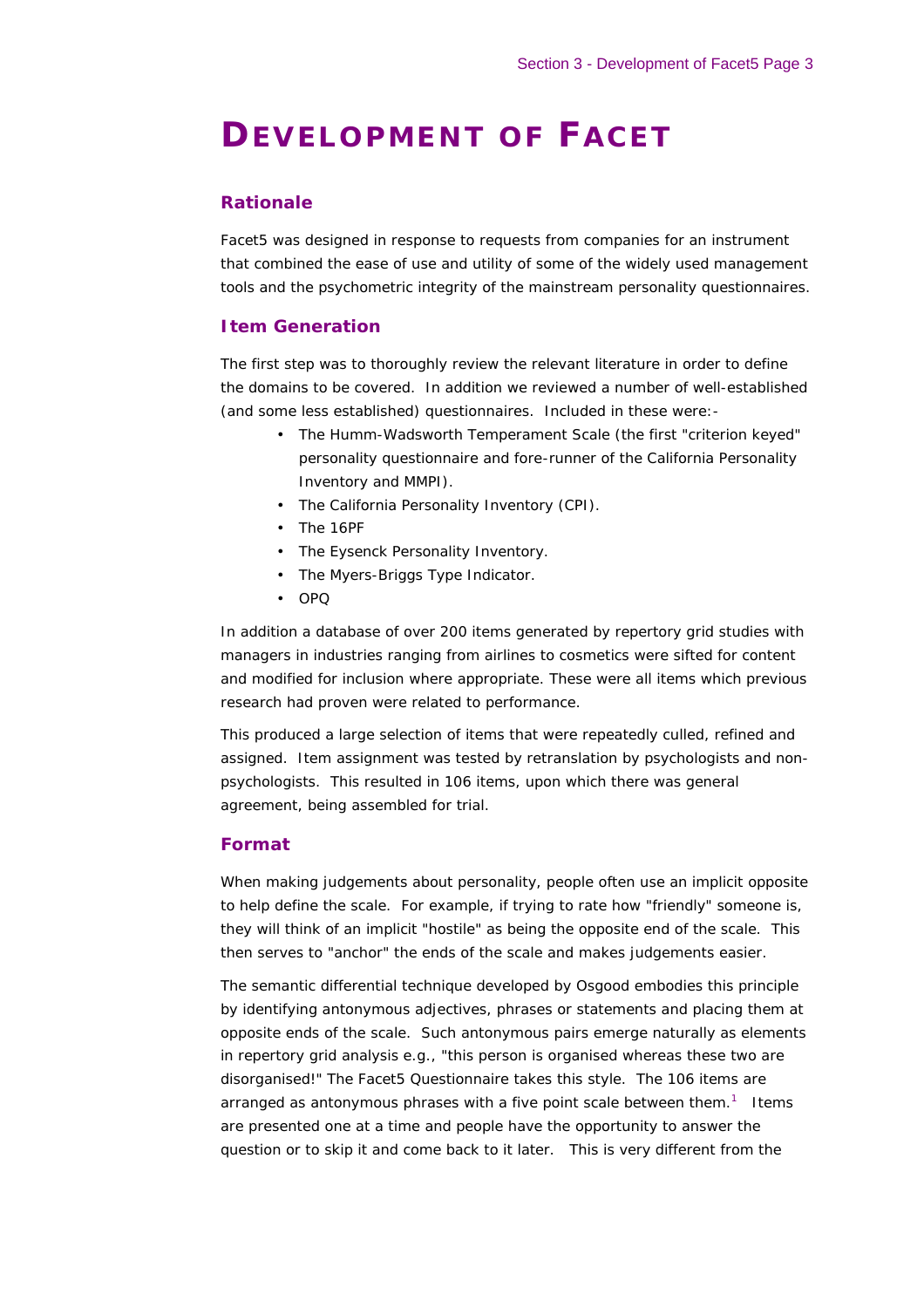earlier paper version where a person was presented with approximately 20 items on a page.

One effect of this should be to make the item response times quicker and we have evidence that this has happened. For example, experience with many thousands of paper based questionnaires indicates that a total response time of about 20-25 minutes to complete the questionnaire is normal. This obviously varies from person to person but in general a response time of more than 30 minutes was thought to be quite long. People completing Facet5 as part of a selection process tend to take a little longer than those completing it as part of a development plan. This is in keeping with general experience of the use of psychometric instruments. However early evidence from web-based completion is that the response time is much faster, around 10 seconds per item. $<sup>2</sup>$  The chart below indicates the</sup> response times for 7564 respondents who completed Facet5 on-line. From this chart it is apparent that most items are responded to in less than 10 (average response latency=8.8) seconds giving an overall test time of about 15 minutes. Therefore the combination of sophisticated item format and web-administration leads to a significant decrease in test taking time.





### *Item Analysis*

Of the 106 variables trialled, 83 were felt to be sufficiently well distributed to warrant inclusion in the scale. The mean scores, standard deviations and range were checked to eliminate those items that were unsuitable. These items were then analysed by correlating the items with the total scores to ensure that items clearly loaded on one factor. This helped to clarify how items should load on each scale.<sup>3</sup>

#### *Distributions/Biases*

The items and scores on each of the dimensions assessed by The Facet5 Questionnaire have been selected in such a way as to give outcomes which, when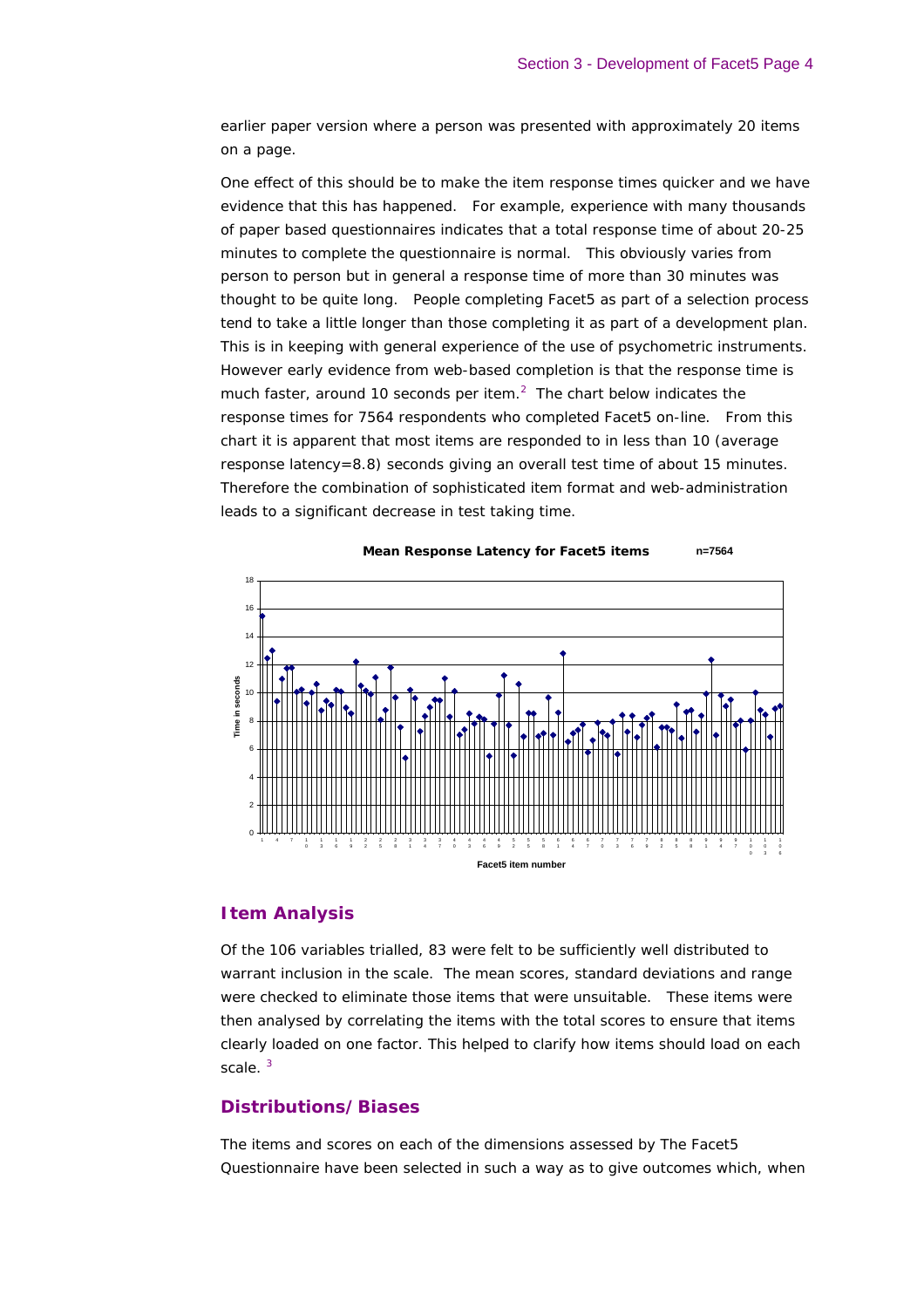tested on sufficient members of the management population, will spread along the scale according to the normal distribution curve, or Gaussian distribution. This should be taken into account when interpreting scores from The Facet5 Questionnaire.

The Facet5 Questionnaire is normative, in that results are expressed by comparison with a particular reference group or "norm". The scores obtained are of value when comparing individuals with one another. They provide a statement of how each individual scores on each of the factors. This can be set against a similar statement obtained from other people who have answered the same questionnaire, so that people can be compared with one another, as in say, the assessment of two candidates for the same job.

The Facet5 Questionnaire must be computer scored. This is because the final scores are complex linear sums in which many items must be reversed and then standardised (converted to Stens). This is a daunting task manually. A computer can do this in seconds. The scores which emerge are not highly correlated so it is perfectly possible for a candidate to be equally high (or low) on all the factors or to achieve any other combination of scores.

The scoring programme automatically converts the scores to "Sten" scores. "Sten" stands for "Standard Ten" and refers to a set of scores that have a minimum of 1, a maximum of 10, a mean of 5.5 and a standard deviation of 2.<sup>4</sup> Scores of below 4 or above 7 are unusual and can genuinely be described as "Low" or "High". As individual scores reach these extremes, so the typical behaviour will more obviously reflect the core elements of the factor.

People who obtain "medium" scores that fall in the mid-range of the scale, should be considered to have a balanced personality with respect to that particular dimension. This represents those individuals whose scores occur in the middle of the possible range of scores. Those in the upper section of the scoring range would be considered to be "high" scores on that dimension, while those in the lower part of the scoring range are considered to be "low" scores on that dimension. These upper and lower bands are described in the User Manual as "+" or "-". A person whose score on the "Control" dimension is in the top 15% (above 7), would be described as "C+" whereas a person who is in the lower 15% (below 4) on the "Energy" dimension would be described as "E-".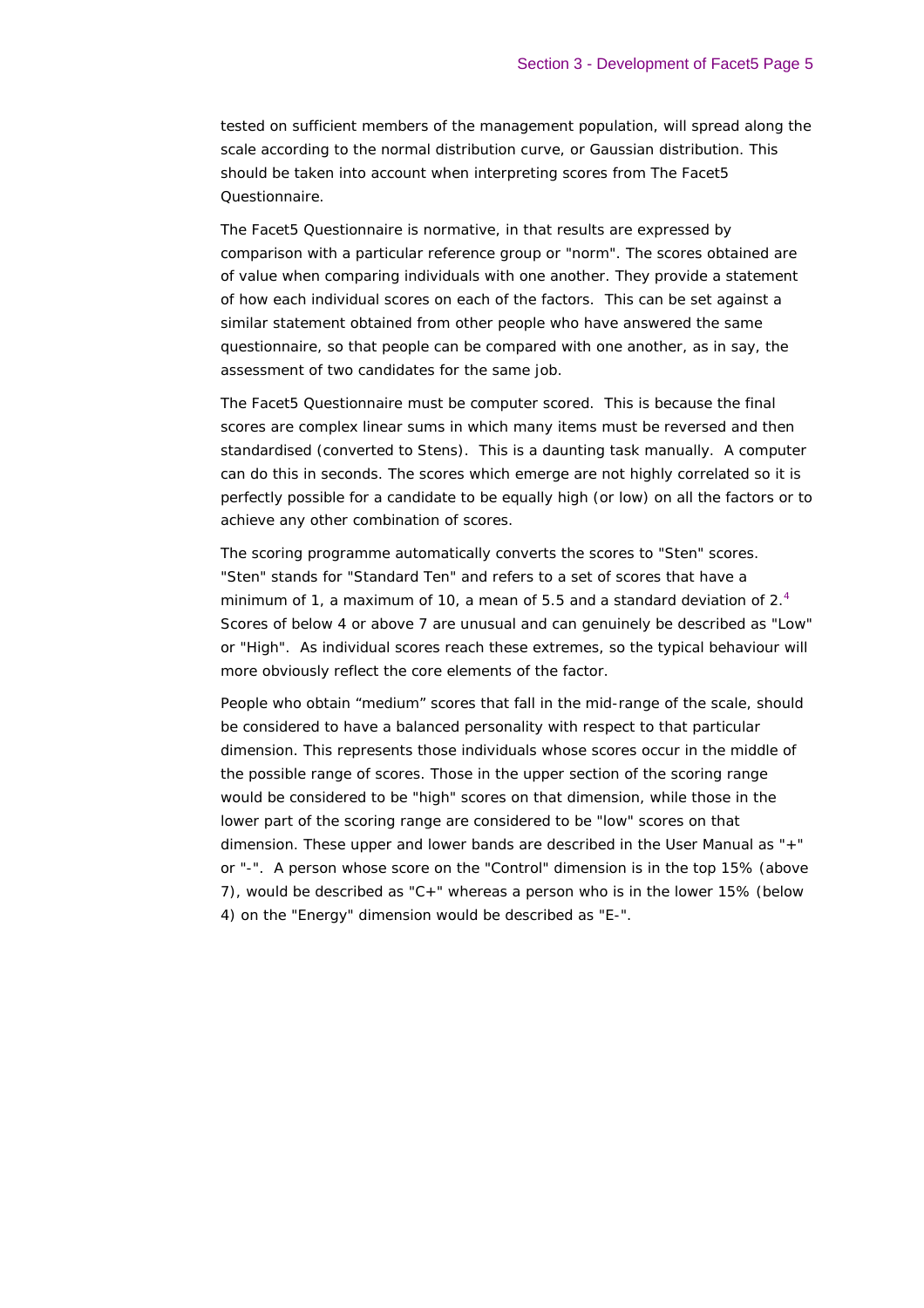# **Extraction of Sub-factors**

Although the items loading on each scale were selected to reflect the relevant domain, clearly there are different aspects of these domains. For example Will covers Determination, Confrontation and Independence and all the items go together to form the total score on Will. However it is also likely that some people will select the items relating to Confrontation for example more heavily than the ones relating to Independence. To check this, the items which score on each Facet5 factor were analysed to see whether they could be grouped into the sub-factors (or facets) of the domain.

We selected a sample of 1000 cases of data and analysed each set of items in turn. We used a method of factor analysis to see which items tended to correlate with each other. We used principle components method to extract the factors and then a Varimax rotation to clarify the meaning of the factors. This process was repeated for each of the five main factors.

These sub-factors extracted are a very valuable guide to interpretation of Facet5 profiles. Very high scores can only occur when the respondent has marked almost every item from the domain in the expected way. Therefore the sub-factors will also be very high. The same is true for very low scores where the sub-factors will be consistently low. However, more moderate scores may be achieved by a number of different scores on the sub-factors and this can result in quite varied combinations of sub-factor scores. This is seen by the differences in correlations at different score levels. This is shown in the following table.



This shows that at both the low and high ends of the scales, the sub-factor scores are more highly correlated that they are for mid-range scores. All the lines have a "dip" in the middle.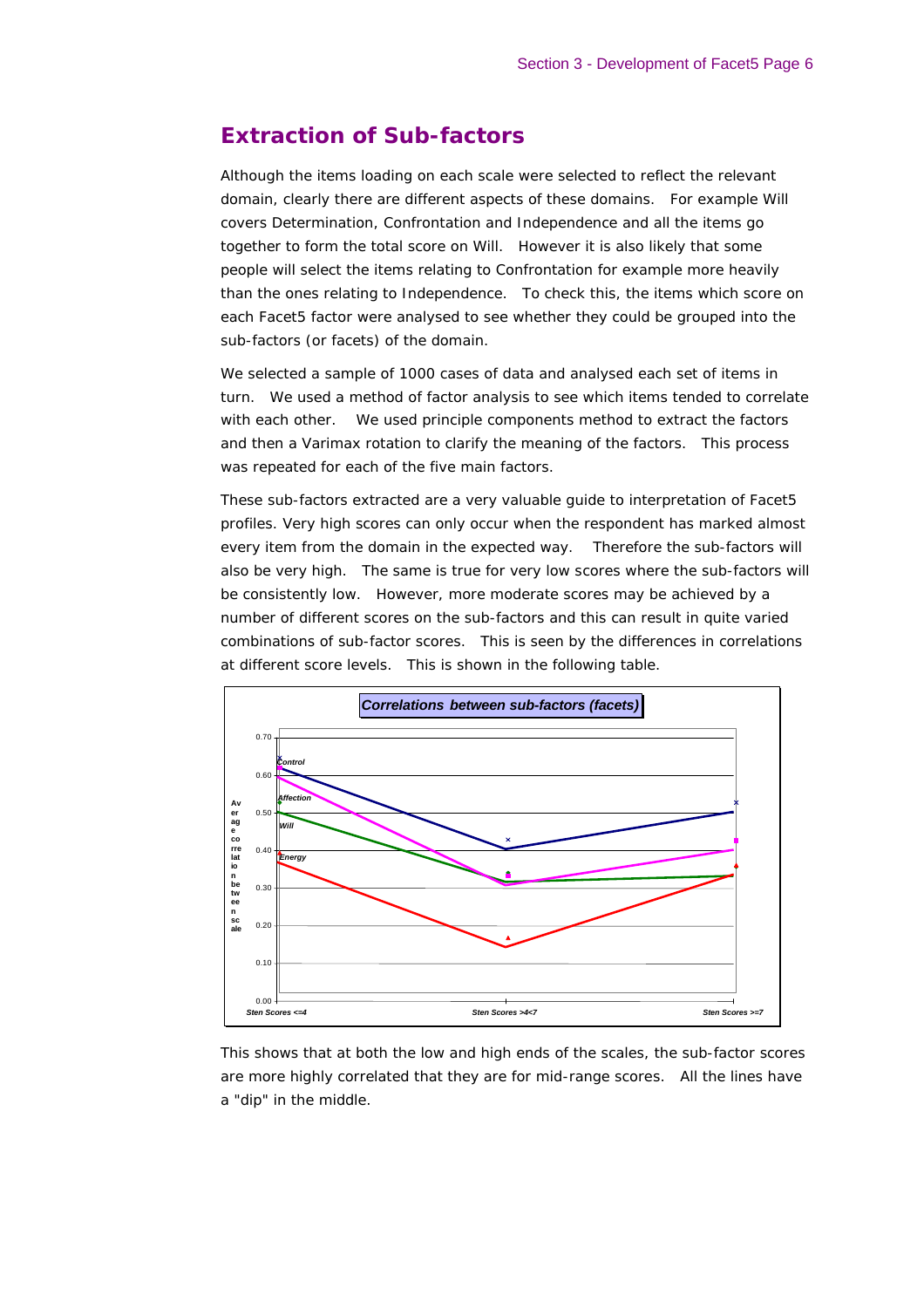# **Interrelationships between the Five Factors**

For a personality questionnaire to be effective, it is not only important that it has sufficient factors to account for most of the variation between people but also that the factors which it produces are not heavily overlapping. There is little point in measuring the same thing a number of times over. The degree to which a questionnaire does this is demonstrated by the *correlations* between the factors. In general terms, a correlation of less than 0.35 would be considered low enough to suggest that the factors are not duplicated. The correlations between Facet5 factors are shown below.<sup>5</sup>

|                                    | <b>FACET5- CORRELATIONS</b> |           |         |              |  |  |
|------------------------------------|-----------------------------|-----------|---------|--------------|--|--|
|                                    | Energy                      | Affection | Control | Emotionality |  |  |
| Will                               | 0.25                        | $-0.25$   | 0.09    | $-0.18$      |  |  |
| Energy                             |                             | 0.03      | 0.01    | $-0.30$      |  |  |
| Affection                          |                             |           | 0.11    | $-0.10$      |  |  |
| Control                            |                             |           |         | 0.01         |  |  |
| Average absolute correlation: 0.03 |                             |           |         |              |  |  |

From this it can be seen that the Facet5 factors are largely independent although there are small negative correlations between Will and Affection and between Energy and Emotionality.

# **The Role of Emotionality**

Most trait models treat all the factors as roughly equal. However, the high proportion of the variance accounted for by Emotionality leads some (e.g. Brand) to suggest a more complex interactive model. Brand's model is operationalised in Facet5. The main advantage that this approach confers is that Emotionality is viewed as an interpreting factor on a different plane from the others and its main function is to affect the interpretation of the picture portrayed by the other four factors.

In this model Will and Affection tend to pull in opposite directions as do Energy and Control. Readers familiar with Osgood's work<sup>6</sup> on Semantic Differentials will recognise his elements of Potency (Will vs. Affection) and Surgency (Energy vs. Control). Emotionality however has a complex effect on the observed behaviour, tending to blur the picture by introducing emotional responses into an otherwise stable and reliable picture. The higher the level of Emotionality, the more difficult it is to be certain how a person will react and the more likely it is that negative aspects of behaviour will be seen. $<sup>7</sup>$ </sup>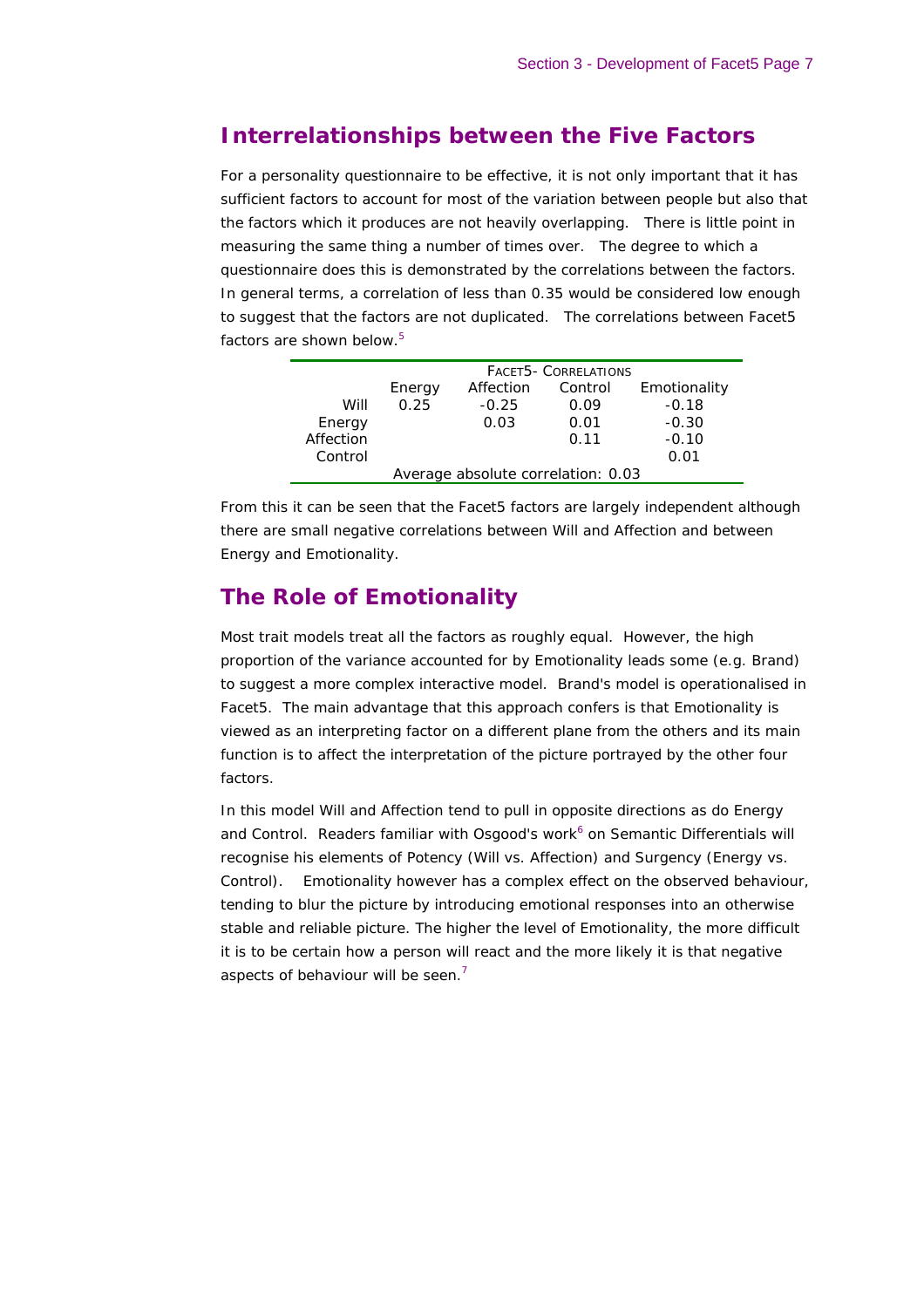# **Seeking a Balanced Sample**

The original sample on which the Facet5 norms were based was collected somewhat opportunistically and was designed to provide a broad representation of the working population. Therefore there were more men than women (67%:33%), there were more young people (87% < 40 years old) and they were in general well educated (83% had at least finished 12 years of schooling). $8$  In the original research we found few differences in the overall scores gained by men and women. The only scale to show a reliable and consistent difference between men and women was Emotionality where men scored slightly lower than women. Although this difference was significant statistically it was not large enough warrant a different interpretation strategy. More recently we have been asked about these differences and whether the position had changed over the 10 years since we first started collecting data.

This should have been a simple question to answer since we had access to a large amount of data. We have thousands of cases of our own collected during assessment and development programmes. We also had large amounts of data collected by other people who were using Facet5 in a commercial setting. It should be a simple exercise to calculate the statistics and see how they had moved. However each time we tried it we got a different answer. Why was this?

The answer probably lies in the inconsistent and serendipitous way in which the data was collected. Our database was supplied from, by definition, our own clients, and therefore the composition will reflect the source of the data. We had one organisation that used it extensively for recruitment of call centre staff (mostly female) and their data showed a marked shift from the population norm. Another company used Facet5 extensively for selection of finance staff (mostly male) while a third focused on recruitment of field sales support staff (female). Our own data on the other hand was largely from development centres so this introduced a different bias again. We then added 2000 cases of Australian data which introduced a third possible source of bias.

#### *Sources of Bias*

The fact that each of these sub-samples is biased is not surprising. In fact ASA (Attraction-Selection-Attrition) theory suggests that this is exactly what we should expect. This theory states that an applicant group will be pre-selected and that this pre-selection will be shaped by the demands of the organisation. The organisation's culture will define the way in which it represents itself to the world and therefore its attractiveness to different people. For example a very stable business with a long history of customer service will emphasise this in its recruitment advertisements. People who like the idea of a job serving customers will be attracted (the "A" part of ASA) to such an organisation. People who are more interested in an aggressive, commercial operation may find the role (as described) uninspiring and walk on by.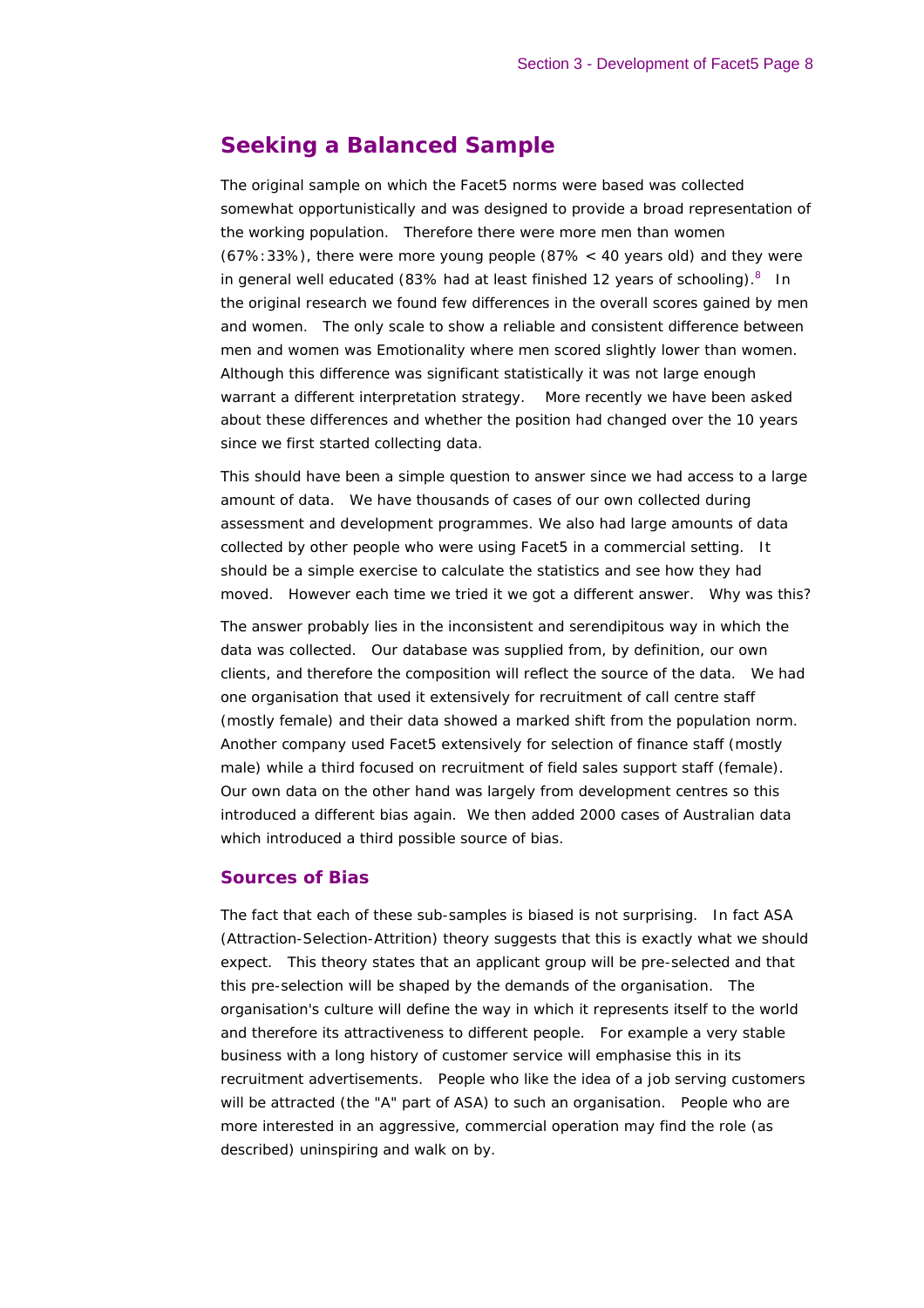Such an organisation will then set up a selection process designed to bring forward those people who it feels share its corporate values (Service) and weed out those who don't (the "S" part of ASA).

Finally, if the "wrong" people do slip through in spite of the selection process it will not take long before they realise that they and the organisation are not "getting along" and they will be the first to leave (or be pushed out - "the face doesn't fit"). This is the final "A" from ASA.

It is this ASA process which is claimed to be responsible for the long term success of people in organisations. In the short term, success depends on how good they are at the job (how "Competent") but in the long term it's more about the degree to which they share the corporate values and vision. Technically this is the difference between Person-Job (P-J) fit and Person-Organisation (P-O) fit.<sup>9</sup>

So what does this mean to us. It is clear that ASA theory is affecting the composition of the database and therefore we need to find a way of balancing (or removing) the effects as much as possible. One solution is to take a "balanced" sample. Such a sample would select cases from the data but in such a way as to make sure that different organisations and job functions are equally represented. Given that some functions are heavily sex biased (there are far more female call centre operators) we should also balance for sex.

#### *Creating the Sample*

To do this we identified the cases in the database where the function was known and where there was a sufficient number of both males and females. This was laborious but in the end we identified 12 such job functions which would give us 10 males and 10 females in each function. We then calculated the significance of the differences between the two sets of scores on the five main Facet5 factors (we assumed equal variances - no Fs were significant so it seems reasonable to make this assumption). The results are shown in the table below.

|        |      |           |       |       | Will Energy Affection Control Emotionality |
|--------|------|-----------|-------|-------|--------------------------------------------|
| Male   |      | 4.96 5.93 | 6.37  | 6.15  | 4.82                                       |
| Female | 4.58 | 5.69      | 6.49  | 6.16  | 5.32                                       |
|        | 1.54 | - 916     | - 483 | - 008 | $-2.14$                                    |
| Sig.   | .125 | .361      | .630  | .994  | .034                                       |

This shows that, as with the original sample, the only factor where there is a significant difference is Emotionality. Women scored slightly higher than Men (5.32 vs. 4.82), which is in keeping with the original research. It is also in keeping with most other research, which shows Women to be a little more "Emotional" than Men.

#### *What does this mean?*

This research suggests that, while there may be suspicions that women score differently from men (higher on affection etc) this feeling may only be due to selective sampling. Experience with Facet5 in a specific environment can easily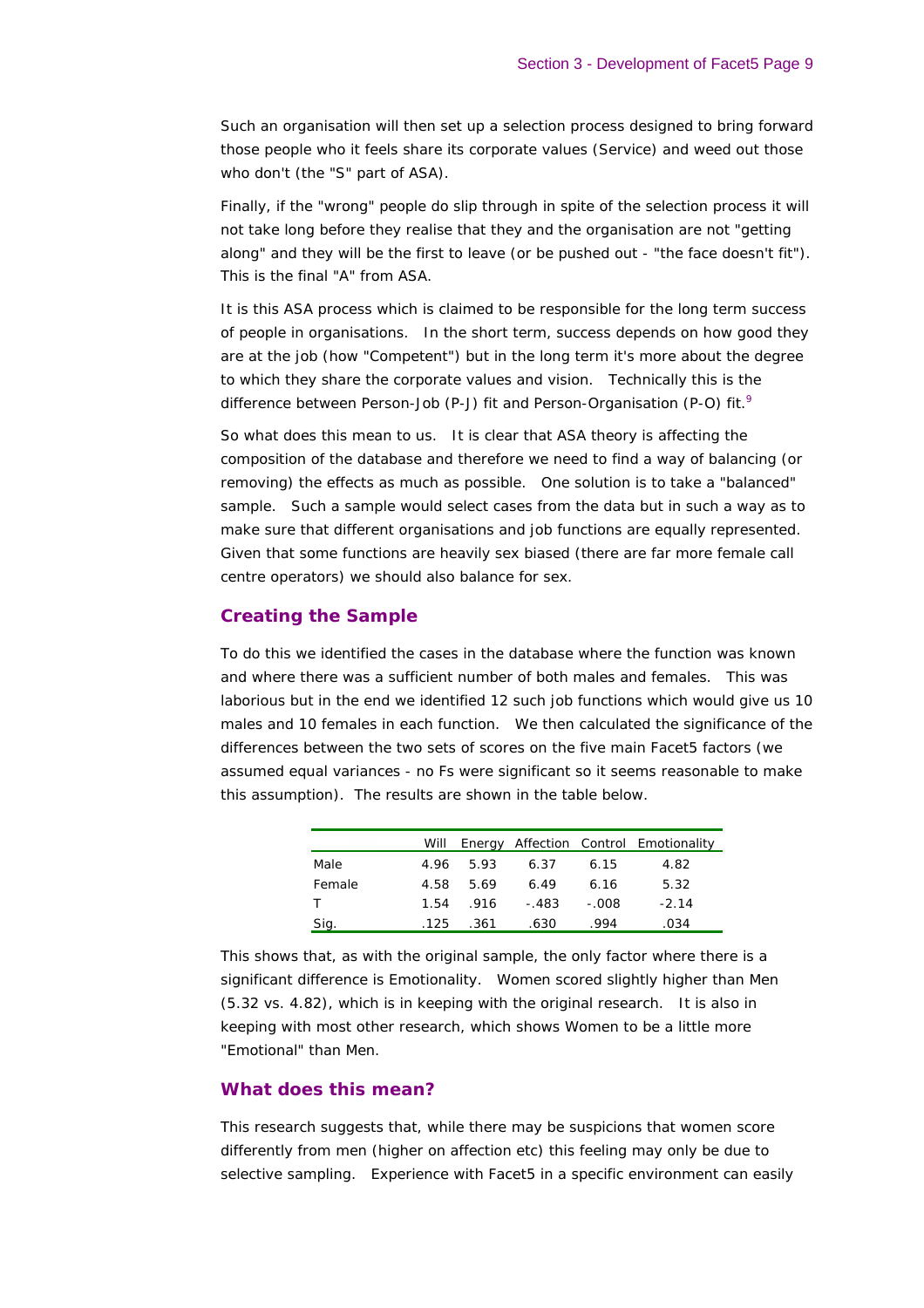leave a user with the feeling (and indeed the fact) that there is a consistent pattern appearing in the profiles he/she is seeing. However when the data is looked at more carefully and the effects of pre-selection and function specific differences is ruled out, these differences disappear except for Emotionality where a small difference will remain.

#### *Are these differences unique to Facet5?*

It is helpful to note that the original 16PF showed significant sex differences on 14 of the 16 factors (only factor B - Intelligence and Q2 - Self-sufficiency showed no difference).  $10$  In the new 16PF5, 13 of the 16 factors show a sex bias (all except F - Liveliness, Q1 - Openness to change and Q4 - Tension).<sup>11</sup> The OPQ Concept 5 cites significant sex differences on 6 of the 30 scales<sup>12</sup> and the MBTI, while not citing specific studies looking at the significance of sex differences, does produce separate Norm tables for Males and Females<sup>13</sup>.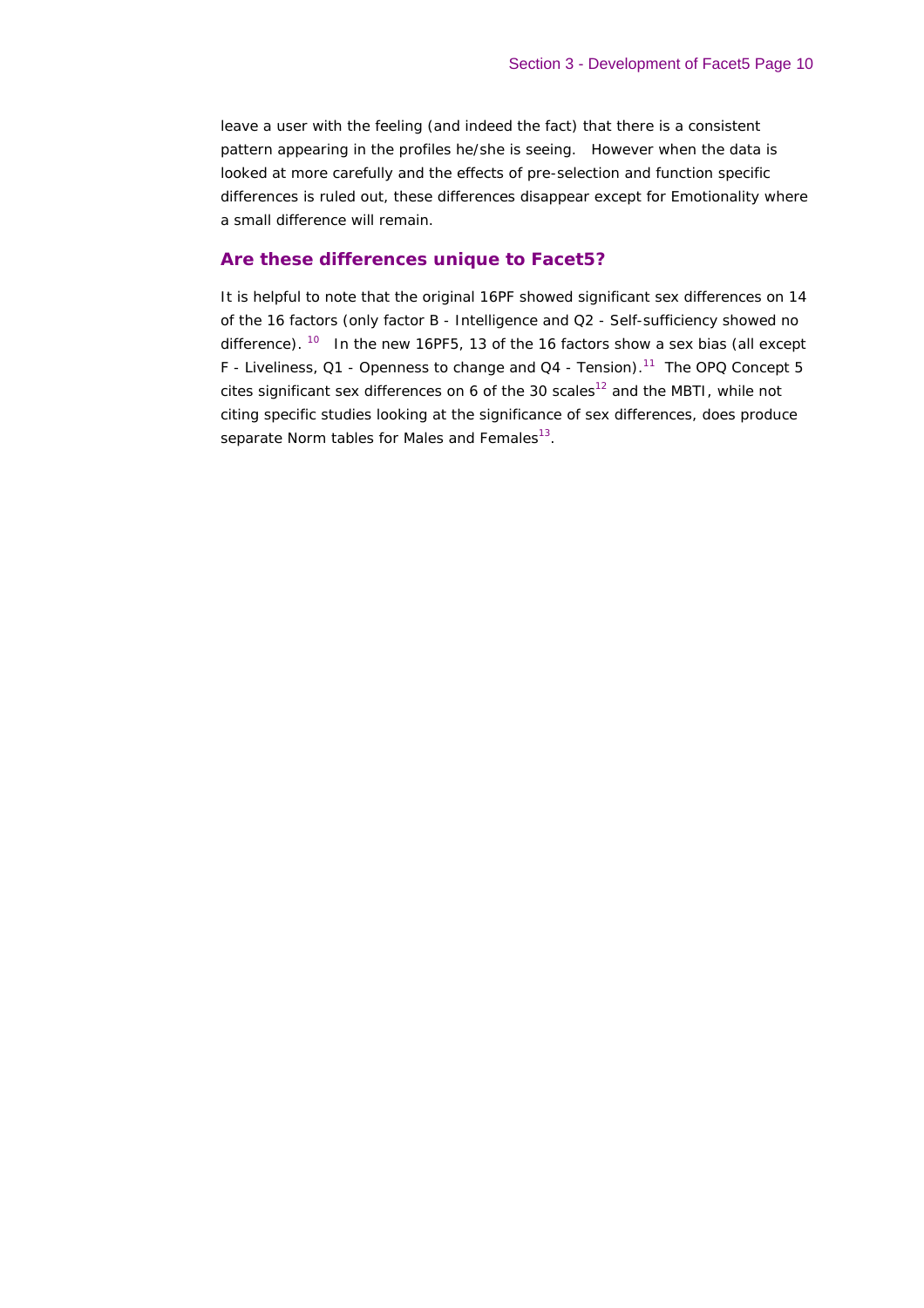# **Norms**

The Facet5 questionnaire was developed for the "Managerial and Professional" groups. The norms therefore relate specifically to that group. The database is a dynamic and rapidly growing one and currently contains in excess of 14000 profiles. For demonstration purposes we have chosen some representative samples of cases to show the way in which the database is made up. The details are:

## *Original Development Sample*

|    | AGE NUMBER | ℅     |
|----|------------|-------|
| 20 | 110        | 18.8% |
| 25 | 218        | 37.3% |
| 30 | 74         | 12.7% |
| 35 | 52         | 8.9%  |
| 40 | 55         | 9.4%  |
| 45 | 50         | 8.6%  |
| 50 | 9          | 1.05% |
| 55 | 1          | 0.01% |
| 60 | 3          | 0.05% |

| <b>GENDER</b> | <b>FREQUENCY</b> | PERCENT |
|---------------|------------------|---------|
| Female        | 226              | 32.6%   |
| Male          | 467              | 67.4%   |

| EDUCATION            | FREQUENCY | PERCENT |
|----------------------|-----------|---------|
| Unknown              | 51        | 8.2%    |
| Below O's            | 9         | 1.5%    |
| O' Levels            | 44        | 7.1%    |
| A' Levels            | 68        | 11.0%   |
| Degree               | 399       | 64.4%   |
| <b>Higher Degree</b> | 49        | 7.9%    |

#### *Additional Norms*

Additional norm groups are regularly added to the system and are available to all users. Recently a range of Gender, Function and Industry Sector norms have been made available. For details please go to the Facet5 web-site.

### *Selecting which norms to use*

You have the opportunity to decide which norms to use whenever you print a report. Profiles can be re-normed "on-the-fly"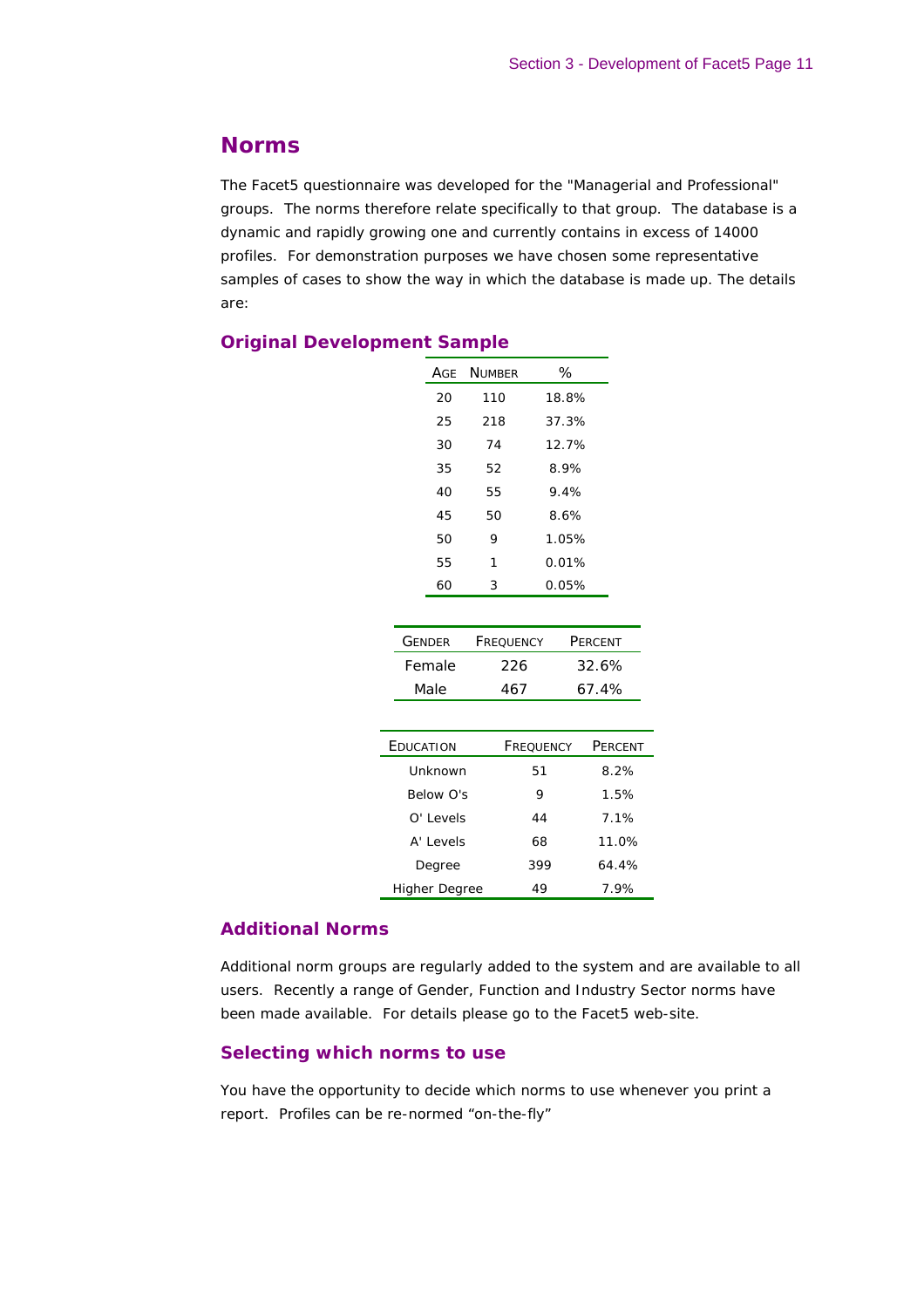# **Reliability**

A profile like Facet5 is only useful if the information it gives is generally reliable. If a person completes the questionnaire a second time will they come up with broadly the same scores? More importantly will the results be interpreted in broadly the same way and would similar conclusions be drawn?

There are many technical definitions of reliability each of which is subtly different from the others. For example we can divide the test into two halves and calculate scores for each scale based on only half the items - are they similar? This tells us whether the important items are evenly spread throughout the questionnaire. This is "Split-Half" reliability. (If there is an odd number of items in each half there are adjustments to be made to balance them up.)

A different type of reliability is calculated by sequentially deleting each item in turn and seeing what the effect on the overall score is. This is referred to as Cronbach's  $\alpha$  and is a favourite of psychometricians.

Finally there is the one which most people would think of which is to look at two sets of scores on two different occasions. This may appear to be the most intuitively obvious measure but is frequently sneered at by psychometricians. There are after all a number of factors that can influence things.

The most obvious and significant is the time between the first and second administration. If the time delay is very short (say a week or two) then you would expect the person to be in a similar frame of mind and not to have changed his/her core views very much. Therefore the results should be quite similar. This has therefore been called "dependability" rather than reliability. Reliability (or Stability) is generally retained for longer re-test intervals.

Each of these approaches to evaluating Reliability yields a statistic that is a type of correlation co-efficient. Therefore the figures produced can range from 0 to 1. (Negative reliability statistics are conceivable but would make for interesting interpretation.)

## *Doing it again (Re-test reliability or Stability)*

People complete Facet5 twice for any number of reasons including:

- Mistake they forgot that they had done it before. This is not uncommon with selection candidates.
- Deception they just want to see if they can sneak a "better" set of scores. Again selection candidates are more likely to try this especially if they were not appointed the first time - they may believe that the Facet5 profile influenced the decision.
- Interest they want to see if they've changed in some way since the first time.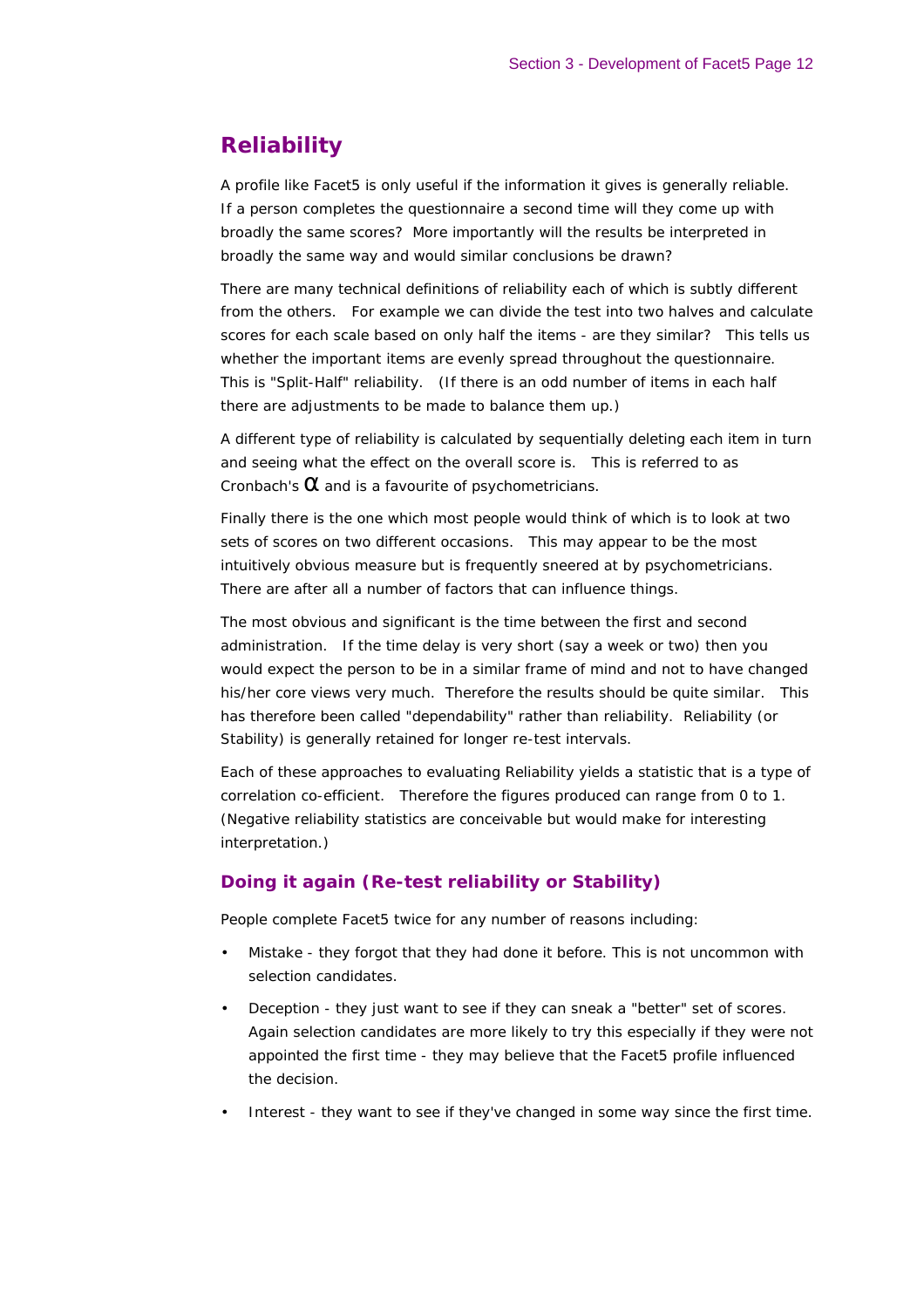- Time it has been a long time since they did it the first time and we wanted to work with more up-to-date information. This would normally be the case if we knew that a person had completed it more than 3 years previously.
- Mischief they want to see if they can move the scores in a specific direction. This is often the case with observers on assessment and development programmes where Facet5 is being used and they have a little spare time.

In an ideal world we would like to see a sample of people who completed the questionnaire and then had nothing to do with Facet5 until they were asked to complete it again at least year later. This doesn't happen. Again in a perfect world we would like to have nobody who was "playing" with the data or attempting to deliberately distort it. In our sample we knew we had people from each of these groups - we were not always sure who was who.

#### *Creating the Sample*

When we amalgamated the databases that we had collected we were able to identify 107 people who had completed the questionnaire twice. Since we actually knew the circumstances of most of these we could say with confidence that the time delay was at least 3 months in all cases and as long as 3 years in some. We were also able to identify some people from the last group who had deliberately tried to distort the data (we knew because they told us).

We removed these "mischief-makers" and re-ran the re-test reliability on the new sample of 68. Both sets of results are shown in Table 1.

|                   | Will | Energy | Affection | Control | Emotionality |
|-------------------|------|--------|-----------|---------|--------------|
| Original<br>data  | .84  | .85    | .81       | .85     | .92          |
| Reduced<br>sample | .86  | .81    | .84       | .79     | .85          |

#### **Table 1**

### *Is this good or bad?*

Good question! Statisticians are the worst people to ask about this since they will always say the results need more data, more analysis or more time. However we need to draw a line somewhere. In the social sciences re-test reliability figures (which are correlations and can therefore range from  $-1.00$  to  $+1.00$ ) are usually expected to be in excess of 0.6 and if they are too high then the data may be held to be suspect. Out of interest we can compare some other well-known and highly reputable instruments which publish their figures. They are shown in Table 2 below.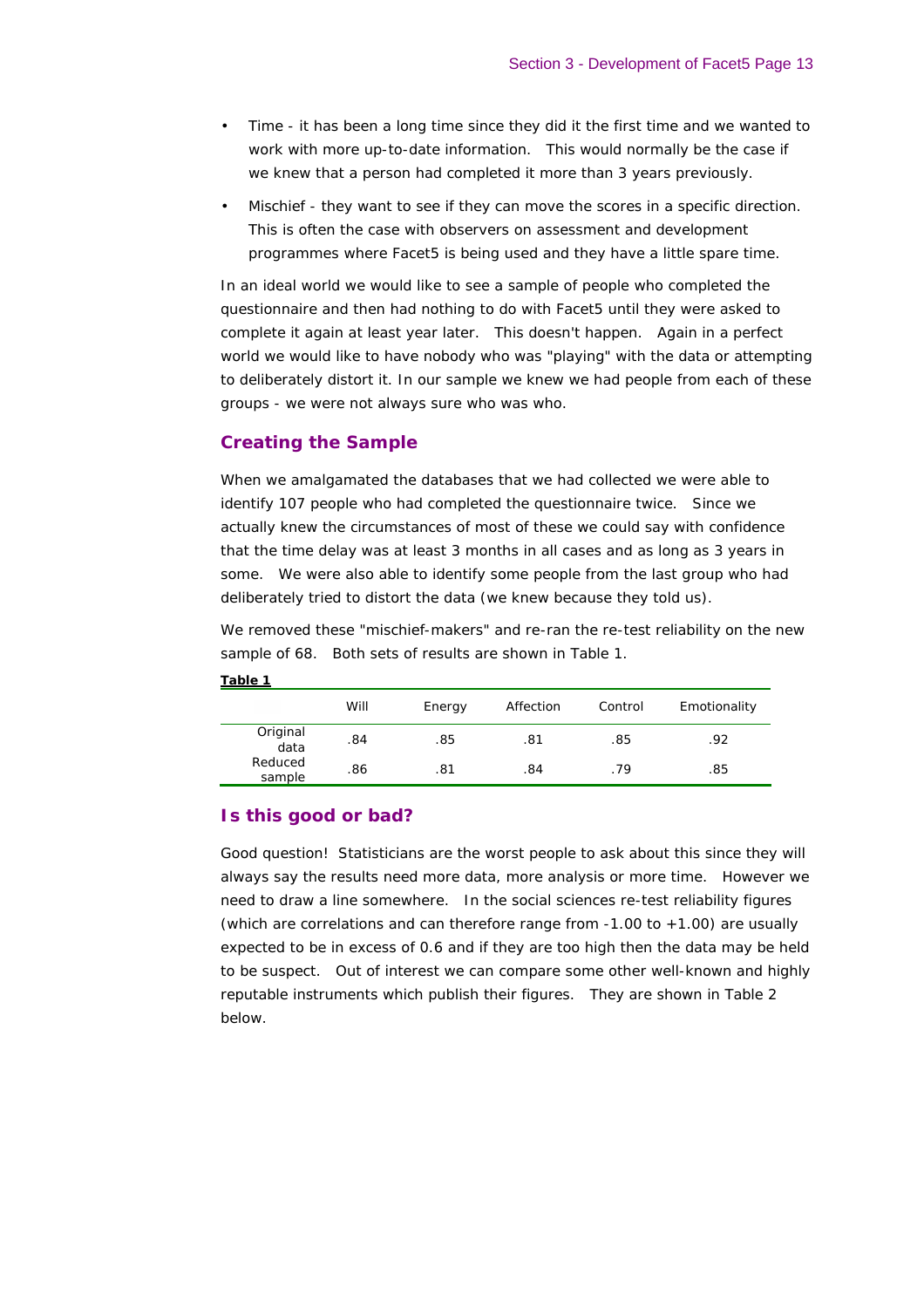#### **Table 2**

| Source                                | Range                        | Average |
|---------------------------------------|------------------------------|---------|
| 86. - 79. [acet5 5.0 (reduced sample) |                              | .83     |
|                                       | MBTI $14$ .60 - .75          | .71     |
|                                       | MBTI <sup>15</sup> .64 - .78 | .70     |
| $16PF^{16}$                           | .28 - .63                    | .47     |
|                                       | $16PF^{1/2}$ . 21 - .64      | .47     |

### *Internal Consistency (Cronbach's a)*

 $\alpha$ 's are useful for both test users and developers. The test user needs to know that the items that are used to measure a particular domain are consistent in that they are all measuring the same concept to a broad degree. However there's not much point in asking exactly the same question 10 times. This would yield a very consistent score but would be very narrow in its application. A better approach is to define the whole domain you are interested in and then create items which probe into all aspects of the domain. So although the questions are broadly similar, they are not exactly the same.

Test developers use  $\alpha$ 's to decide which items to include when they construct a scale. The full calculation of  $\alpha$  for a scale also shows how the individual items contribute to the scale and what would happen if it was removed. They are an essential part of the continuing review of any psychometric instrument.

So what value should we aim for? Psychometricians have to decide where to draw the line between being very Consistent (high  $\alpha$ ) but missing part of the domain or being very broad-brush (low  $\alpha$ ) but losing focus on the key aspects. There is no exact rule for this but there are "rules of thumb" that have developed.  $\alpha$ 's are a type of correlation but they can only range from 0 to 1. An  $\alpha$  value of about 0.7 is generally held to be desirable, giving the required balance of breadth of cover and depth of analysis.

 $\alpha$ 's have been calculated on the original development sample and are shown in the table below.

|                      | Will | Energy | Affection | Control | Emotionality |
|----------------------|------|--------|-----------|---------|--------------|
| Coefficient $\alpha$ | .75  |        | .80       | 78      | .81          |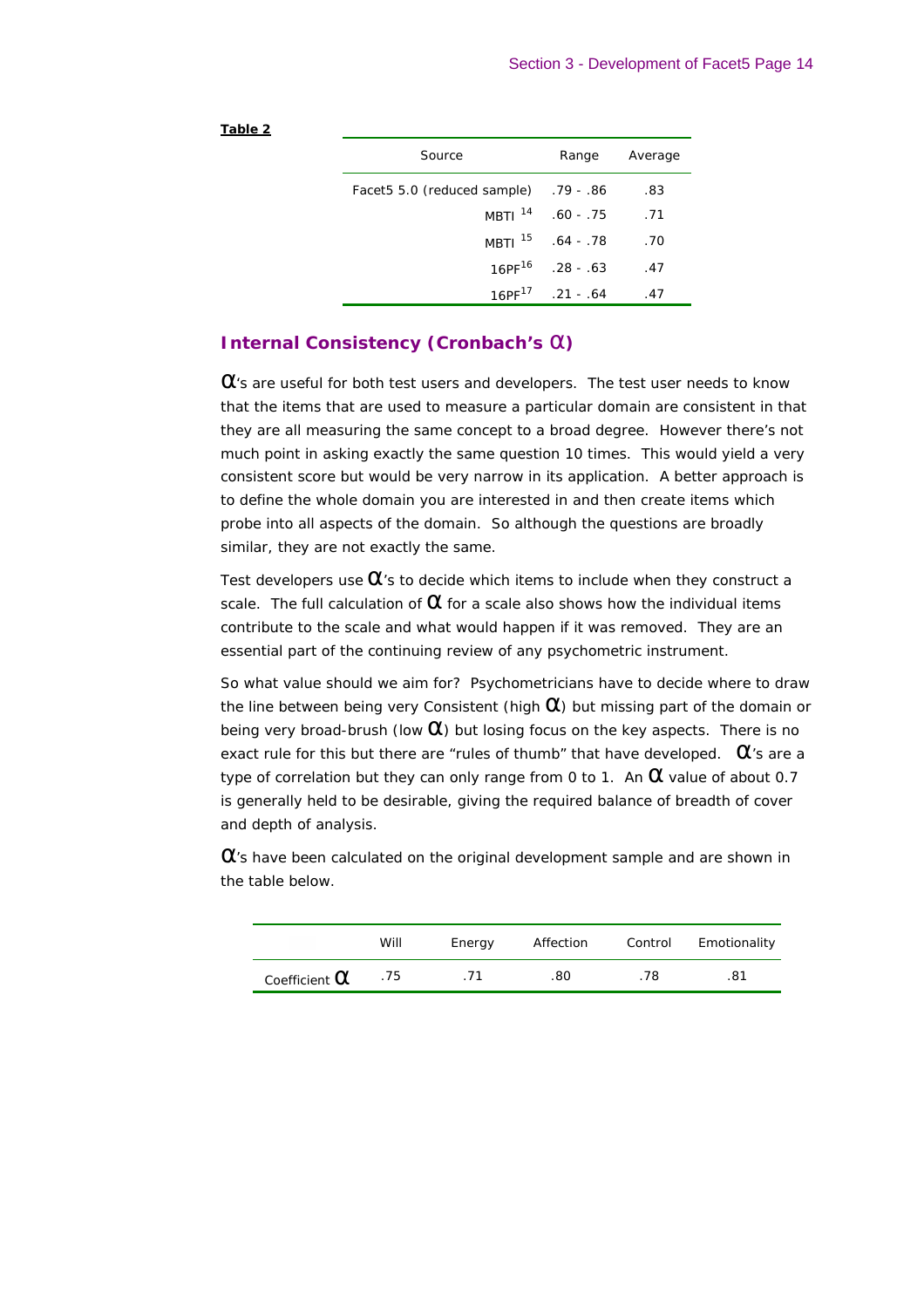# **Validity**

It is not sufficient for a test to be reliable. For example it is conceivable that a test could consistently report that a person was stunningly attractive to the opposite sex but without some independent corroboration it may be dangerous to proceed to implement a plan based on it. To determine whether a set of results will be of use they must also be **valid** i.e. they must actually mean what they imply.

As with reliability, there are many ways of telling whether a test is valid.<sup>18</sup> However those that would appear to be most important for practitioners are:

## *Face Validity*

Face validity refers to the external view of the process or model, i.e. Does it look as if it is going to give the information required. While this is a non-statistical measure, it is still vitally important for personality measures. This is because personality measures rely on the integrity of the respondent and if the person has no faith in the process, then it is unlikely they will take it seriously.

Facet5 has attempted to ensure face validity in three ways:

- 1. to only use work based language
- 2. to avoid the use of idiom or slang as far as possible
- 3. to use an item structure which is not obvious thereby making it difficult to identify so-called "correct" responses.

### *Construct Validity*

Construct validity refers to the degree to which the model is felt to measure the theoretical characteristic (or "construct") which it says it is measuring. Facet5 has attempted to ensure construct validity by thorough research into the field of personality theory and other people's findings. For example if Facet5 attempts to measure the construct of "Will", does it seem to exist as a factor in other people's work?

### *Content Validity*

Content validity is a very important concept since it demands that a personality model should make sure it is covering the whole domain of the factors it claims it is measuring. A good example would be "Will" where it is known that stubbornness, commitment and independence are all aspects of "Will". Content validity is the degree to which the model covers the domain or "content" of the factor under discussion. For example, some questionnaires measure Emotionality entirely by the element of "Confidence". While Confidence is certainly an element within the domain of Emotionality, it is by no means the whole domain. Such issues as anxiety, optimism, and physical reactions are also part of the domain and must be measured. Facet5 attempts to cover this important domain very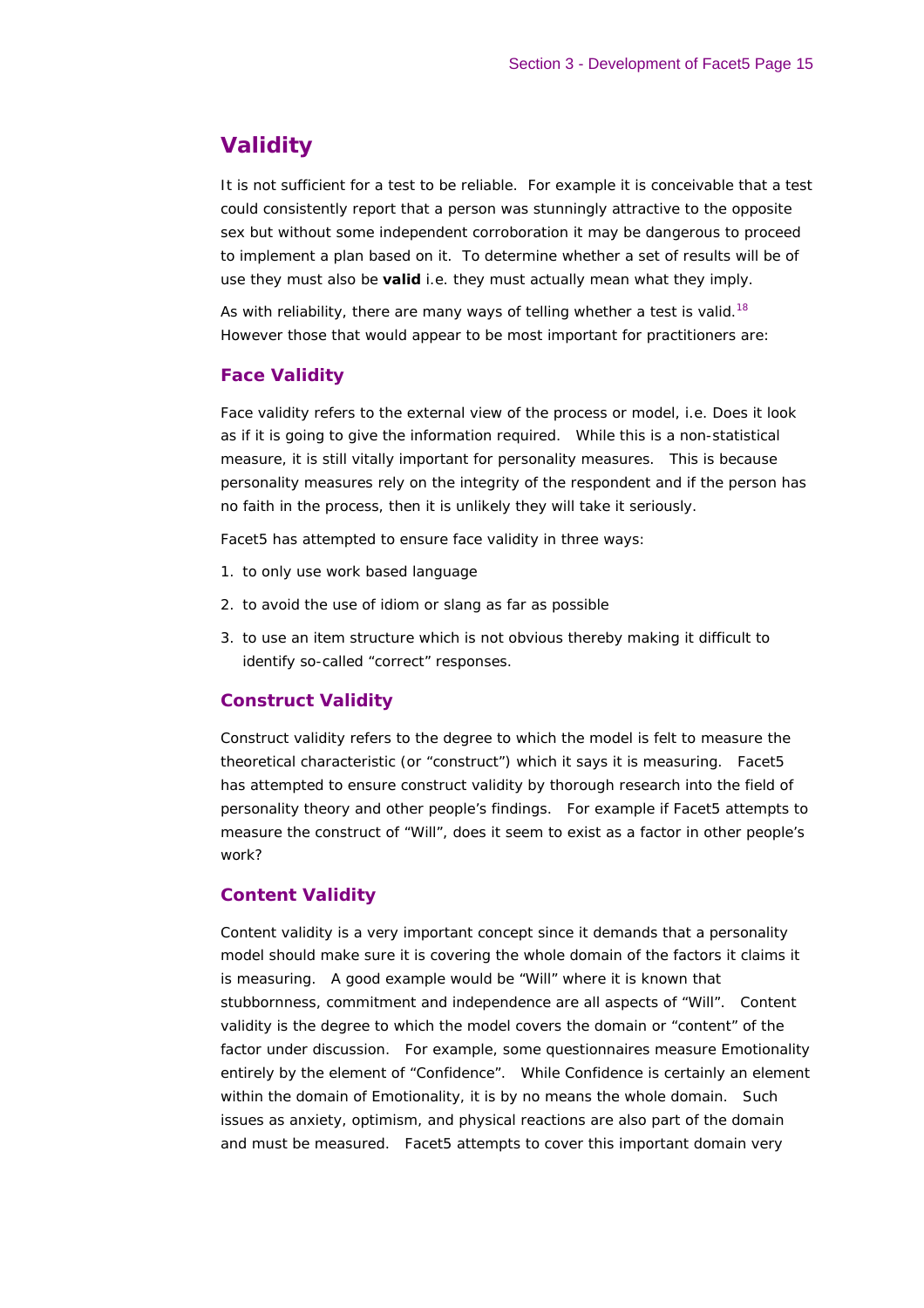broadly. The domains covered by Facet5 can be seen in the description of the sub-factors or "facets" measured by the model.

### *Concurrent or Predictive Validity*

These are similar concepts in that they both ask whether the model predicts some specific outcome. For example if Facet5 states that a person has scored very high on "Will" then this should be recognised in some other, independent way. For example a third party could be asked to give independent ratings of the respondent on behaviours which are known to relate to Will. If the ratings agree then the construct can be said to have predictive or concurrent validity.

More often people use the term to mean the degree to which test scores can predict a particular outcome. If, for example, sales performance is measured and then compared to Facet5 profiles, this would be a measure of concurrent validity. If the profiles were collected but no action taken until data on job performance was available this would be referred to as predictive. The two terms are very similar but the subtle difference is important.

Predictive and Concurrent validity can only be established through studies where a specific outcome was required. This outcome may be a reduction in staff turnover, increased sales success or something similar. For examples of Facet5 in this type of application users should refer to the authors where such studies are available or to the *Facet5 Live* section of the Facet5 web site. Studies are continuing on a regular basis and are published as they become available.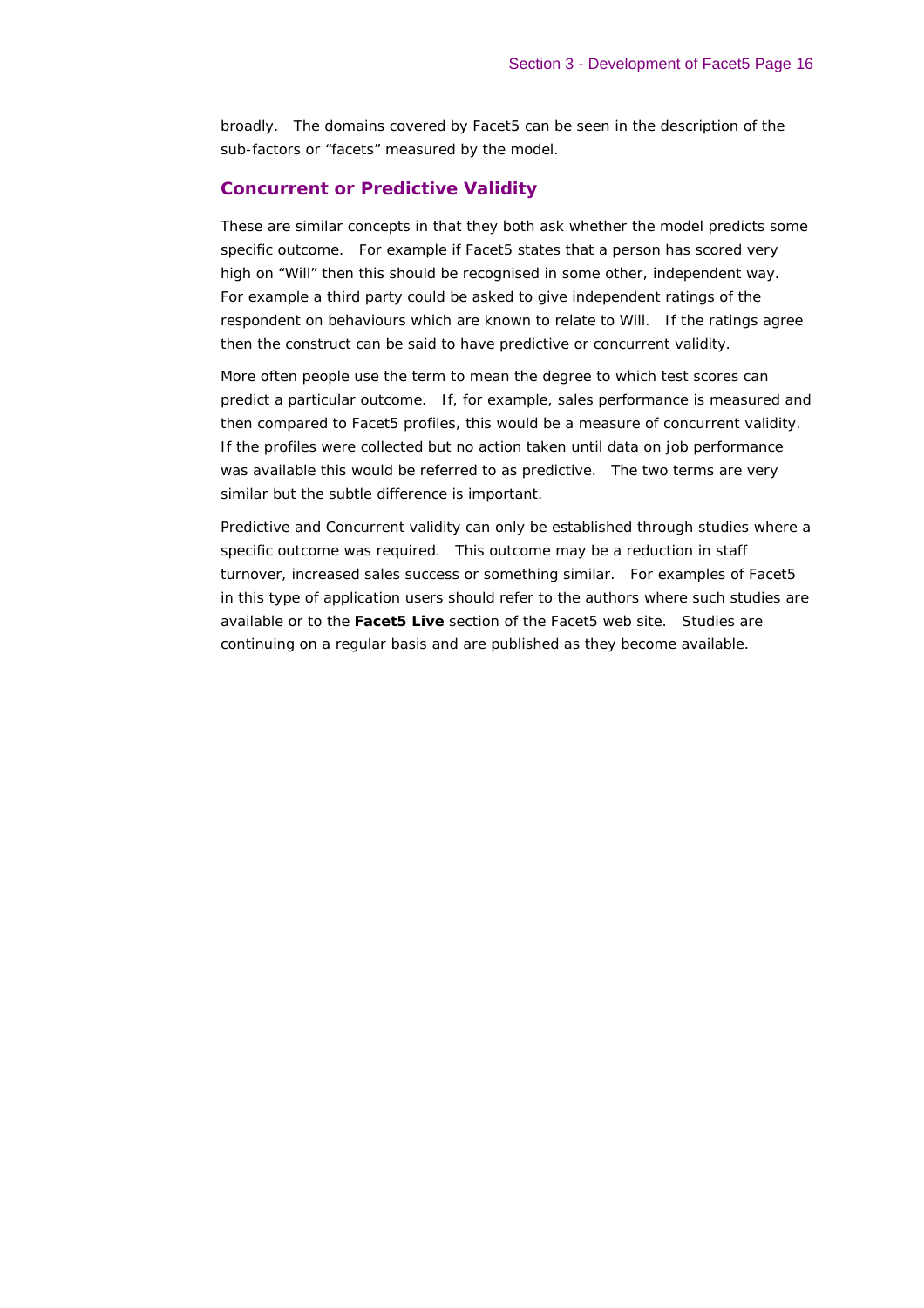# **Comparison with other models**

The comparison table shown previously indicates some of the relationships between Facet5 and other personality measures. For the development of Facet5 we used the 16PF to see how Facet5 compares.

#### *Facet5 vs. 16PF*

The 16PF was created by Raymond Cattell after much research and still stands proud as a respected measure. It measures, as its name implies, 16 Personality Factors. The relationship between Facet5 and these 16 factors is shown in the following table. The figures shown are correlation coefficients and as such can vary from 1.00 meaning there is a perfect relationship between the Facet5 scores and the 16PF scores through to -1.00 meaning that there is a perfect but inverse relationship. Correlations of around 0.0 indicate that there is no link between the two sets of scores at all.

|                | Correlations between Facet5 and 16PF |      |         |         |         |         |
|----------------|--------------------------------------|------|---------|---------|---------|---------|
|                | 16PF Primary Factor $\sqrt[3]{ }$    | Wil  | Ene     | Aff     | Con     | Emo     |
| A              | $COOL \leq -\geq WARM$               |      | 0.34    |         |         |         |
| B              | <b>INTELLIGENCE</b>                  |      |         |         |         |         |
| C              | $EMOTIONAL \lt - > CALM$             |      |         |         |         | $-0.35$ |
| E              | SUBMISSIVE<->DOMINANCE               | 0.33 | 0.28    |         |         |         |
| F              | SOBER<->ENTHUSED                     | 0.33 | 0.54    |         |         |         |
| G              | EXPEDIENT<->CONSCIENTIOUS            |      |         |         | 0.44    |         |
| H              | $SHY \le -> BOLD$                    |      | 0.54    |         |         | $-0.37$ |
| ı              | $TOUGH \lt -> TENDER$                |      |         |         |         |         |
| $\mathbf{I}$   | TRUSTING<->SUSPICIOUS                |      |         | $-0.40$ |         |         |
| M              | PRACTICAL<->IMAGINATIVE              |      |         |         | $-0.33$ |         |
| N              | $NATURAI <  >CAI CUI ATING$          |      |         |         | 0.35    |         |
| $\Omega$       | ASSURED<->APPREHENSIVE               |      |         |         |         | 0.42    |
| 01             | CONSERVATIVE<->LIBERAL               |      |         |         |         |         |
| O2             | GROUP<->INDIVIDUAL                   |      | $-0.39$ |         |         |         |
| O <sub>3</sub> | UNDISCIPLINED<->CONTROLLED           |      |         |         | 0.36    |         |
| O4             | $RELAXED < -$ FENSE                  |      |         |         |         | 0.33    |

We have only printed the highest loading correlations (i.e. greater than 0.3) to show the flavour more clearly. From this table the meaning of the Facet5 factors can be easily extracted.

- *W+ people are Dominant and Positive,*
- *E+ people are Warm, Outgoing, Group Oriented but also quite Dominant and Enthusiastic.*
- *A+ people are trusting*
- *C+ people are Conscientious, Practical, Controlled and Calculating (in a social sense).*
- *Em+ people are Tense, Apprehensive, Emotional and socially awkward.*

Clearly Facet5 and the 16PF are measuring largely similar characteristics. To further assess the similarity between Facet5 and the 16PF we subjected the latter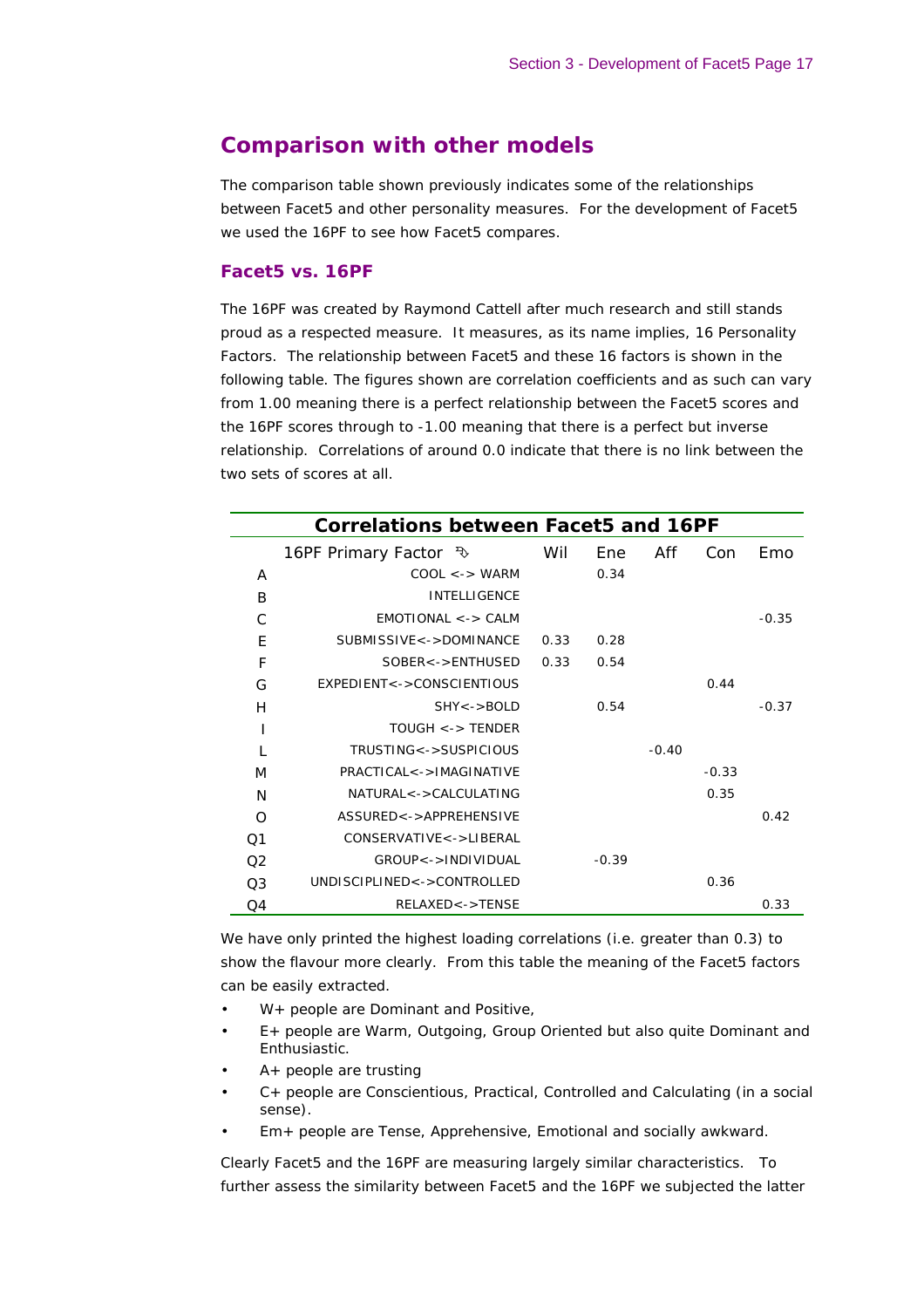to a Factor Analysis of the 16 Primary Factors. The first step is to correlate the 16 factors among themselves and to see which are related. Factor analysis then groups the items according to this interrelationship. This analysis clearly indicated that five factors would seem to be a good solution for this 16PF data. (For the statisticians among you there were five factors with eigenvalues greater than 1.00 and the scree curve takes a marked break at that point. Therefore "little jiffy" says 5!) The meaning of these factors is shown in the table below.

| <b>FACTOR ANALYSIS OF 16 PF</b> |                |         |                      |                     |  |  |
|---------------------------------|----------------|---------|----------------------|---------------------|--|--|
| Factor                          | Items Loading  |         | Description          | Facet5 factor       |  |  |
|                                 | 04 0.78        |         | <b>TENSE</b>         |                     |  |  |
| Factor 1                        | O              | 0.74    | APPREHENSIVE         |                     |  |  |
|                                 | H 0.65         |         | <b>SHY</b>           | <b>EMOTIONALITY</b> |  |  |
|                                 | $C$ 0.76       |         | <b>EMOTIONAL</b>     |                     |  |  |
|                                 | A 0.79         |         | <b>WARM</b>          |                     |  |  |
| Factor 2                        | F.             | 0.60    | <b>ENTHUSED</b>      | <b>ENERGY</b>       |  |  |
|                                 | O2 -           | $-0.66$ | <b>GROUP</b>         |                     |  |  |
|                                 | E 0.79         |         | <b>DOMINANT</b>      |                     |  |  |
| Factor 3                        | O <sub>1</sub> | 0.66    | LIBERAL              | WILL                |  |  |
|                                 | $L_{0.49}$     |         | <b>SUSPICIOUS</b>    |                     |  |  |
|                                 | G.             | 0.63    | <b>CONSCIENTIOUS</b> |                     |  |  |
| Factor 4                        | Q3 0.60        |         | CONTROLLED           | <b>CONTROL</b>      |  |  |
|                                 | $N$ 0.48       |         | CALCULATING          |                     |  |  |
|                                 | M 0.38         |         | <b>IMAGINATIVE</b>   |                     |  |  |
| Factor 5                        |                | 0.87    | <b>TENDER</b>        | AFFECTION           |  |  |

This table shows that the relationship between Facet5 and the 16PF is very clear and all in the expected direction.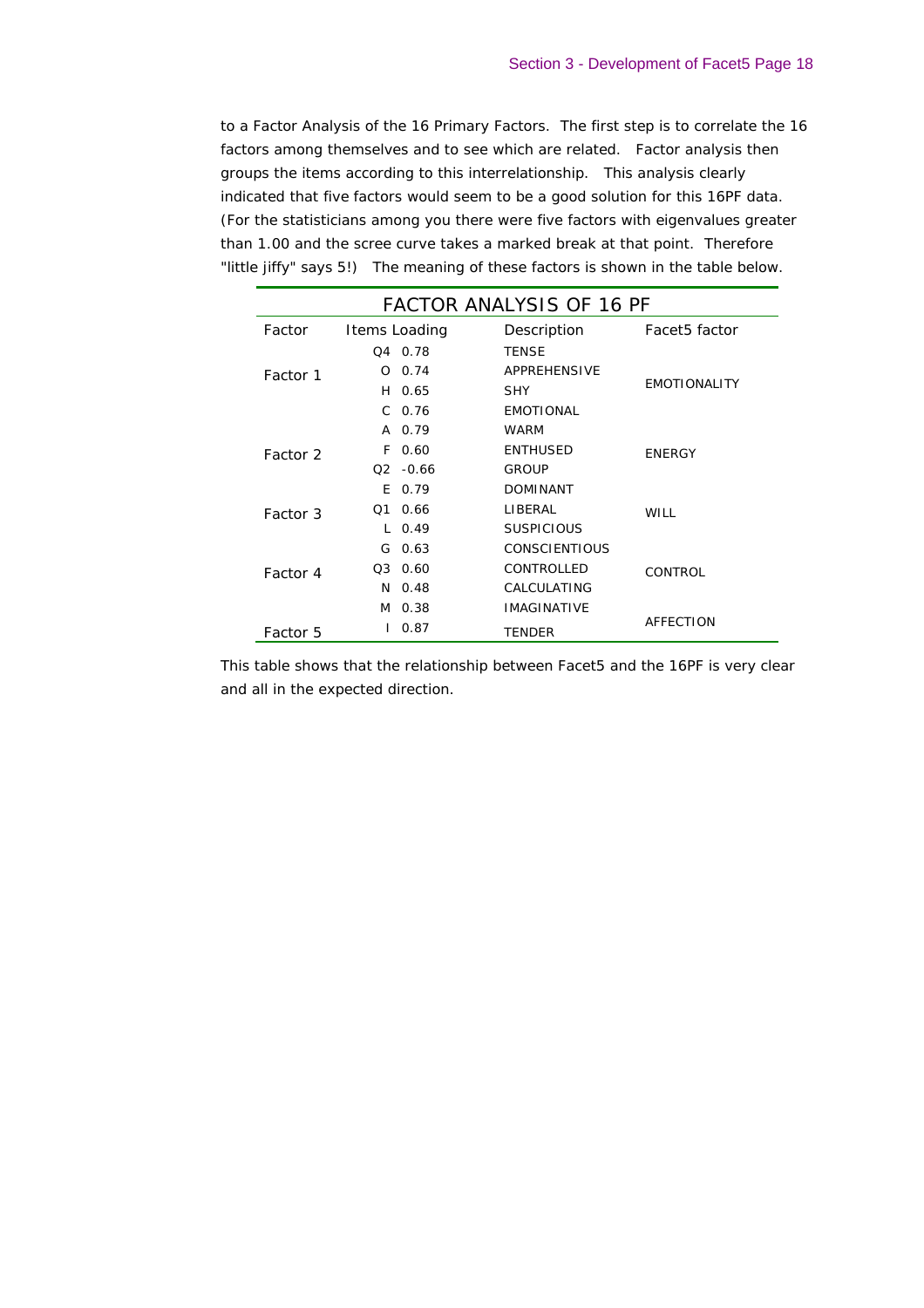# **Computer/web based administration**

Moving from paper based to computer based and then to web-based administration has raised a number of questions. One aspect concerns veracity. Web-based testing allows remote data collection but opens the possibility that the respondent may be receiving help when completing the items. They may have a team of mathematicians, an array of dictionaries or a set of on-line encyclopaedias at hand. Are we even sure that it is the person we expect it to be? Can we use retina scanning, key-press analysis or finger printing to be certain who it is at the other end of the line? A relatively simple solution to this problem and one that meets all the best practice guidelines for test administration is proctored testing. Here the test is administered under controlled conditions in the same way that testing has been for generations. This solves all the problems – and immediately eliminates one of the most powerful benefits – remote data capture. However many users have stated that remote data capture is probably the most important single benefit which web-based testing offers.

Resolution of this problem therefore would appear to be critical to the success of web-based testing. So what can we do about it? First we need to differentiate between different aspects of the problem. It would appear that the risks posed to cognitive tests are very serious and, at this point, the only solution appears to be proctored testing. However, what about non-cognitive tests? In volume terms personality, work preference or similar tests are likely to be the main application of remote testing. What can we do about them? Facet5 uses **Response Pattern Analysis** and **Response Latency Analysis** to identify those responses that might suggest some form of Impression Management is occurring.

### *Response Pattern*

For the most part, since the late 1980s, Facet5 has been used in a traditional, paper and pencil format. Although un-timed, experience has shown that most people take about 20-25 minutes to complete the questionnaire. During 2000 and 2001 we web-enabled Facet5 in response to demand from clients. Web administration is considered to offer advantages in terms of increased efficiency, centralised management of the database, ease of updating of libraries and, perhaps most importantly, remote data capture.

However, when data is collected by computer as opposed to on paper, questions arise about comparability of results. It is important to determine whether that the results are comparable or, if they are not, to know what the effect is.

We have a large amount of data from paper-based responses that has allowed us to identify a "typical" response pattern to the 106 items in Facet5. Items use a 5 point scale and instructions include:

#### *For example:*

|                             | In business most people $\vert$ <1> <2> <3> <4> <5> $\vert$ | In business most people are |
|-----------------------------|-------------------------------------------------------------|-----------------------------|
| are prepared to help others |                                                             | motivated by personal gain  |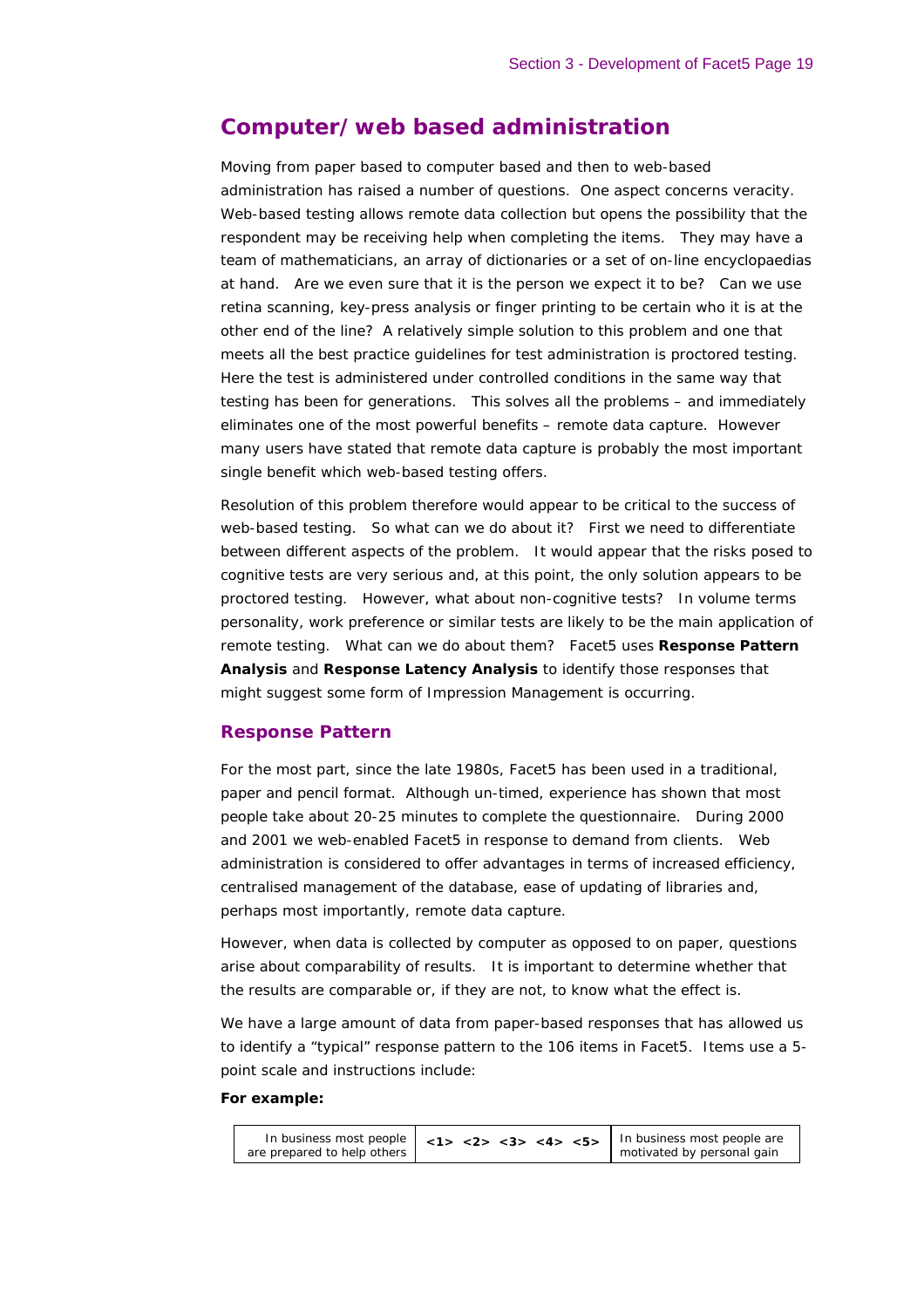*If the statement on the left is most representative of your views, you should circle the figure <1>. If you feel the statement on the right is most typical, you should circle the figure <5>. Try not to fall back on the middle answer (<3>) unless all other answers are completely impossible for you.*

Therefore we would expect that we would have a bimodal distribution with most answers falling onto 2 and 4. If web-based administration was going to have a significant impact on the response pattern it seems likely it would show up first here with a pattern which was significantly different. The figure below shows the actual Response Distribution for both paper and web based questionnaires. It can be seen that the patterns are broadly identical - none of the differences are statistically significant.



Note that with web administration there is a check to ensure that the number of 3s is not excessive. If the respondent replies with more than 18 3s then the system re-presents those items and give him/her the chance to check their answer.

From this we can be reasonably certain that the shift to web-based administration has not changed the way in which people respond to any significant degree. A second question however was whether a tendency to respond in a particular way was associated with certain personality factors. This was tested next.

#### *Response Pattern and Personality*

From the previous analysis it is clear that most people respond with a bimodal distribution of Facet5 answers. Most are 2s and 4s with fewer 1s and 5s and even fewer 3s. However it would seem possible that some personality styles are more likely to be more extreme in their answers (produce proportionally more 1s and 5s) while others would be more cautious and produce more 3s.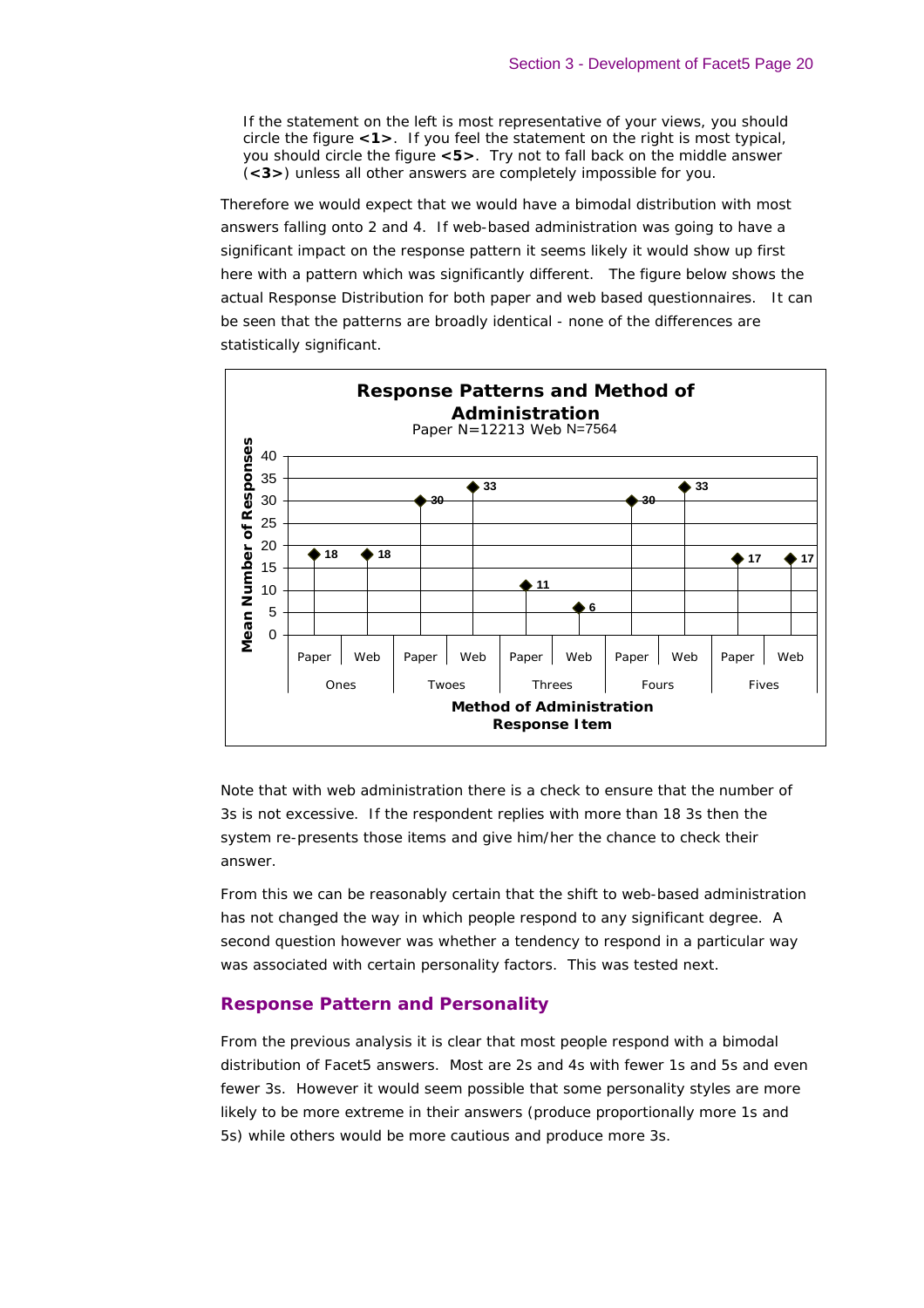We tested this by sorting a large database according to how similar their response patterns were to the theoretical ideal pattern shown in the chart above. We then grouped them into 20% bands from Band 1 - "most similar to perfect" through to Band 5 "most dissimilar from perfect". Finally we looked at the mean differences for each factor within each band. This table is shown below:

| Response<br>pattern bands | N=17797   | Will | Energy | Affection | Control | Emotionality |
|---------------------------|-----------|------|--------|-----------|---------|--------------|
| $1 - ideal$               | Mean      | 4.89 | 5.90   | 6.74      | 6.15    | 5.00         |
|                           | Std. Dev. | 1.84 | 1.94   | 1.88      | 1.91    | 1.73         |
| 2                         | Mean      | 4.89 | 5.80   | 6.67      | 6.10    | 5.07         |
|                           | Std. Dev. | 1.88 | 1.92   | 1.86      | 1.88    | 1.73         |
| 3                         | Mean      | 4.89 | 5.74   | 6.66      | 6.10    | 5.19         |
|                           | Std. Dev. | 1.83 | 1.91   | 1.80      | 1.81    | 1.73         |
| 4                         | Mean      | 4.82 | 5.51   | 6.59      | 6.02    | 5.18         |
|                           | Std. Dev. | 1.76 | 1.94   | 1.83      | 1.85    | 1.74         |
| $5 -$ less ideal          | Mean      | 4.78 | 5.58   | 6.80      | 6.27    | 5.07         |
|                           | Std. Dev. | 1.93 | 2.08   | 2.09      | 1.99    | 1.90         |

# **Mean Facet5 scores for Response Pattern bands (see above)**

An Analysis of Variance was computed to see whether any of these mean differences were significant enough to suggest that the degree to which a person responded with extreme answers was related to their personality style. In fact for all five factors there was a "significant" relationship. However such a large sample base is likely to yield results which though they might appear statistically significant are in fact of little practical use. An example of this can be seen below in the data for Energy.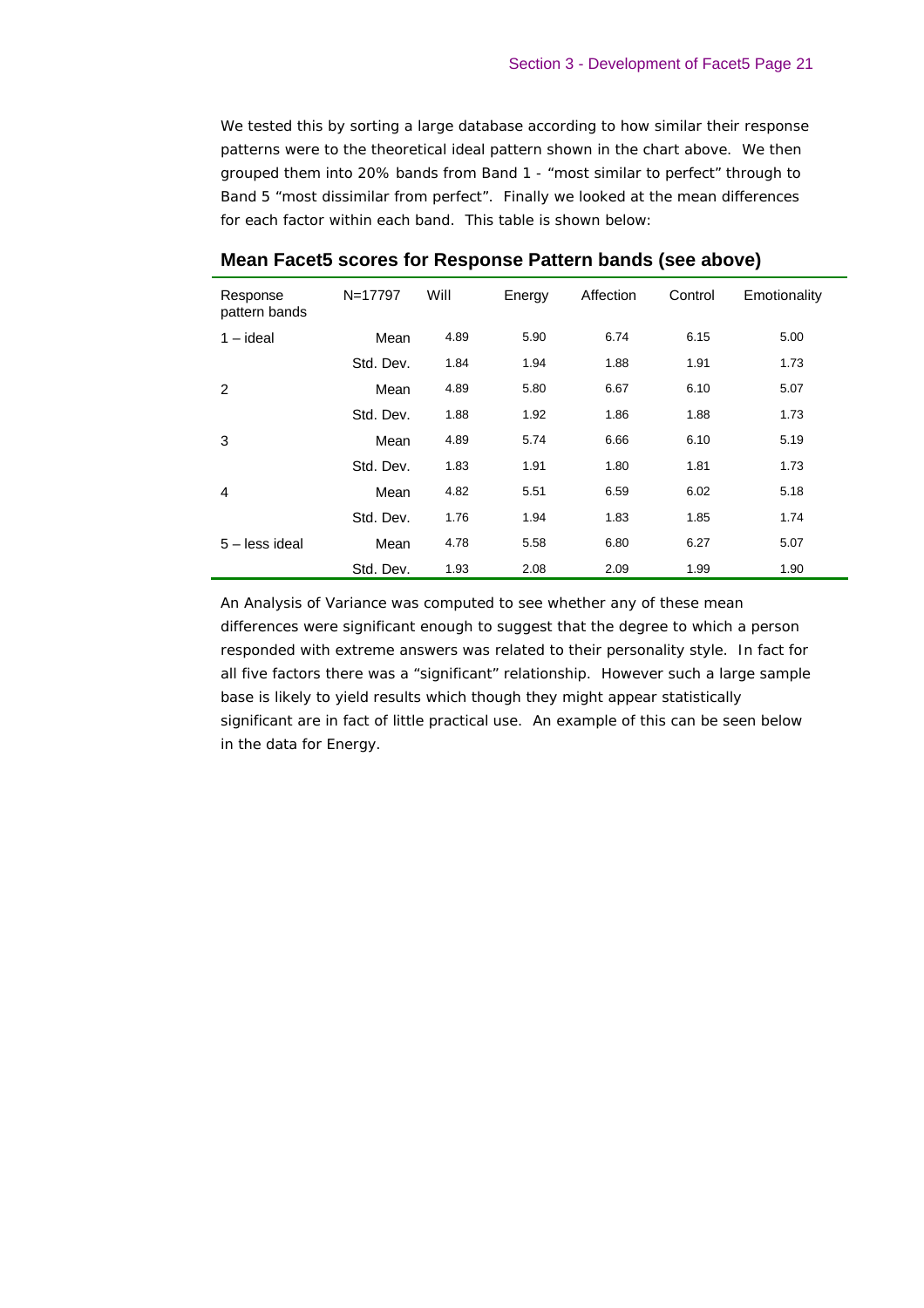### *Energy and Response Pattern*

The mean scores for Energy for each of the 5 bands are shown in the following chart:



This chart shows the Mean Score for each Pattern Band and the 95% confidence

limits (the points that are the limits for 95% of the scores) for each Band.

From this chart is appears that there is a relationship. People whose response pattern is close to "ideal" (Band 1) seem to score slightly higher on Energy than those who are less "ideal". In fact the Anova is significant at the 0.000 level (df 4 and 18877, F=24.463). But when we look more closely at the figures we can see that it isn't anywhere near as significant as it might at first seem. For a start, the chart above has a very compressed vertical scale from Energy scores of 5.4 to 6. If we change the scale to give the complete Sten score range of 1 to 10 we get the chart shown below.



Perf ect pattern bands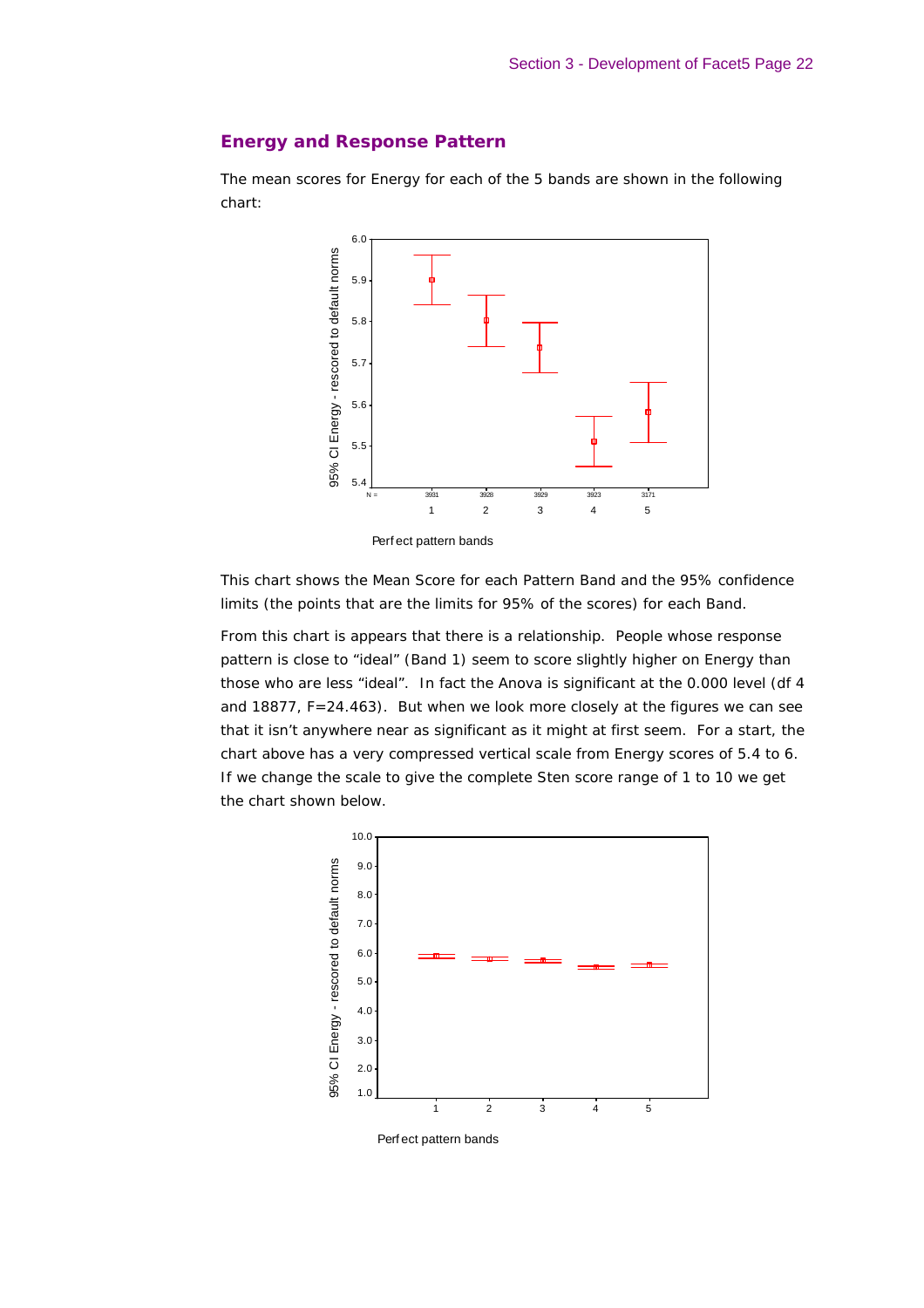This looks very different and shows that, regardless of what the statistics say, there's not very much difference across the 5 bands. In fact if we check the actual proportion of the variance in the Energy scores that is linked to how "ideal" the respondent's pattern is, there is very little. Coefficient ETA is designed to do this. Eta and eta squared are measures of association. Eta squared is the proportion of variance in the dependent variable that is explained by differences among groups. The value of ETA squared for Energy across these pattern bands is 0.005 which means that only 0.5% of the variation in Energy scores can be attributed to how the person used the available responses on the scale. And Energy is the most significant of the relationships!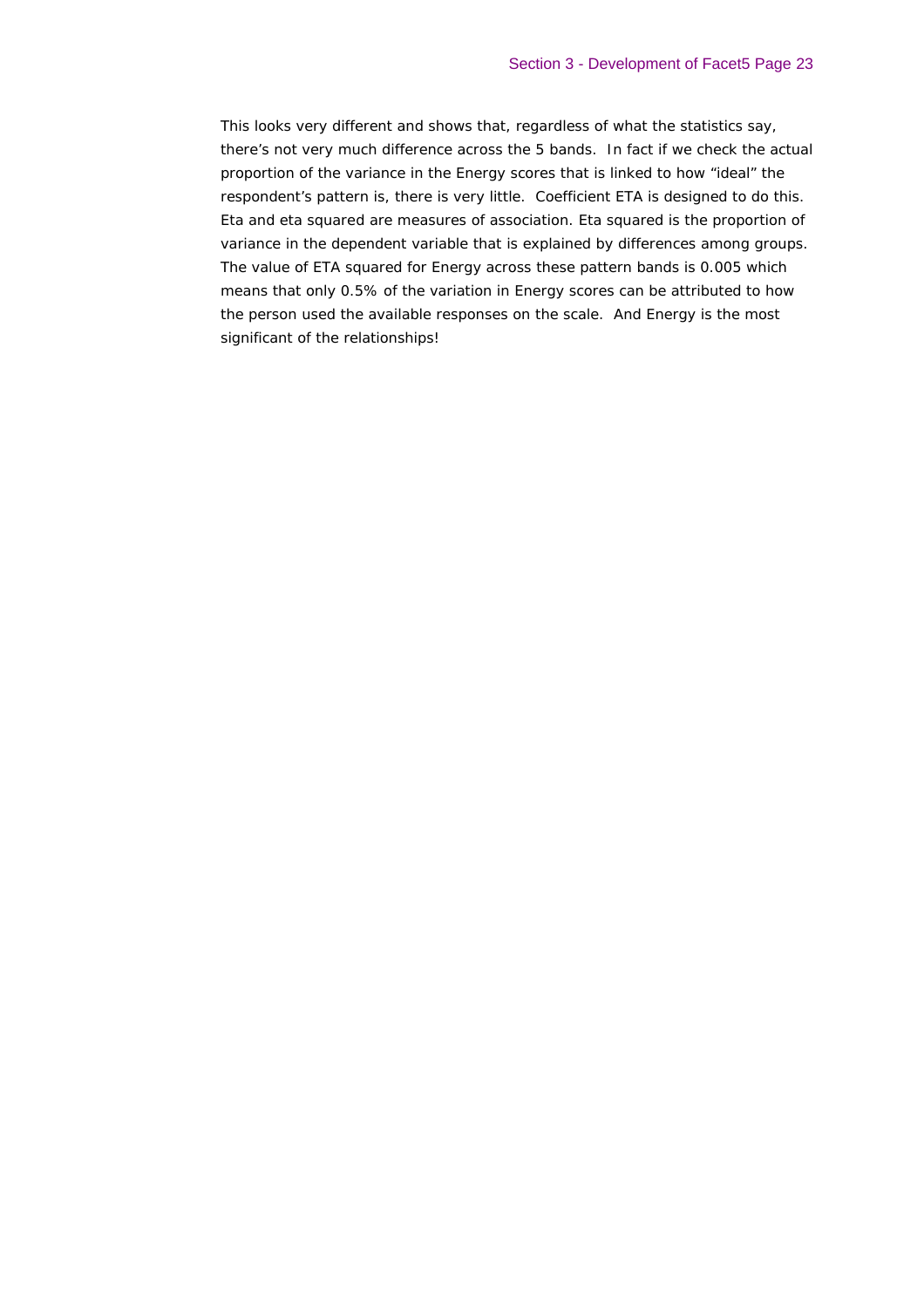# **Impression Management**

Impression Management (IM) is an attempt (not necessarily deliberate) to answer questions in a way that will produce a profile that is different from the respondent's "true" or "natural" profile. There are three broad types of IM that might occur:

#### **Denial, Defensiveness or Suppression**

This is an attempt to suppress anything that might be perceived as negative. This can sometimes be identified by specific "marker" questions (16PF, OPQ etc) or by the proportion of "No" responses (Humm-Wadsworth, MMPI etc) or by some combination of the two. It can be argued that a candidate for a job would be expected to try to present the best possible self-portrait. Indeed there may be some concern about a candidate who did not try to do this. It is therefore likely that this type of IM is more prevalent in selection than development.

Indicators of this type of IM may be called Social Desirability, Motivational Distortion or Defensiveness. High scores on these scales are supposed to act as warning bells suggesting caution in interpreting the results. The person may not be being "open" or "honest"

#### **Suggestibility, Faking Bad**

This is the diametric and logical opposite of the first. Here a person tends to exaggerate faults or over-admit to possible problems. Such reactions are not uncommon in clinical cases (a cry for help?) but can also be seen in areas such as Career Counselling.

Such a response pattern is rarely picked up by marker questions. Very low Social Desirability or Motivational Distortion scales are usually seen as being "open" or "honest". Scales using an "Yes" or "No" format can identify such Suggestibility by a disproportionate number of "Yes" responses. Again caution is urged in interpretation.

### **Templating**

Where a respondent has a mental image of "what is required" or the "ideal" profile and tries to adjust responses in such a way as to match this supposed "ideal". This is by far the most likely type of IM in selection cases and yet typical Social Desirability or Motivational distortion Scales do little to identify it. Psychometric folklore is littered with statements from people who claim to be able to manipulate questionnaires to be able to present any picture they want.

Over the years test developers have adopted a number of strategies to minimise the likelihood of IM and to identify it if it does occur. Some techniques include:

- Item ambiguity word the items so it is not obvious which factor it loads on.
- Neutral or balanced valence make it hard to identify which response, representing opposite aspects of a scale, is more desirable. This is not the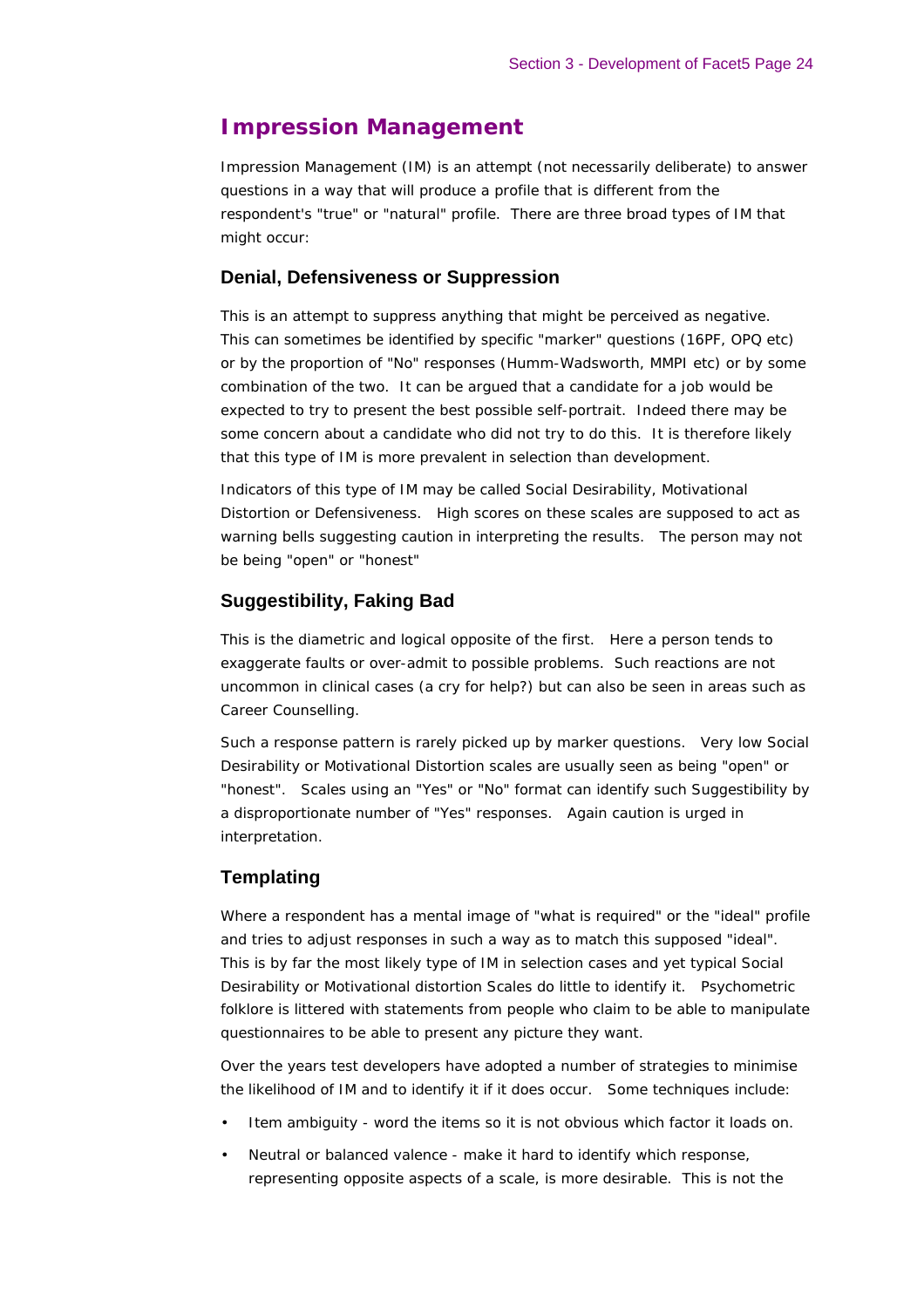same as Ipsativity where the respondent is required to choose between statements representing different domains (some OPQ versions, DISC etc). Balanced valence uses pairs of statements that tend to be opposite in meaning and thereby represent opposite ends of a single scale. They may be arranged as separate statements (MBTI) or semantic differentials (Facet5).

- Marker items a group of items is included, which, it is assumed, represent the behaviour of "normal" people. These items will include some that admit negative characteristics on the assumption that most people have some "bad" elements in their make-up. Over denial of these items is seen as an attempt to appear unrealistically "good".
- Selective norming some may suggest that the responses only be compared to other people in a similar position e.g. applying for a job in retail sales. In this way all applicants are expected to have the same degree of motivation to distort and so the effect of IM will be cancelled out. However this assumes that all respondents will apply the same IM strategies to the same degree. It also raises the spectre of having to re-norm the profile when the person is hired. How do you then explain that the score on a scale was 7 when an applicant but it is now 9 as an employee?

Most test developers will use the first two methods to reduce the effect of IM. Some include the third but the fourth tends to be the domain of people with too much reliance on computer technology. The collection of multiple norm tables is technically very simple but psychometrically questionable and practically problematic.

When we first developed Facet5 in the late 1980s we attempted to address IM in the traditional ways. We created a set of items that, though work related, produced highly biased response patterns suggesting that people felt there was only one way to answer the question. These included such items as "*I believe in democratic leadership*". Virtually everybody agreed with this as a premise and when we created a scale including this and 11 other items, we had a well-balanced sten scale that had excellent psychometric properties. This putative IM scale correlated positively with Control and Affection suggesting that people responding in a "Socially Desirable" way were attempting to portray themselves as kinder, more responsible and self disciplined. Perhaps they actually are that "good" and it is not a distortion. It is known for example that MD and SD scores tend to correlate with elements of conscientiousness and empathy. In the 16PF the MD scores correlate with  $A_+$ ,  $C_+$ ,  $F_+$ ,  $G_+$  H + L- M- O-  $Q2_+$   $Q3_+$  and  $Q4_-$ . Therefore people with high MD scores are seen as Warm-hearted, Happy-go-lucky, Venturesome, Emotionally Stable, Unperturbed, Relaxed, Conscientious, Practical, Self-sufficient, Controlled, and Trusting. In terms of second order factors broadly aligned with the Big5, these are Extravert, Conscientious and Stable. People who happen to score high on these scales will tend to have elevated MD scores as well. Cattell<sup>19</sup> in his extensive discussion of the impact of Motivational Distortion urges great caution in interpreting measures of distortion describing them as a "Temporary Compromise" while "more basic research proceeds." (p55.) He warns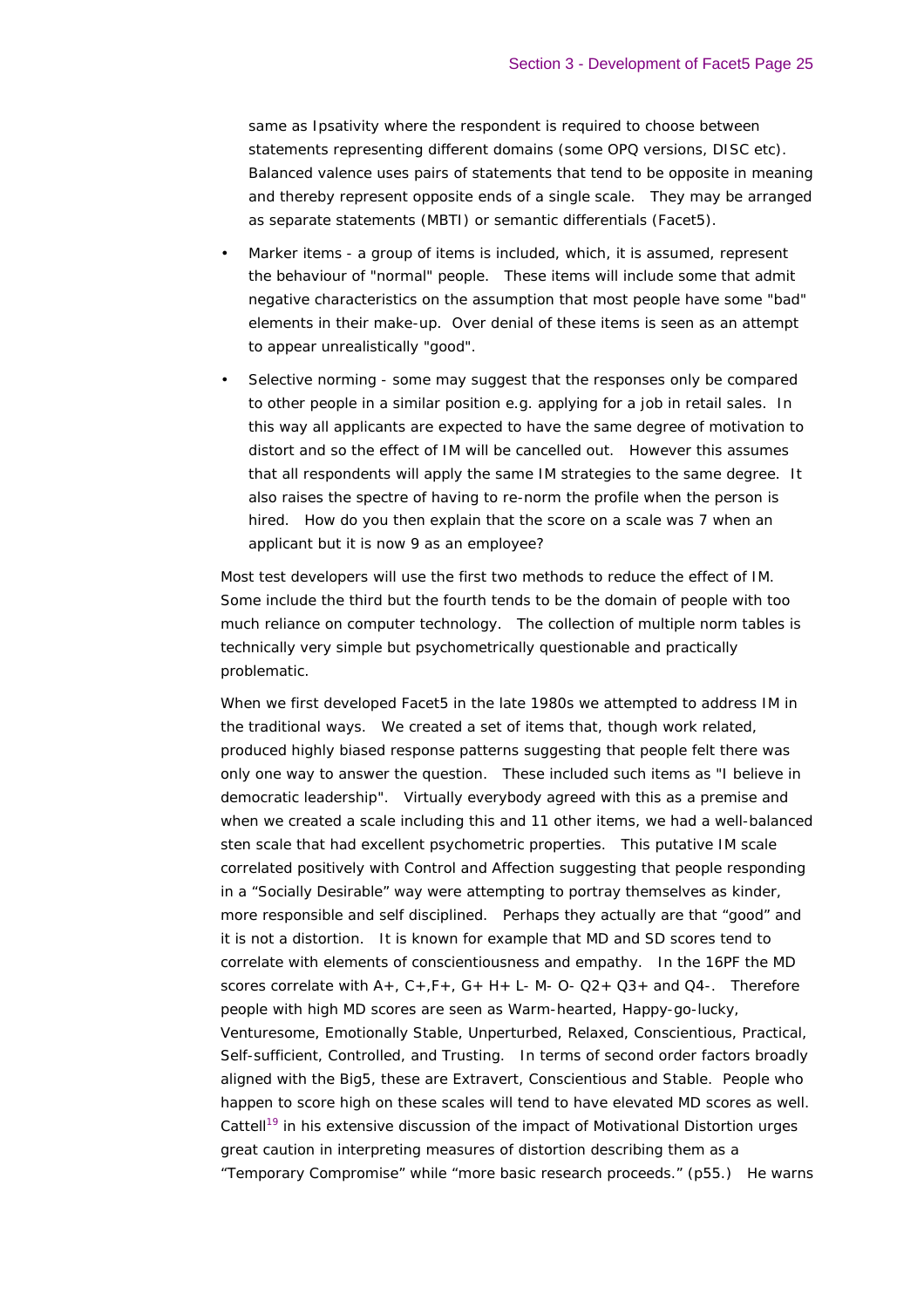that automatic adjustment using such measures will by definition "*take out real personality variance as well as motivational shift*". (p56) The manual for the 15FQ  $20$  describes in detail the steps taken to measure MD/SD but then gives little advice as to what to do with it other than to explore more thoroughly at interview.

It can be seen that traditional approaches to IM are limited. It may be possible to say that a person is trying hard to look good, but perhaps you would expect this anyway. Apart from further exploration at interview there is little guidance as to what to do with the information. Do we infer that the person is lying/ faking or are they just "like that"? If they are faking, are they faking all the scales or just certain scales? It seems likely that people trying to present themselves as more outgoing and forceful will respond to those items which they perceive to be related to Outgoingness and Forcefulness. Items relating to Empathy, which they do not see as important, are likely to be subject to much less IM. Traditional approaches to identifying IM will not help much at all.

However there is encouragement from the research in to deliberate lying. Although this is an area in which folklore abounds (looking shifty, hesitant speech, fidgeting, avoiding eye contact, heightened GSR etc) some real evidence has come to light. A recent report<sup>21</sup> noted that under controlled conditions, a key indicator of a "lying" response was the delay in producing the response. Therefore a measure of an attempt to lie could be obtained from the latency of responses to questions. With web-based administration this becomes possible.

Let us take an example. A candidate for a sales role is keen to get the job and therefore wants to give a good impression. These are ideal circumstances for IM to occur. She has read the job advertisement, knows something about the company and has formed an opinion from the premises and the way that she's been received. Then she is faced with a series of questions that under normal circumstances, would appear to have neutral valence. However the situation is not neutral and therefore she will interpret each response against her in-built "ideal" and will adjust her response accordingly. When she finds an item that she interprets as "important" she will think a little more about it and what answer she should give. She may not "lie" but may easily decide to soften an otherwise strong response.

This decision process may be quite quick but will still be a little slower than her responses to other questions that she does not perceive as "loaded". There will be a delay and it can be captured.

Facet5 is, to our knowledge, the only model that adopts this approach to IM. The concept was first presented to the International Test User's Conference on Internet Based Testing in June 2002.<sup>22</sup>

In addition to item ambiguity and neutral valence, it also uses response latency. The first two are designed to minimise the likelihood of IM and the third is intended to identify its effect if it does occur. By decomposing the responses into the Facet5 domains, we can tell not only if IM is present but also which domains are most affected.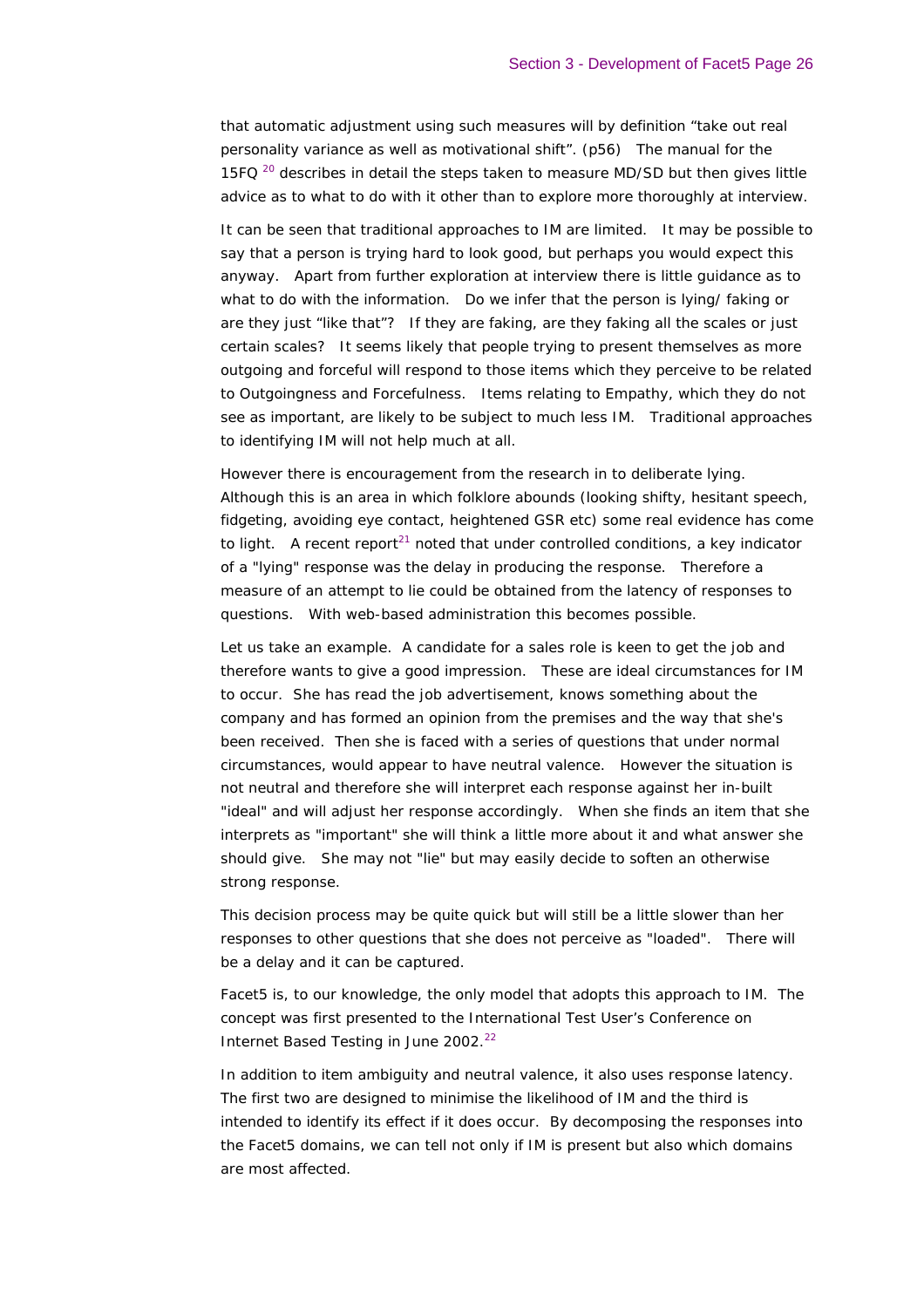# **Facet5 and Response Latency**

Facet5 captures the latency from the moment the item is presented to the time a response is given. The average response latency for all items is shown below.



As can be seen the median response latency was a little under 10 seconds. (We chose the median as opposed to the mean because web based administration is often accompanied by interruptions or distractions which lead to delays on occasional items.) There is a spike on the first item which we interpret as people getting used to the format, organising coffee etc. Such spikes also occur on individual records where the respondent is interrupted for some reason. A typical individual response pattern is shown below. As can be seen there are a number of spikes in the distribution of responses indicating interruptions or breaks.



**Response Latencies for an individual**

For any individual there will be a range of response times. Some people will be quick suggesting almost an immediate commitment. Others will be more deliberate and considered. If there is no attempt at IM the quick and the slow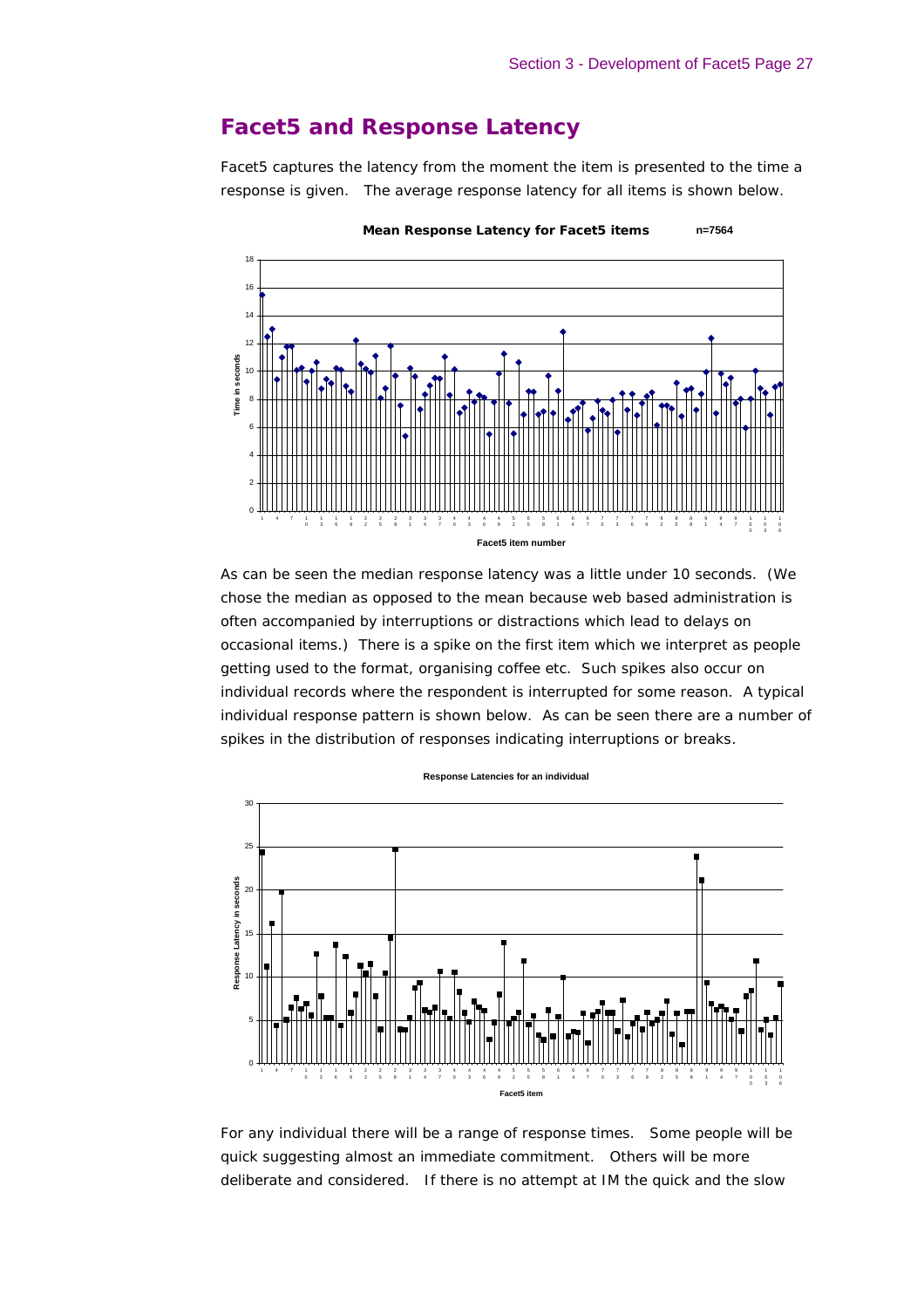items will be evenly distributed across each of the domains being measured. If on the other hand there is attempted IM then the distribution will be uneven, with longer responses for those domains which are deemed to be "loaded".

# **Response Latency and Personality**

A number of Facet5 users have asked whether the tendency to hesitate over some questions (i.e. to generate a distorted Latency chart) is in itself a personality trait. If so then it should be related to the main Facet5 factors. We looked at this in two stages:

- Are some people just naturally slower to make decisions and
- Do some people naturally have a tendency to try to present in a particular light.

### *Speed of decision making*

The following table shows the relationship between response latencies and the Facet5 main factor raw scores. To get these values we first calculated the average response latencies across all 106 items for each person. We then searched for outliers whose average response times were distorted by extreme latencies. We excluded the 2.5% of people whose average latency was more than 1.96 Standard Deviations above the mean.

| Raw Score for    | Average<br><b>Response</b><br>time (in<br>seconds) | N    | Mean<br>Latency | Std.<br><b>Deviation</b> |
|------------------|----------------------------------------------------|------|-----------------|--------------------------|
| Will             | $>= 9.53$                                          | 3546 | 46.35           | 7.18                     |
|                  | < 9.53                                             | 3605 | 47.11           | 7.51                     |
| <b>Energy</b>    | $>= 9.53$                                          | 3546 | 52.28           | 7.68                     |
|                  | < 9.53                                             | 3605 | 52.75           | 8.11                     |
| <b>Affection</b> | $>= 9.53$                                          | 3546 | 65.09           | 8.38                     |
|                  | < 9.53                                             | 3605 | 64.93           | 8.91                     |
| Control          | $>= 9.53$                                          | 3546 | 60.17           | 9.22                     |
|                  | < 9.53                                             | 3605 | 57.97           | 9.90                     |
| Emotionality     | $>= 9.53$                                          | 3546 | 46.93           | 9.60                     |
|                  | < 9.53                                             | 3605 | 46.93           | 9.78                     |

### **Mean Raw Score Differences**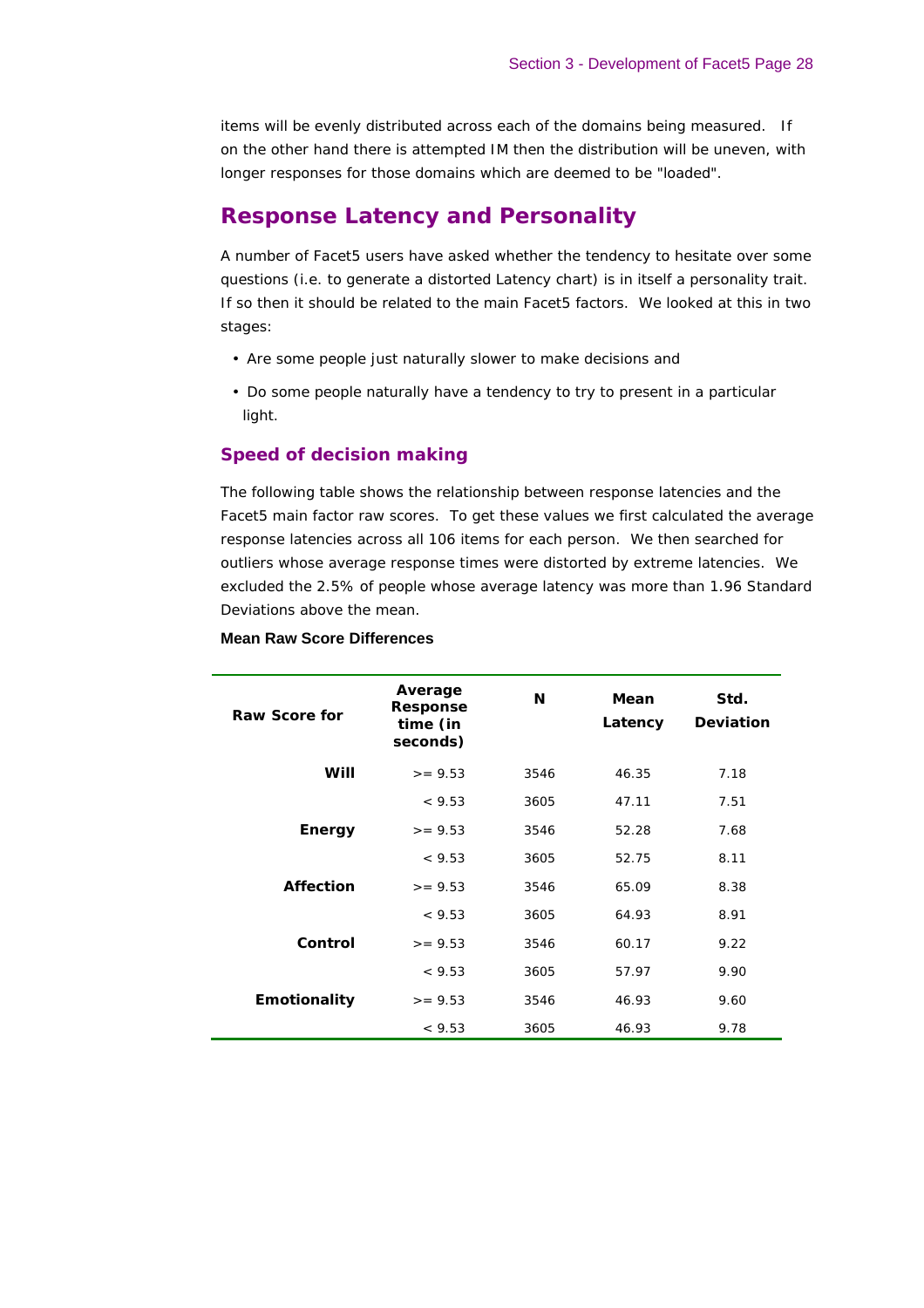### **Significance of Mean Differences**

| <b>Facet5 Factor</b> | t        | df   | Sig. | <b>Mean Diff</b> |
|----------------------|----------|------|------|------------------|
| Will                 | $-4.352$ | 7149 | .000 | $-0.76$          |
| <b>Energy</b>        | $-2.531$ | 7149 | .011 | $-0.47$          |
| <b>Affection</b>     | 0.753    | 7149 | .452 | 0.15             |
| Control              | 9.691    | 7149 | .000 | 2.19             |
| <b>Emotionality</b>  | 0.006    | 7149 | .995 | 0.00             |

Tests of significance for these mean differences gave the following results.

At first glance this seems to indicate that there is a difference linked to a person's Facet5 score. In particular it appears that people with Lower Will, Higher Control and even Lower Energy tend to take longer to make decisions in the Facet5 questionnaire. This in fact would seem intuitively sensible.

### **Effect Size**

However these t-tests are misleading. The sample sizes are very large and as a result even very small differences can be "statistically" significant. A better measure is to look at the "Effect Size" of these differences – i.e. are the differences big enough to be of practical value. We tested this using Cohen's D statistic applied to the means and standard deviations above. The results were:

| <b>Raw Score for</b> | N    | Mean Raw<br><b>Score</b> | Std.<br><b>Deviation</b> | Cohen's D  |
|----------------------|------|--------------------------|--------------------------|------------|
| Will                 | 3546 | 46.35                    | 7.18                     | Negligible |
|                      | 3605 | 47.11                    | 7.51                     |            |
| <b>Energy</b>        | 3546 | 52.28                    | 7.68                     | Negligible |
|                      | 3605 | 52.75                    | 8.11                     |            |
| <b>Affection</b>     | 3546 | 65.09                    | 8.38                     | Negligible |
|                      | 3605 | 64.93                    | 8.91                     |            |
| Control              | 3546 | 60.17                    | 9.22                     | Small      |
|                      | 3605 | 57.97                    | 9.90                     |            |
| Emotionality         | 3546 | 46.93                    | 9.60                     | Negligible |
|                      | 3605 | 46.93                    | 9.78                     |            |

On this basis we can see that although Will, Energy and Control were all seen to be "signifcantly" linked to Response Latency it was only Control where the link was sufficiently strong to be worthy of consideration. These results indicate that people with higher Control scores tend to be a little slower and more reflective in their answers but that the other factors have little effect.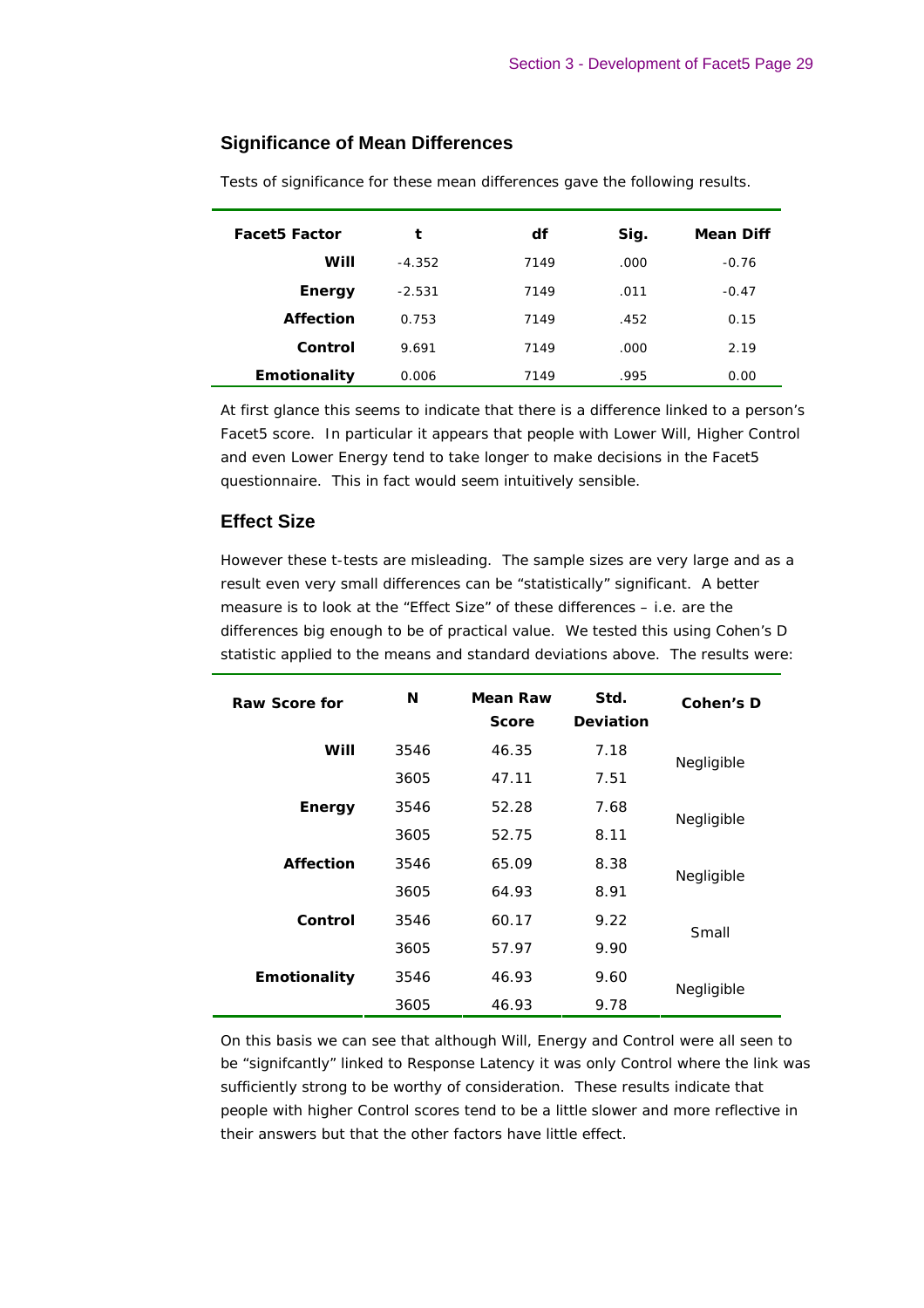### *Facet5 Scores and IM*

It is also possible that some people naturally try harder to present themselves in a "good" light. If this is true then it will be reflected in a link between individual personality factors and the measure of Response Distortion. These correlations are shown in the table below.

| Correlation between Facet5 and amount of<br>distortion in the responses |                               |  |  |  |  |  |
|-------------------------------------------------------------------------|-------------------------------|--|--|--|--|--|
| <b>Facet5 Factor</b>                                                    | Correlation<br>(Significance) |  |  |  |  |  |
| Will                                                                    | $0.064$ $(.118)$              |  |  |  |  |  |
| Energy                                                                  | $0.069$ (.091)                |  |  |  |  |  |
| Affection                                                               | $-0.060$ (.146)               |  |  |  |  |  |
| Control                                                                 | $-0.010$ (.802)               |  |  |  |  |  |
| <b>Emotionality</b>                                                     | $-0.053$ $(.200)$             |  |  |  |  |  |
| $N = 596$                                                               |                               |  |  |  |  |  |

From this table it is clear that there is no relationship between a respondent's Facet5 scores and how distorted the response latencies are.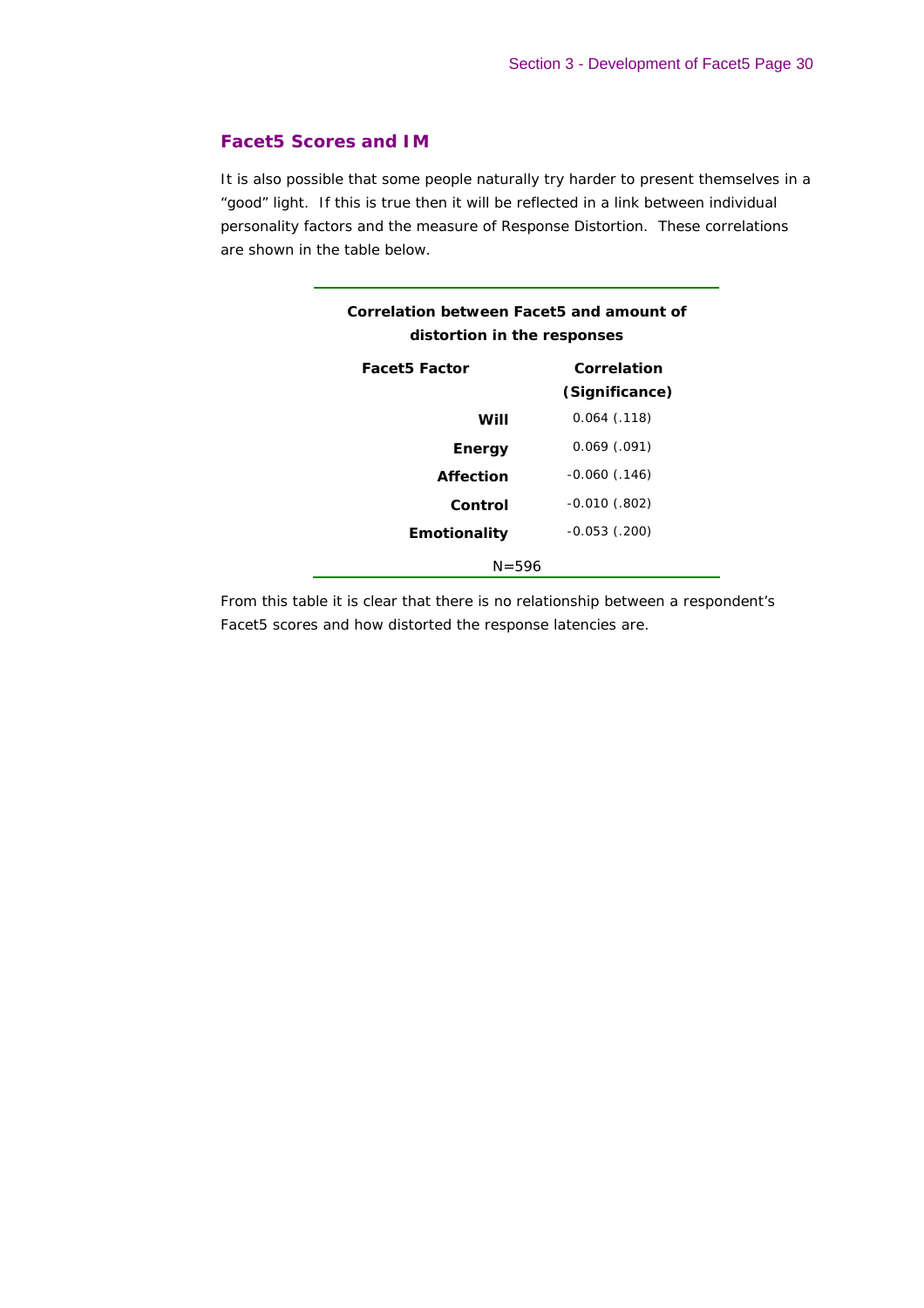# **The Effect of Valence**

As has been mentioned the situation a person finds themselves in when they are asked to complete Facet5 can vary in its "valence". A high Valence situation is one where there is a lot of importance attached to the results of the Facet5 profile. A low Valence situation is one where the results of the Facet5 profile have little real effect on the person. Recruitment would be high valence, completing it out of interest would be low valence. It is known that valence can affect the scores that a respondent gets as they try to present in a particular way.

We tested two aspects of this. First we looked to see whether actual Facet5 scores were different depending on the situation and second, we checked to see whether the Response Latencies were different in different situations.

#### *Valence and Facet5 scores*

Within a large db of over 19000 cases there were a number of people who were known to have completed Facet5 as part of a recruitment exercise. There was a similar number who completed it as part of some development process such as team building or some other development programme. We calculated the mean Facet5 scores for the two groups as follows:

|                     | Reason for<br>profile | N    | Mean  | Std.<br>Dev. | т<br>Sig | Cohen's<br>D       |
|---------------------|-----------------------|------|-------|--------------|----------|--------------------|
| Will                | Selection             | 1693 | 45.47 | 7.01         | $-8.8$   | $0.3 -$<br>small   |
|                     | Development           | 1828 | 47.61 | 7.39         | 0.000    | effect             |
| <b>Energy</b>       | Selection             | 1693 | 54.63 | 7.12         | 14.4     | $0.49 -$<br>medium |
|                     | Development           | 1828 | 50.89 | 8.21         | 0.000    | effect             |
| <b>Affection</b>    | Selection             | 1693 | 67.30 | 8.74         | 8.5      | $0.29 -$<br>small  |
|                     | Development           | 1828 | 64.91 | 8.01         | 0.000    | effect             |
| Control             | Selection             | 1693 | 63.27 | 8.80         | 23       | $0.78 -$<br>large  |
|                     | Development           | 1828 | 56.11 | 9.59         | 0.000    | effect             |
| <b>Emotionality</b> | Selection             | 1693 | 43.93 | 8.65         | $-12.8$  | $0.43 -$<br>medium |
|                     | Development           | 1828 | 47.95 | 9.86         | 0.000    | effect             |

Note that in this analysis we used raw scores rather than Sten scores. In each case there was a significant difference between the two sets of mean scores. However this was partly an illusion due to the large sample sizes. Cohen's D tells us that the biggest effect was for Control where people who are applying for jobs tend to represent themselves as **more** Disciplined and Responsible. They also claim they are somewhat **more** Outgoing (Energy) and **less** Anxious and Intense (Emotionality). The impact on Will and Affection was less significant.

It should be noted that this effect has been seen in other questionnaires.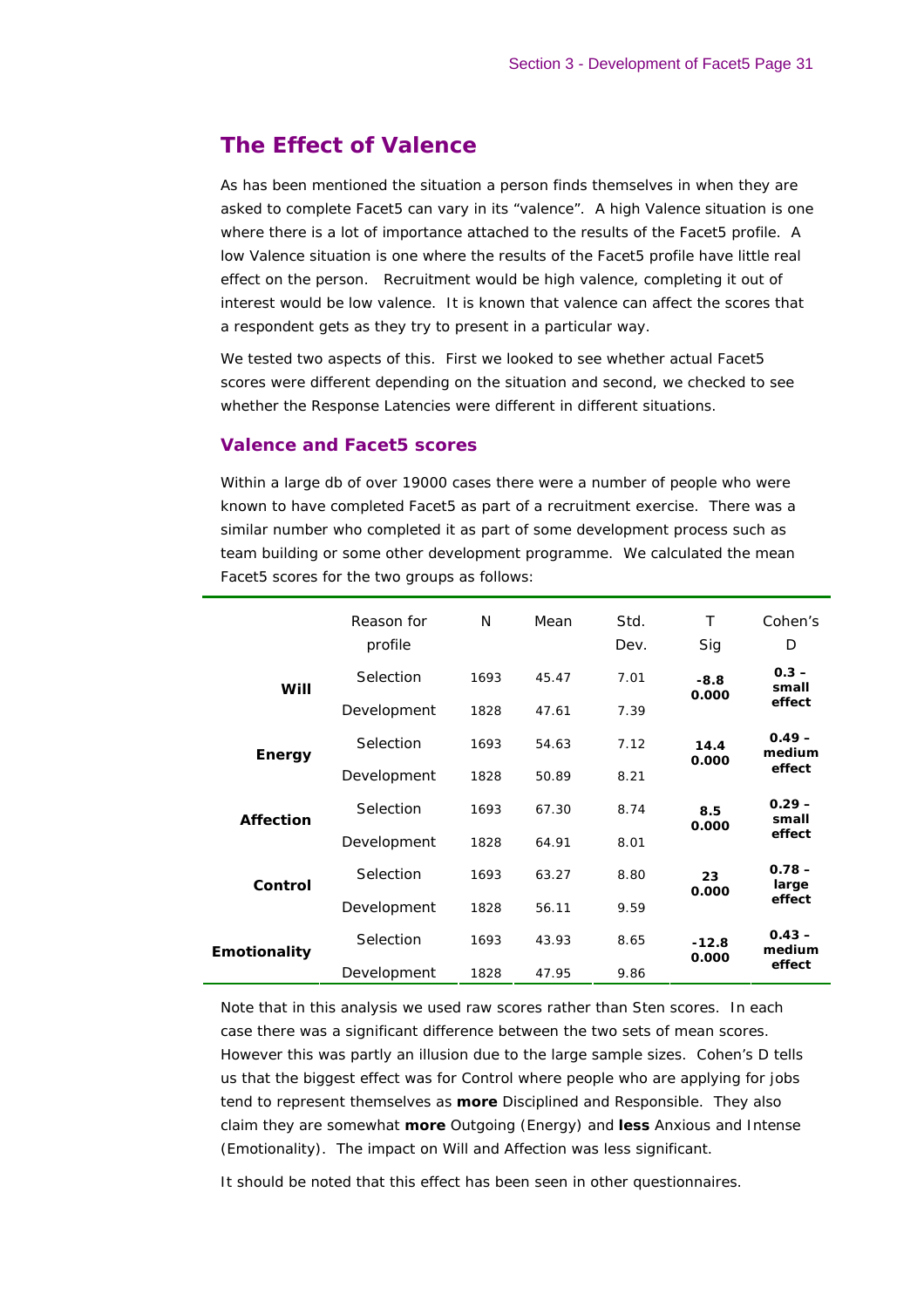#### *Valence and Response Latencies*

If Response Latency Analysis is measuring what we think it is then it should be able to differentiate between high and low valence situations.

We tested this by dividing a sample of people according to the reason that they completed the profile. One group (Group A) completed it as part of a recruitment process and therefore were labelled as "High" valence. The other group (Group B) completed it as part of an investigation into Facet5 itself and were classed as "low valence". The measure we used was the DSQ calculated to tell us how much distortion is in the profile.

Group A would be expected to show "slow item distributions" that were uneven across all five domains as they searched for meaning and salience in the questions. Group B should have slow item distributions that are more even since they are less concerned with the outcome of the questionnaire. A simple way of assessing this would be to calculate  $D<sup>2</sup>$  distributions for the two groups and see if they differ.  $D^2$  was calculated in the traditional way as follows:

$$
D^2 = \sum_{i=1-n} (X_i - 3)^2
$$

where X is the number of items related to each factor for person X and 3 is the expected value for a "perfect distribution". You can see from this that if each factor had 3 items associated with it then this value would be 0 indicating there is no attempt to Impression Manage. The results were as follows:

|             | Group A (Hi IM) | Group B (Lo IM)    |
|-------------|-----------------|--------------------|
| N           | 18              | 17                 |
| Mean $D^2$  | 10.47           | 7.05               |
| SD of $D^2$ | 3.57            | 4.19               |
|             |                 | $T = 0.01 df = 33$ |

The t-value tested the significance of the difference between these mean scores and although the sample size is quite small the differences are highly significant. In fact Cohen's test for Effect Size (Cohen's D) is 0.91 which is declared to be a "large effect".

So RLA seems to work. When you have a strong desire to present in a particular way or "look good", your RLA's become uneven. We believe that this is because a greater amount of "cognitive load" is being applied to items "perceived" to be salient.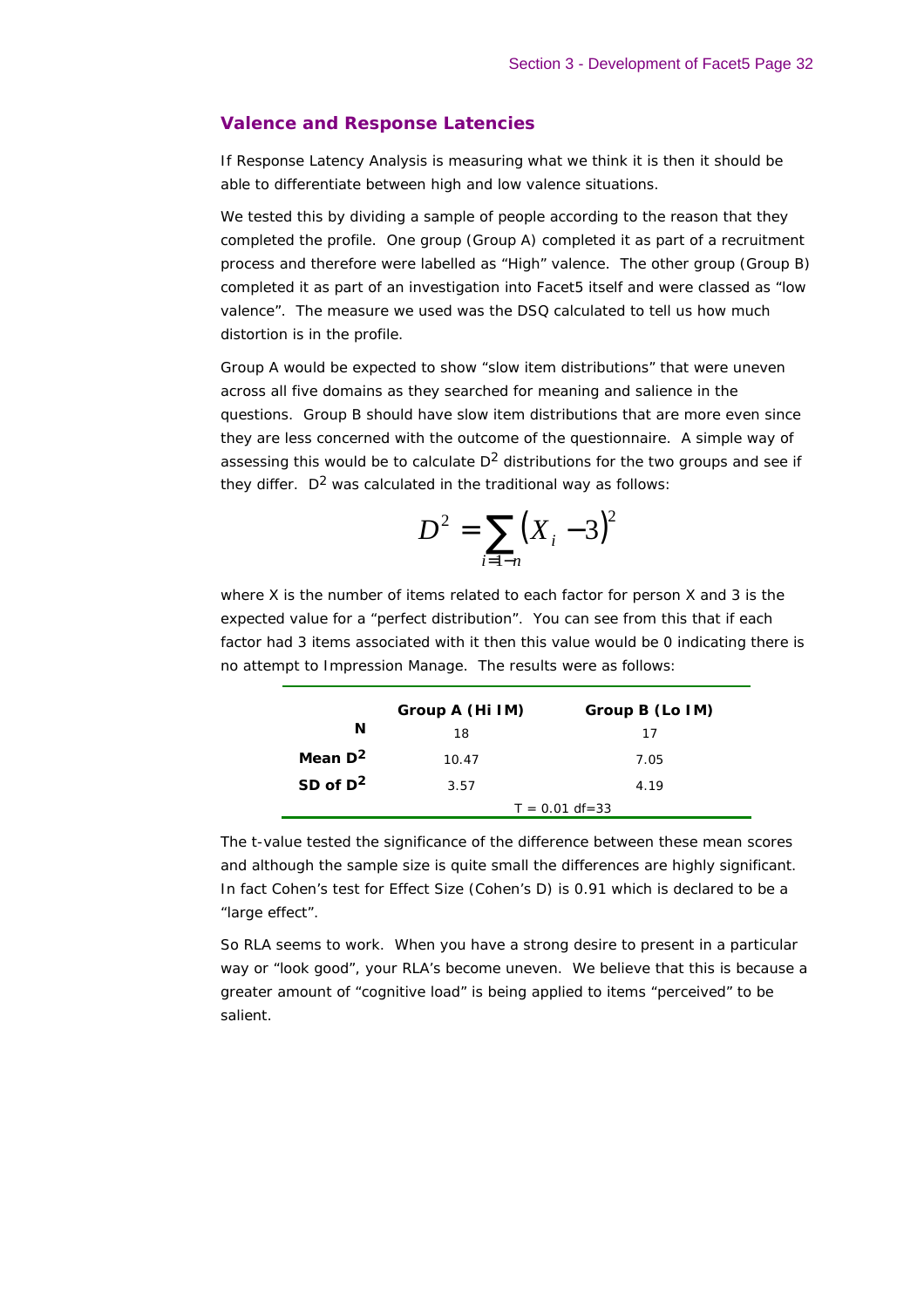# **Reporting and Interpreting Response Latency**

Facet5 reports Impression Management graphically on the "Statistics Page". This page presents three analyses:

#### *1. Response Pattern*

The response pattern shows the actual distribution of the 106 answers given by a respondent. It shows this in both a table and a chart as follows:

Facet5 Profile of Jennifer Strider : Questionnaire Statistics Producer

#### **Response Distribution**

This chart shows the distribution of responses throughout the Facet questionnaire. The vertical bars show the expected pattern based on the responses to thousands of questionnaires completed in the past.



The chart shows the expected distribution (black bars) and the actual distribution (coloured bars). The coloured bars are coded to indicate the Facet5 factor. The table to the right of the chart gives the exact distribution.

A "perfect" Response pattern would be that which matched the "expected" pattern exactly. It would be bi-modal with most answers being either 2 or 4. It is rare for there to be vastly too many threes since the Facet5 system is designed to avoid this. Respondents are instructed to try to avoid the "3"s unless they really cannot decide. It they answer with more than 18 threes the system will re-present those items and ask the respondent to confirm that that is what they meant.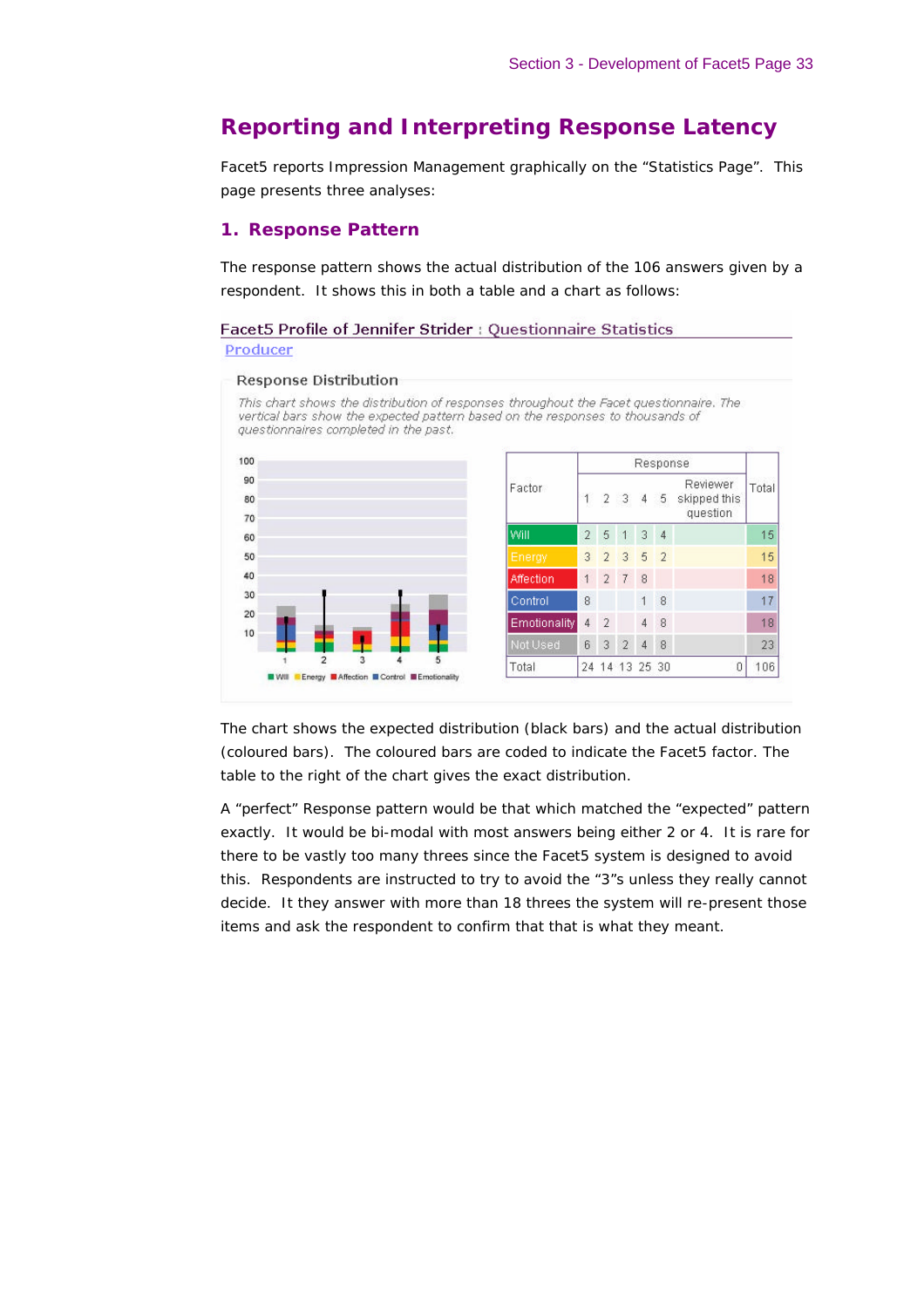# *2. Response Latency*

The response latency is presented as a chart as follows:

| Response Latency<br>examined to check the accuracy of such scores. | This chart shows the pattern of responses where extra time was taken to answer the<br>questions. Where these responses are focussed on one or two factors it is possible that the<br>overall score on those factors may not be accurate. Other sources of information should be |
|--------------------------------------------------------------------|---------------------------------------------------------------------------------------------------------------------------------------------------------------------------------------------------------------------------------------------------------------------------------|
| Will                                                               |                                                                                                                                                                                                                                                                                 |
| Energy                                                             | Average Response<br>Time: 9.93 seconds                                                                                                                                                                                                                                          |
| Affection                                                          | Fastest: 2.91 seconds                                                                                                                                                                                                                                                           |
| Control                                                            | Slowest (excluding                                                                                                                                                                                                                                                              |
| Emotionality                                                       | outliers): 27.34 seconds                                                                                                                                                                                                                                                        |

To produce this chart Facet5 follows these steps:

- 1. Calculate the response times for all items
- 2. Calculate intra-individual mean response time (i.e. the average response time for that person)
- 3. Calculate the intra-individual standard-deviation of response time.
- 4. Remove any responses more than 2 standard deviations above the mean response time.
- 5. Sort the remainder from quickest to slowest.
- 6. Select the slowest 15.
- 7. Count how many of these are associated with each Facet5 factor.
- 8. Present as a chart as shown above.

Each vertical bar in the chart represents a single item. In this chart you can see that, for this respondent, 2 of the 15 items related to Will, 3 to Energy, 6 to Affection, 1 to Control and 2 to Emotionality. The legend shows that the respondent's average response time was 9.93 seconds, her quickest was 2.91 seconds and her slowest (with those more than 2 standard deviations above the mean removed) was 27.43 seconds.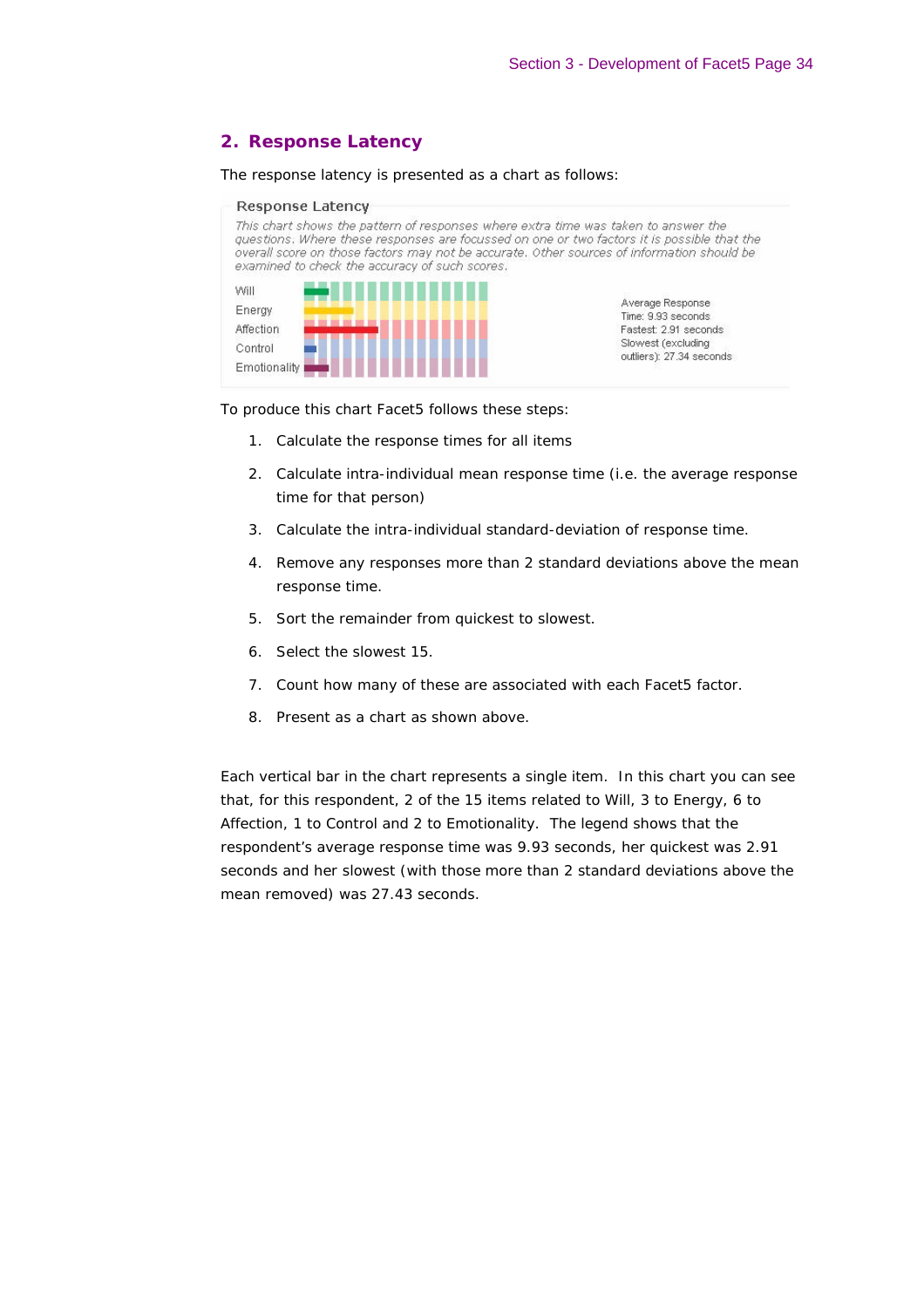### *3. Response Distortion*

The Response Latency chart provides an indication of whether there is an attempt to "Impression Manage". However it is difficult to estimate the degree of distortion just by looking at the chart. The Response Distortion bar is designed to help user to see how distorted the latencies are.

#### **Response Distortion**

This chart shows the level of distortion in the time taken to answer questions relating to a particular Factor. A high level of distortion indicates that Jennifer may have been overly cautious with certain types of questions.



This profile is rather distorted. Only 1 in 10 profiles are more distorted so you should check the Response Latency chart for factors where Jennifer has spent a disproportionate amount of time. Interpret the profile with caution. You should check the specific items that caused Jennifer to think longer to see if there is confusion or mis-understanding.

To produce this bar, Facet5 goes through a number of steps as follows:

#### **1. Calculate DSQ(resp)**

This is the distance between the actual Response Latencies and the "ideal" Response Latency. The expected value is 3 under each factor so Distance from 3 across the board is:

> **DSQ(resp)=SQRT((NofWillItems-3)^2)+((NofEnergyItems-3)^2)+ ((NofAffectionItems-3) ^2)+((NofControlITems-3)^2) + ((NofEmotionalityItems-3)^2)**

#### **2. Calculate DSQ(max)**

This is the maximum possible distortion you can get which would be all 15 on one factor (e.g. Will) and zero on all others.

$$
DSQ(max) = SQRT((15-3)^{2} + ((0-3)^{2} + ((0-3)^{2} + ((0-3)^{2} + (0-3)^{2} + (0-3)^{2}))
$$
  
((0-3)^{2}) = 13.41641

#### **3. Compute DSQ(nrm)**

This is a normalised value obtained by:

#### **DSQ(nrm) = Divide DSQ(resp) by DSQ(max).**

This will give a value between 0 (all Factors have 3 items) through to 1 (1 factor has 15 items and all others have 0).

#### **4. Compute DSQ(pct)**

Multiply DSQ(nrm) by 100 to give a value between 1 and 100. The value of 0 on the chart is labelled "Minimal distortion" and a value of 100 is labelled "Maximum distortion".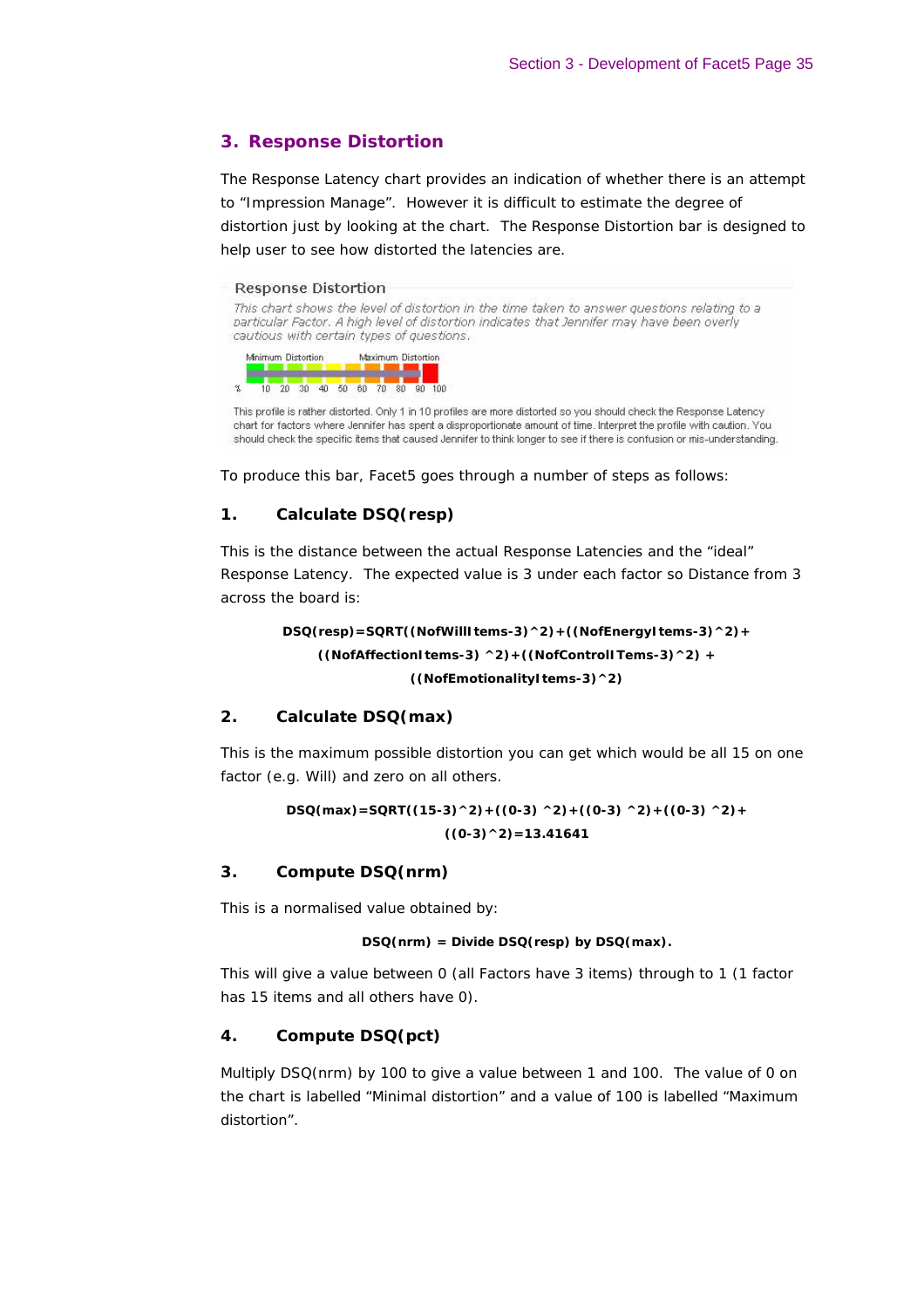# **5. Lookup DSQ in the following table:**

| Value of DSQ          | Label                                                                                                                                                                                                                                                                                                                                                                            |
|-----------------------|----------------------------------------------------------------------------------------------------------------------------------------------------------------------------------------------------------------------------------------------------------------------------------------------------------------------------------------------------------------------------------|
| IF DSQ $\leq$ =180.00 | This profile is rather distorted. Only 1 in 10 profiles are more<br>distorted so you should check the Response Latency chart for<br>factors where Jennifer has spent a disproportionate amount of<br>time. Interpret the profile with caution. You should check the<br>specific items that caused Jennifer to think longer to see if there<br>is confusion or misunderstanding.' |
| IF DSQ $\leq$ 29.95   | This profile is a somewhat distorted. Only 20% of profiles are<br>more distorted so you should check the Response Latency chart<br>for factors where Jennifer has spent a disproportionate amount<br>of time.'                                                                                                                                                                   |
| IF DSQ $\leq$ 27.55   | This profile is a little distorted. Only 30% of profiles are more<br>distorted so you should check the Response Latency chart for<br>factors where Jennifer has spent a disproportionate amount of<br>time.'                                                                                                                                                                     |
| IF DSQ $\leq$ 25.00   | There is only average distortion. 40% of profiles are more<br>distorted so Jennifer is neither more nor less cautious than other<br>people - the profile can be interpreted with confidence.                                                                                                                                                                                     |
| IF DSQ $\leq$ 22.19   | There is only average distortion. 50% of profiles are more<br>distorted so Jennifer is neither more nor less cautious than other<br>people - the profile can be interpreted with confidence.<br>There is very little evidence of distortion. 60% of profiles are                                                                                                                 |
| IF DSQ $\leq$ 19.67   | more distorted. Jennifer has been quite open in responding and<br>the profile can be interpreted with confidence."                                                                                                                                                                                                                                                               |
| IF DSQ $\leq$ 17.08   | There is only minor evidence of distortion. 70% of profiles are<br>more distorted so the profile can be interpreted with confidence.'                                                                                                                                                                                                                                            |
| IF DSQ $<=14.31$      | There is little evidence of distortion. 80% of profiles are more<br>distorted. Jennifer has been very open in responding and the<br>profile can be interpreted with confidence.'                                                                                                                                                                                                 |
| IF DSQ $\leq$ 11.33   | This profile is not distorted and can be interpreted with<br>confidence'                                                                                                                                                                                                                                                                                                         |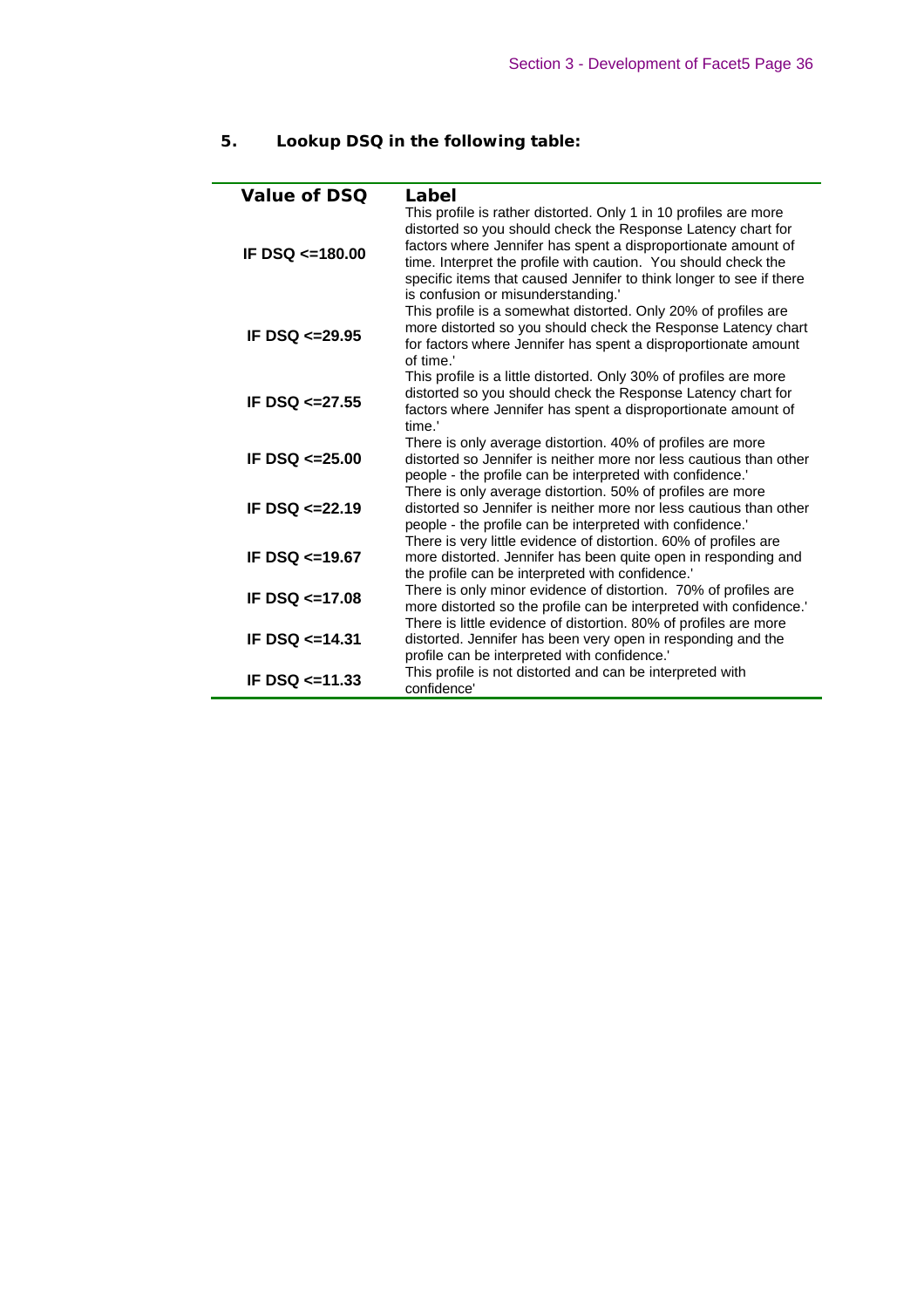## *4. List of Slowest Items*

The three charts shown above are all printed in the Statistics section of the Facet5 report. However there is additional information available to the Facet5 user on screen. The system will provide a list of the 15 selected "slow" items sorted by Facet5 factor so you can see what was causing the person to think harder. It looks like this:

|    | Questions relating to Will                                     |                                                                     |
|----|----------------------------------------------------------------|---------------------------------------------------------------------|
| 38 | I would rather risk hurting someone than evade<br>the truth    | It is always better to give people support and<br>understanding     |
| 25 | I believe in telling people exactly how I feel                 | I tend not to show my true feelings                                 |
|    | Questions relating to Energy                                   |                                                                     |
| 46 | I find I get inspiration from having people around<br>me       | I like to work alone in order to concentrate                        |
| 89 | I like to have someone I can bounce ideas off                  | If I have a problem I like to be able to think it<br>through myself |
| 9  | I prefer to know what to expect                                | It is the risk that makes a job interesting                         |
|    | 105 I like to finish one thing at a time                       | I'm best at getting things started and then moving<br>on.           |
|    | Questions relating to Affection                                |                                                                     |
| 49 | To be frank some people are beyond help                        | All most people need is a little help and<br>understanding          |
| 65 | I put other people's needs ahead of my own                     | I believe in looking after Number One                               |
| 22 | Everybody has the right to a decent job                        | Many unemployed are unemployable                                    |
| 66 | I do not tolerate even small mistakes at work                  | At work I believe in making allowances for<br>circumstances         |
| 1  | In business most people are prepared to help<br>others         | In business most people are motivated by<br>personal gain           |
| 54 | Most people can be trusted                                     | Most people will take advantage of a situation                      |
|    | Questions relating to Control                                  |                                                                     |
| 45 | I don't mind routine work if I can see a purpose<br>to it      | I have great difficulty in settling down to routine<br>work         |
|    | Questions relating to Emotionality                             |                                                                     |
| 56 | I am not influenced by the importance of an<br>event           | I get tense before an important event                               |
| 92 | I don't know how some people can relax despite<br>any problems | I don't know why some people seem to get so<br>upset about things   |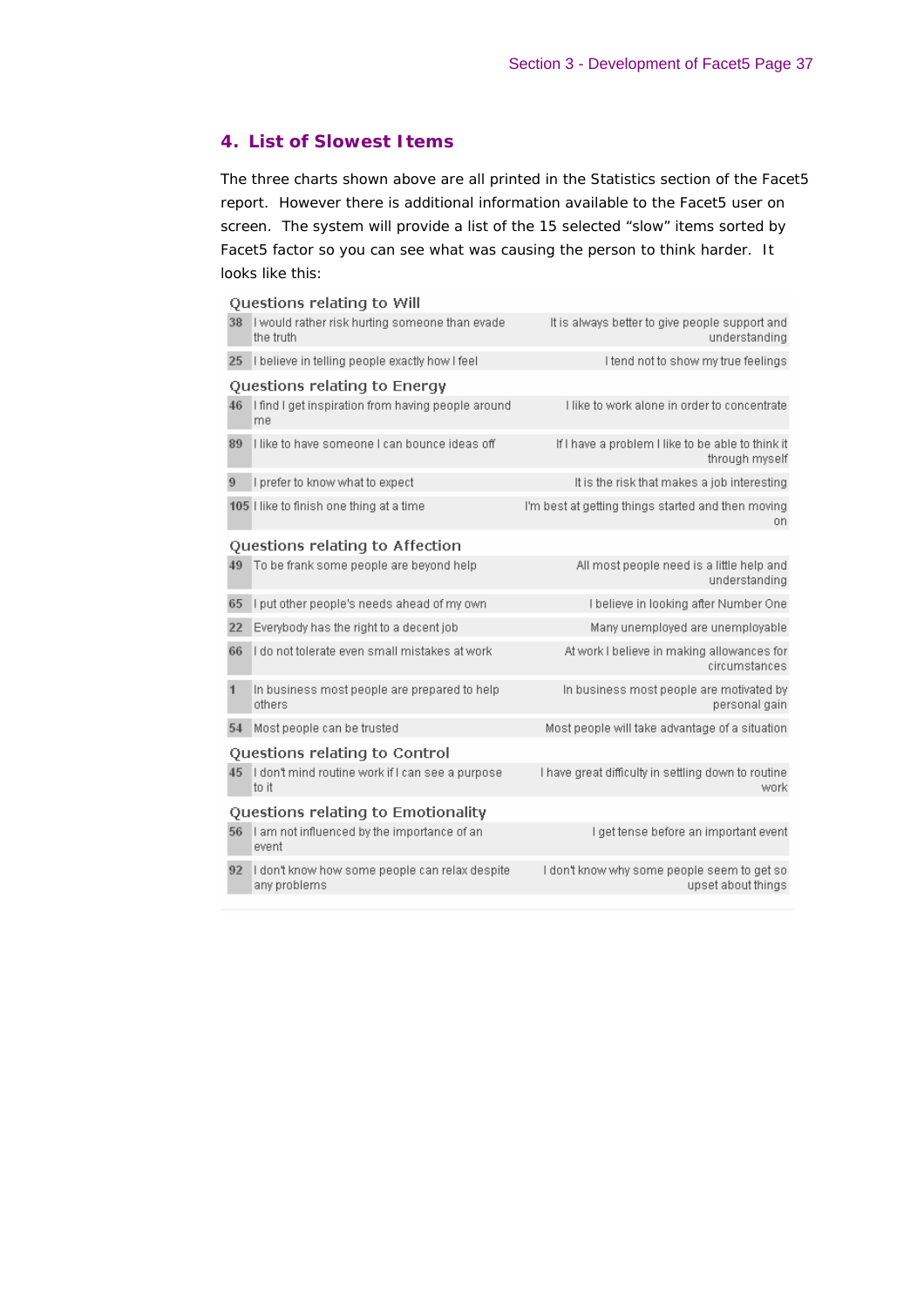# **Response Latency - Case 1**

#### **An Operations Manager in an Australian Bank completing the**

**questionnaire out of interest**. This is a "low valence" situation since there was no preferred outcome so we would assume IM to be minimal. The figure below shows the response pattern for all items.

#### Response Distribution

This chart shows the distribution of responses throughout the Facet questionnaire. The vertical bars show the expected pattern based on the responses to thousands of questionnaires completed in the past.



|              | Response       |   |   |                |                |                                      |       |
|--------------|----------------|---|---|----------------|----------------|--------------------------------------|-------|
| Factor       | $\overline{1}$ |   |   | $2 \t3 \t4$    | 5 <sub>1</sub> | Reviewer<br>skipped this<br>question | Total |
| Will         | $\overline{2}$ | 6 | 1 | 4              | $\overline{2}$ |                                      | 15    |
| Energy       | 4              | 3 |   | 7              | $\mathbf{1}$   |                                      | 15    |
| Affection    | 3              | 8 |   | $\overline{I}$ |                |                                      | 18    |
| Control      | $\overline{2}$ | 6 |   | 5              | 4              |                                      | 17    |
| Emotionality | 5              | 6 |   | 6              | 1              |                                      | 18    |
| Not Used     | 4              | 8 | 1 | 6              | 4              |                                      | 23    |
| Total        |                |   |   | 20 37 2 35 12  |                | 0                                    | 106   |

There is no evidence of central tendency and the pattern follows expected bimodal distribution reasonably closely.

The figure below shows the Response Latency Analysis (RLA) for this person and as can be seen slow responses are spread relatively evenly across all domains.



Will and Energy have 4 items, Affection 3 items and Control and emotionality 2 items each. Other data shown is:

- The average response time is 8.99 seconds
- The fastest response time: 2.72
- The slowest response time: 154.08.

From this data we can assume that the profile is a fair representation of the respondent and later feedback confirmed this.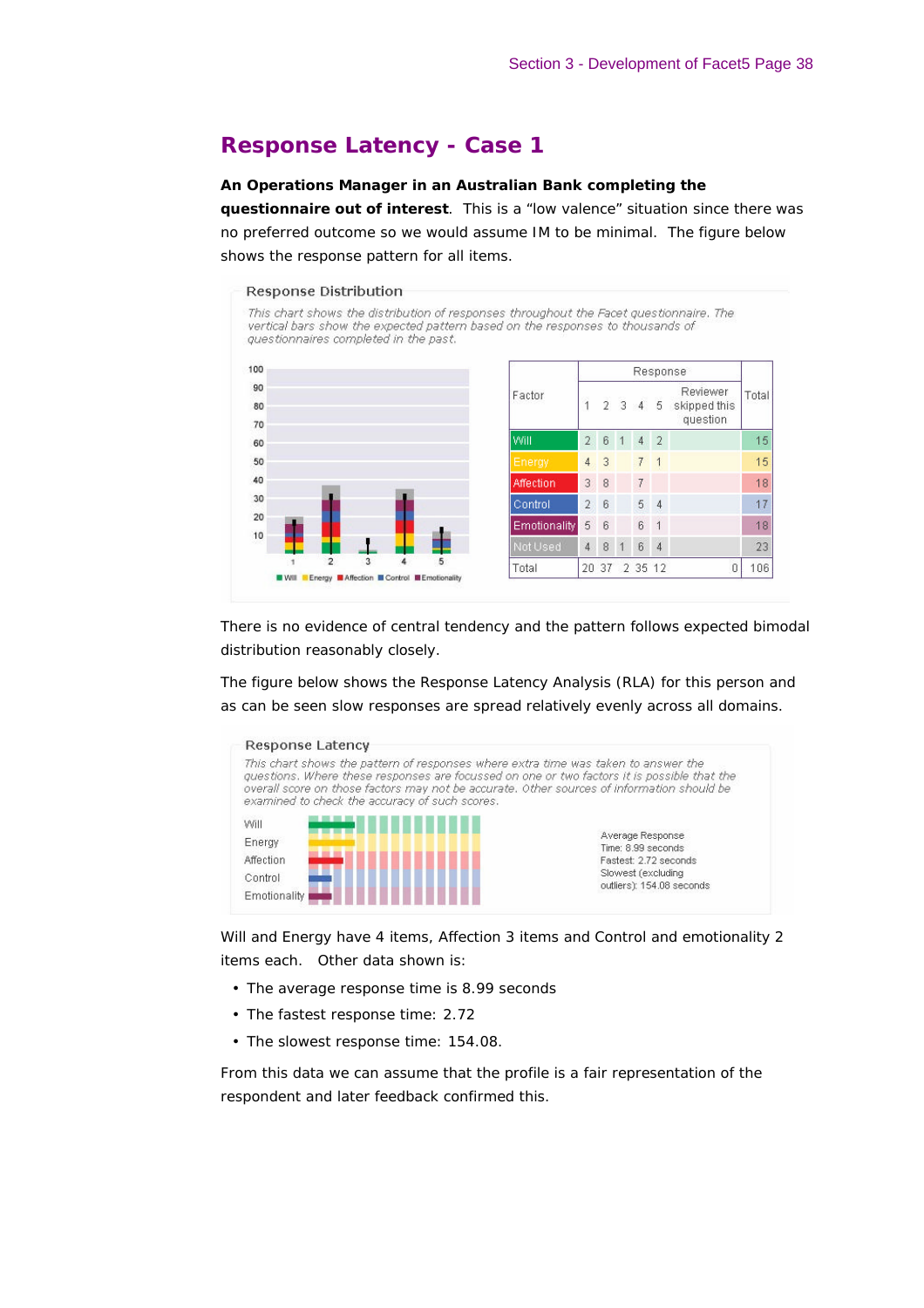#### The Response Distortion Chart for this candidate is shown below:



It can be seen that the responses are quite free of distortion when compared to other people who have completed the questionnaire.

The actual questions on which the respondent reflected more were:

|                                    | Questions relating to Will                                               |                                                                     |  |  |  |  |  |
|------------------------------------|--------------------------------------------------------------------------|---------------------------------------------------------------------|--|--|--|--|--|
|                                    | 21 It is important for a manager to fit in with what the<br>team wants   | It is important for a manager to set very clear goals<br>for others |  |  |  |  |  |
| 5                                  | I would prefer to be known as decisive                                   | I would prefer to be known as supportive                            |  |  |  |  |  |
|                                    | 90 I have been accused of being stubborn and<br>inflexible               | I have been accused of being too easily swayed                      |  |  |  |  |  |
|                                    | 95 I like to see how things pan out before taking on<br>responsibilities | I have often been the first to take responsibility for<br>things    |  |  |  |  |  |
| Questions relating to Energy       |                                                                          |                                                                     |  |  |  |  |  |
|                                    | 35 People who work together should get to know<br>each other socially    | I think it is best to keep work and private lives<br>separate       |  |  |  |  |  |
|                                    | 62 I'm better working through ideas one-to-one than<br>in a group        | I am at my best when defending my ideas on my<br>feet               |  |  |  |  |  |
|                                    | 78 I react quickly when something happens                                | I prefer to think things through before acting                      |  |  |  |  |  |
| 9                                  | I prefer to know what to expect                                          | It is the risk that makes a job interesting                         |  |  |  |  |  |
|                                    | Questions relating to Affection                                          |                                                                     |  |  |  |  |  |
|                                    | 65 I put other people's needs ahead of my own                            | I believe in looking after Number One                               |  |  |  |  |  |
|                                    | 49 To be frank some people are beyond help                               | All most people need is a little help and<br>understanding          |  |  |  |  |  |
|                                    | In business most people are prepared to help<br>others                   | In business most people are motivated by<br>personal gain           |  |  |  |  |  |
| Questions relating to Control      |                                                                          |                                                                     |  |  |  |  |  |
|                                    | 3 I'm impatient to get started on new tasks                              | I can't leave a task till it is finished                            |  |  |  |  |  |
|                                    | 13 I enjoy following a task through to the finish                        | Once the initial interest wears off I get bored                     |  |  |  |  |  |
| Questions relating to Emotionality |                                                                          |                                                                     |  |  |  |  |  |
|                                    | 32 I just take things as they come                                       | As an important event gets closer I tend to worry<br>more about it  |  |  |  |  |  |
|                                    | 92 I don't know how some people can relax despite<br>any problems        | I don't know why some people seem to get so<br>upset about things   |  |  |  |  |  |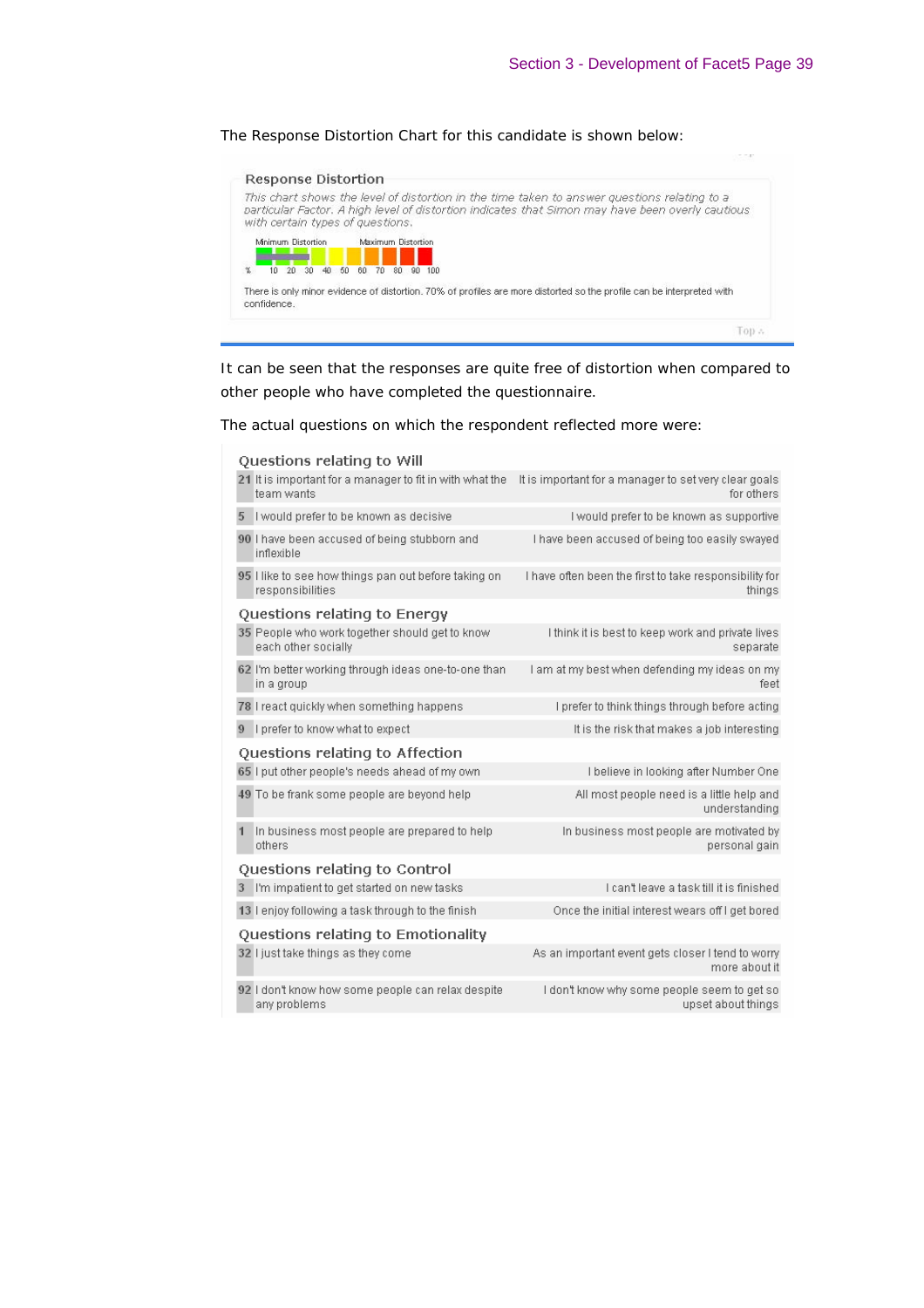# **Response Latency - Case 2**

**A candidate for a position with a Film and Media Company**. She had recently been made redundant and had just bought a new home. Conditions are ideal for IM.

#### **Response Distribution**

This chart shows the distribution of responses throughout the Facet questionnaire. The vertical bars show the expected pattern based on the responses to thousands of questionnaires completed in the past.



|                 | Response       |                |                |                |                |                                      |       |
|-----------------|----------------|----------------|----------------|----------------|----------------|--------------------------------------|-------|
| actor           | $\overline{1}$ | 2 3            |                | $\overline{4}$ | 5.             | Reviewer<br>skipped this<br>question | Total |
| Mill            | 3              | $\overline{2}$ | 4              | $\overline{2}$ | $\overline{4}$ |                                      | 15    |
| Enerav          | 1              | 5              | 3              | $\overline{4}$ | $\overline{2}$ |                                      | 15    |
| Affection       | 8              | $\overline{2}$ | $\overline{1}$ | 1              | 6              |                                      | 18    |
| Control         | 3              | 5              | $\overline{2}$ | 6              | 1              |                                      | 17    |
| Emotionality    | 5              | 3              | $\overline{1}$ | $\overline{2}$ | $\overline{7}$ |                                      | 18    |
| <b>Not Used</b> | 8              | $\overline{4}$ | $\overline{2}$ | 3              | 6              |                                      | 23    |
| otal            |                |                | 28 21 13 18 26 |                |                | 0                                    | 106   |

Top A

100.8

The Response Distribution Chart shows that we have a fairly even spread across the 5 response categories which means that the extremes are over-represented and the more moderate 2 and 4 scores are under-represented. This suggests that the overall profile may be slightly exaggerated. When we look at the response latencies (below) we can see the distribution is very uneven.



Control has a very high proportion of the slow items, suggesting that the respondent had been thinking very hard about items relating to Discipline and Work Ethic.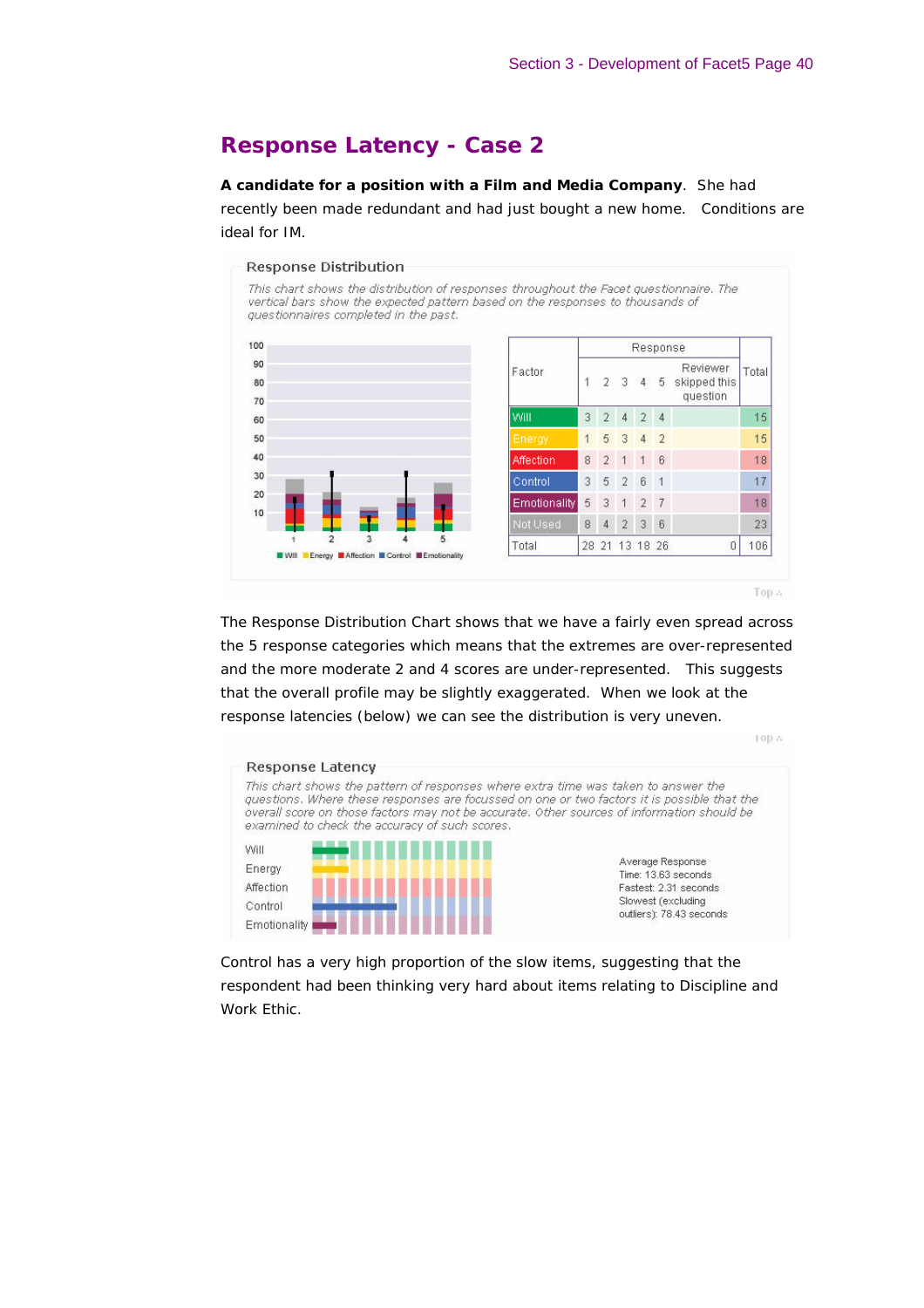#### The Response Distortion Chart for this candidate is shown below:

#### **Response Distortion**

This chart shows the level of distortion in the time taken to answer questions relating to a particular Factor, A high level of distortion indicates that Marsia may have been overly cautious with certain types of questions.



This profile is rather distorted. Only 1 in 10 profiles are more distorted so you should check the Response Latency chart for factors where Marsia has spent a disproportionate amount of time. Interpret the profile with caution. You should check the specific items that caused Marsia to think longer to see if there is confusion or mis-understanding.

The distortion level is higher than 90% of respondents which suggests that care should be taken interpreting it. It is likely that she was being very careful answering the questions, particularly those to do with Control.

When we look at the items that she reflected longest on they were:

|                                    | Questions relating to Will                                           |                                                                     |  |  |  |  |  |  |
|------------------------------------|----------------------------------------------------------------------|---------------------------------------------------------------------|--|--|--|--|--|--|
|                                    | 42 I am quite easy to convince                                       | It takes a good argument to make me change<br>my mind               |  |  |  |  |  |  |
| 26                                 | I often join in an argument to make my point                         | I can't bear arguments for any reason                               |  |  |  |  |  |  |
| 21                                 | It is important for a manager to fit in with what the<br>team wants  | It is important for a manager to set very clear<br>goals for others |  |  |  |  |  |  |
| Questions relating to Energy       |                                                                      |                                                                     |  |  |  |  |  |  |
| 35                                 | People who work together should get to know<br>each other socially   | I think it is best to keep work and private lives<br>separate       |  |  |  |  |  |  |
|                                    | 105 Hike to finish one thing at a time                               | I'm best at getting things started and then<br>moving on            |  |  |  |  |  |  |
| 62                                 | I'm better working through ideas one-to-one than<br>in a group       | I am at my best when defending my ideas on<br>my feet               |  |  |  |  |  |  |
| Questions relating to Control      |                                                                      |                                                                     |  |  |  |  |  |  |
| 61                                 | I don't like to commit myself too far in advance                     | I like to plan my commitments well in advance.                      |  |  |  |  |  |  |
| 23                                 | I like companies where there is an established<br>structure          | I don't like the idea of hierarchies in companies                   |  |  |  |  |  |  |
| 98                                 | It is important to have rules so people know where<br>they stand     | Rules stifle individuality                                          |  |  |  |  |  |  |
| 3                                  | I'm impatient to get started on new tasks                            | I can't leave a task till it is finished                            |  |  |  |  |  |  |
| $\overline{7}$                     | There is no need to get too concerned about<br>details               | Sloppy workmanship is a sign of an<br>irresponsible attitude        |  |  |  |  |  |  |
| 34                                 | At work I believe in taking things seriously                         | Work doesn't have to be a solemn affair                             |  |  |  |  |  |  |
| $\overline{2}$                     | I insist on high standards at all times                              | Different situations require different<br>approaches                |  |  |  |  |  |  |
| Questions relating to Emotionality |                                                                      |                                                                     |  |  |  |  |  |  |
| 85                                 | I find my views of what I want can change from day<br>to day         | I have a clear idea of what I want                                  |  |  |  |  |  |  |
| 14                                 | Once I've mastered a situation I like to move on to<br>something new | I like to stick to what I know I'm good at                          |  |  |  |  |  |  |
|                                    |                                                                      |                                                                     |  |  |  |  |  |  |

During feedback it would be wise to explore the sorts of issues that are raised by the Control questions. It can be seen that they relate to issue to do with planning, process and work standards.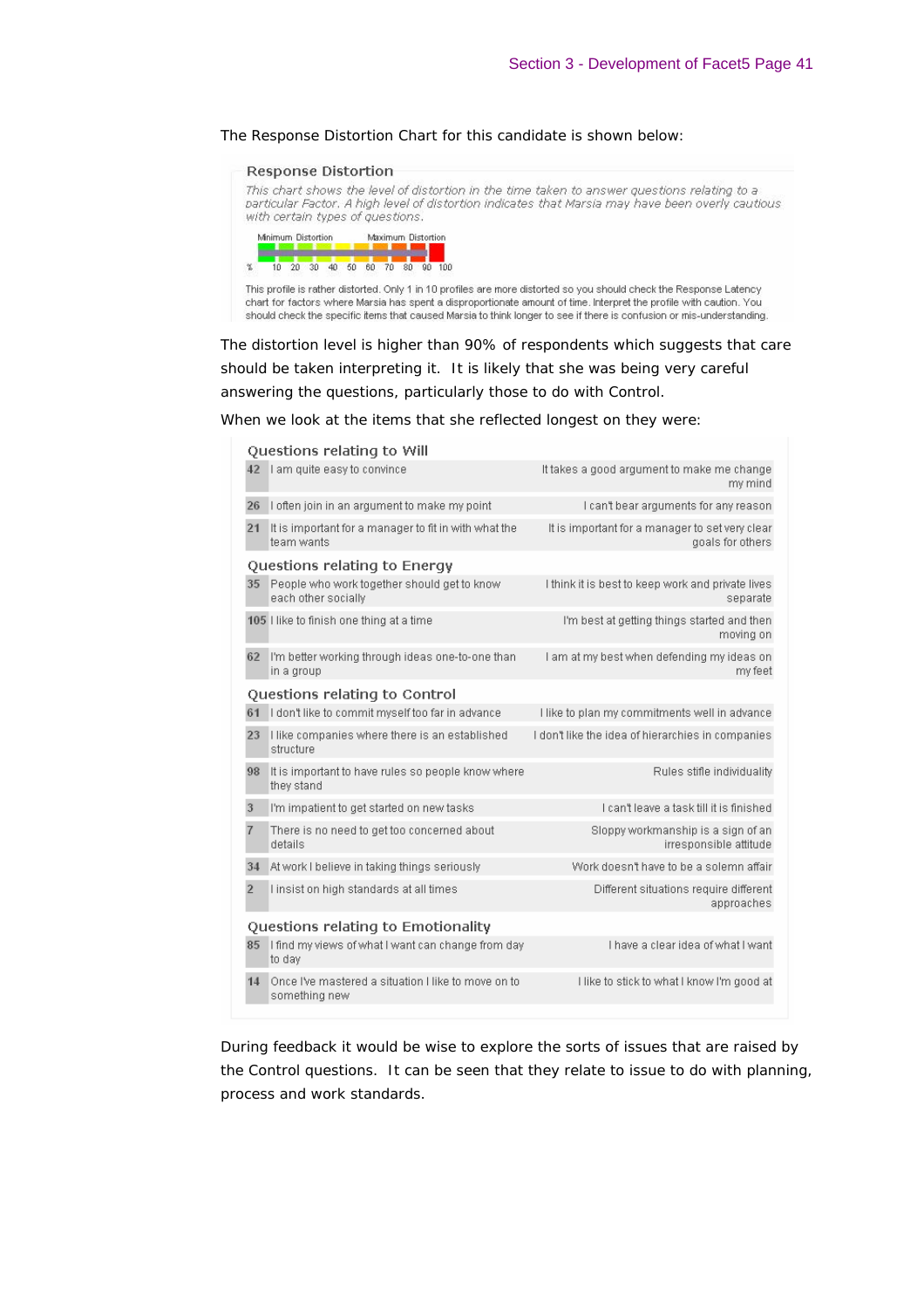# **Summary**

The adoption of web-based administration for Facet5 promised many advantages but also raised questions regarding comparability of results. The evidence to date suggests that the pattern of responses is broadly similar so we can have confidence in the comparability of the outcomes. However, the application of Response Latency Analysis (RLA) to the results would appear to be a powerful new tool in the identification and understanding of cases where Impression Management (IM) might be distorting the results.

For any Facet5 profile now produced on the web we advise people to look first at the profile statistics. Only when they are confident that the response pattern is as expected and the response latencies not unusually distorted, should they proceed to interpretation. If they do not have this confidence then they really do need to resort to other indicators but at least they know which areas need to be addressed.

The next area of research would be to test the RLA model in controlled conditions where Impression Management is deliberately attempted. In addition we need to find out the direction of IM. Whether we will ever be able to automatically compensate for IM and rescale the scores appropriately is in doubt without knowingly throwing out some of the real rich tapestry of personality that we really need to know about.